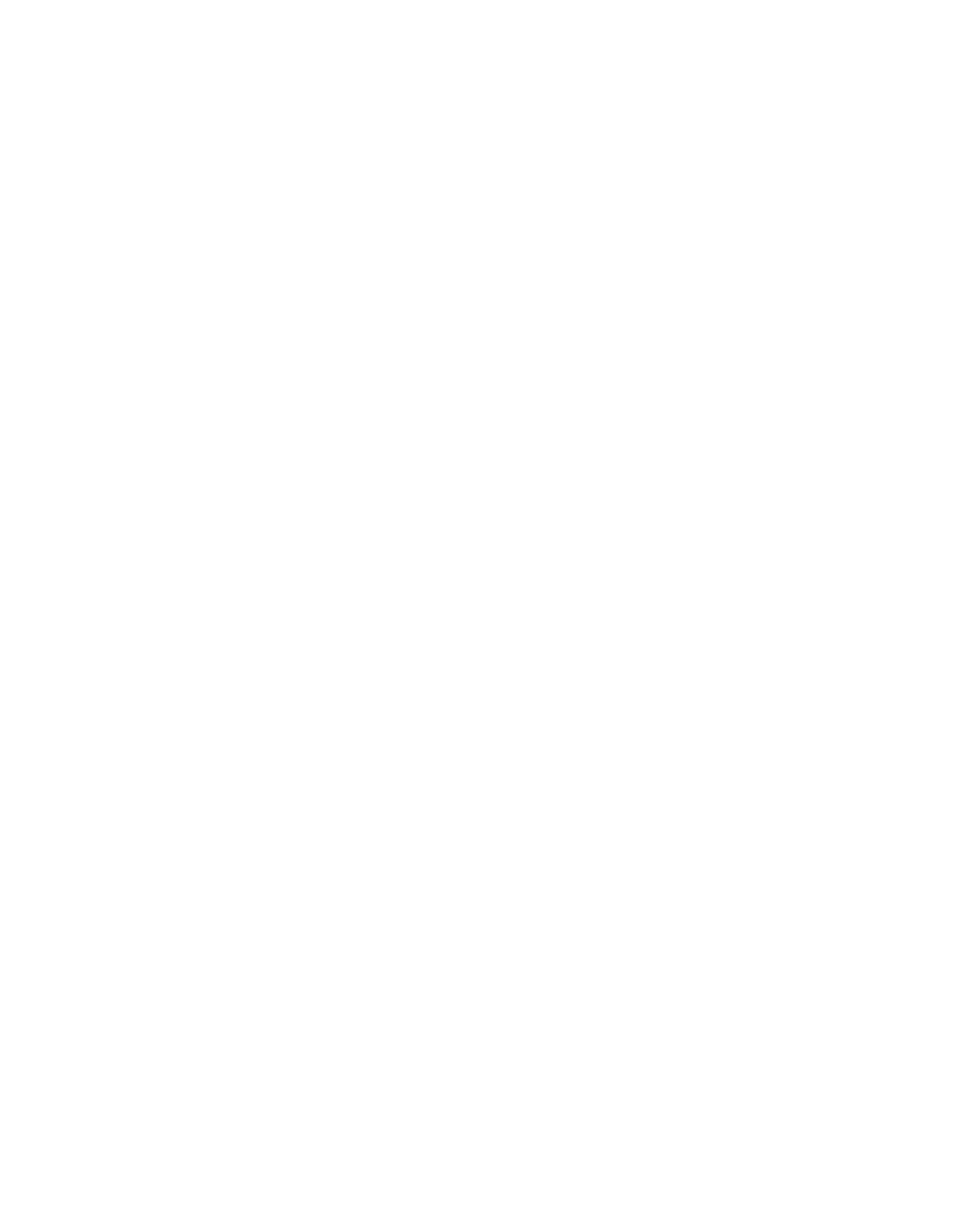## **CONNECTICUT DEPARTMENT OF CONSUMER PROTECTION OCCUPATIONAL AND PROFESSIONAL LICENSING DIVISION**

M. Jodi Rell, Governor Edwin R. Rodriguez, Commissioner

**STAFF:** 

Richard M. Hurlburt **Director Director** 

> Phone: 860/713-6150 Fax: 860/713-7230 Email: occprotrades@po.state.ct.us Internet Address: http://www.ct.gov/dcp

## **CONNECTICUT REAL ESTATE COMMISSION**

Bruce H. Cagenello, Chairman, Simsbury Joseph B. Castonguay, Vice Chairman, Ellington David W. Fitzpatrick, New Canaan Marilyn L. Keating, Ridgefield Lana K. Ogrodnik, Waterbury Barbara Thompson, Wallingford

This compilation of laws and regulations relating to the licensure and conduct of real estate brokers, salespersons, and appraisers is designed to be used as a handy reference source. It is not a substitute for the official Connecticut General Statutes and Regulations and may inadvertently contain errors or omissions.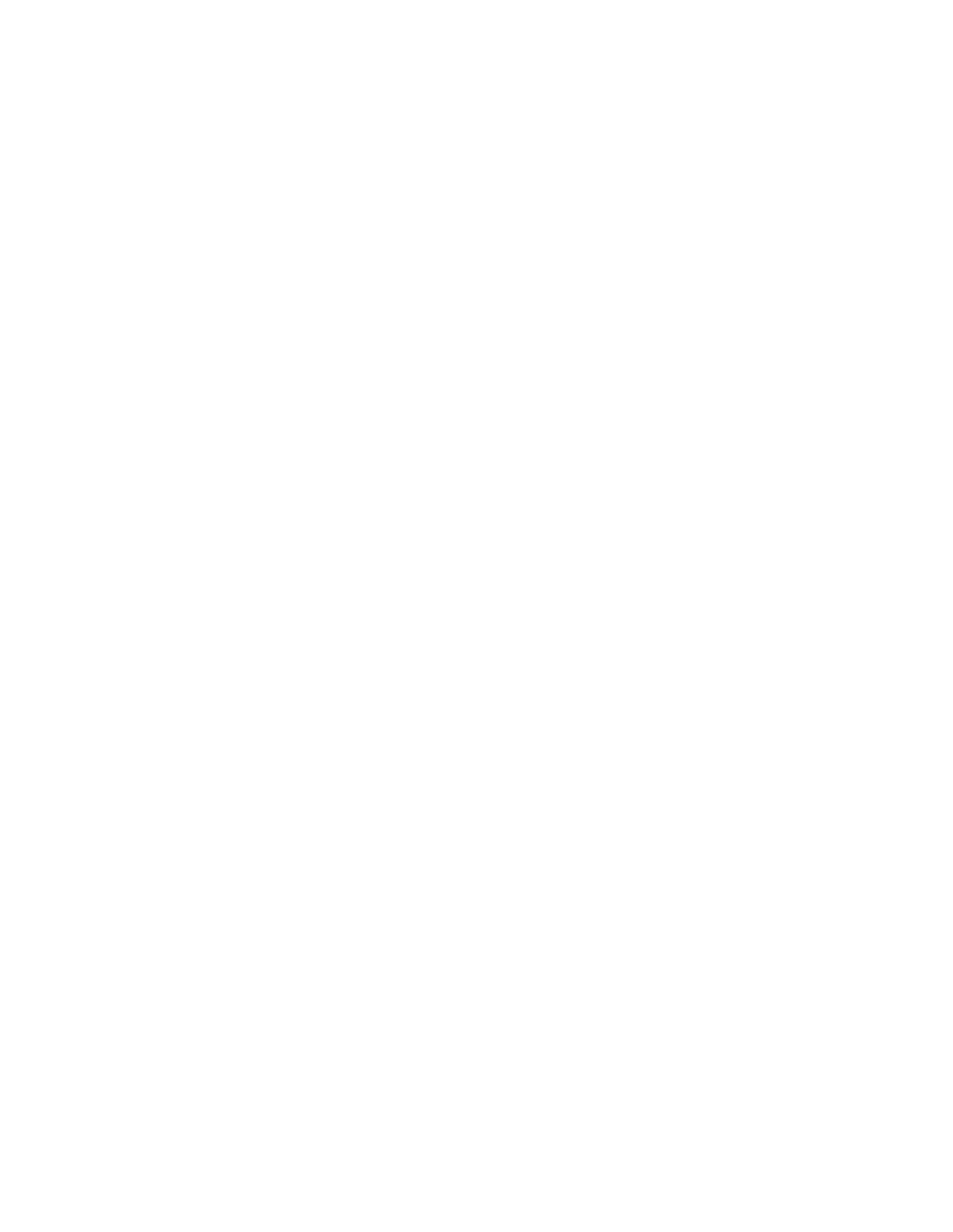| Sec. 20-311.  |                                                                                                                        |  |
|---------------|------------------------------------------------------------------------------------------------------------------------|--|
| Sec. 20-311a. |                                                                                                                        |  |
| Sec. 20-311b. |                                                                                                                        |  |
| Sec. 20-311c. |                                                                                                                        |  |
| Sec. 20-311d. |                                                                                                                        |  |
| Sec. 20-311e. |                                                                                                                        |  |
| Sec. 20-311f. |                                                                                                                        |  |
| Sec. 20-312.  |                                                                                                                        |  |
| Sec. 20-312a. |                                                                                                                        |  |
| Sec. 20-312b. |                                                                                                                        |  |
| Sec. 20-313.  |                                                                                                                        |  |
| Sec. 20-314.  |                                                                                                                        |  |
| Sec. 20-314a. |                                                                                                                        |  |
| Sec. 20-314b. |                                                                                                                        |  |
| Sec. 20-314c. |                                                                                                                        |  |
| Sec. 20-315.  |                                                                                                                        |  |
| Sec. 20-316.  |                                                                                                                        |  |
| Sec. 20-317.  |                                                                                                                        |  |
| Sec. 20-318.  |                                                                                                                        |  |
| Sec. 20-319.  |                                                                                                                        |  |
| Sec. 20-319a. |                                                                                                                        |  |
| Sec. 20-320.  |                                                                                                                        |  |
| Sec. 20-320a. | Referral of any buyer of real property to an attorney or mortgage broker prohibited, when. Suspension or revocation of |  |
|               |                                                                                                                        |  |
| Sec. 20-321.  |                                                                                                                        |  |
| Sec. 20-322.  |                                                                                                                        |  |
| Sec. 20-323.  |                                                                                                                        |  |
| Sec. 20-324.  |                                                                                                                        |  |
| Sec. 20-324a. |                                                                                                                        |  |
| Sec. 20-324b. |                                                                                                                        |  |
| Sec. 20-324c. |                                                                                                                        |  |
| Sec. 20-324d. |                                                                                                                        |  |
| Sec. 20-324e. |                                                                                                                        |  |
| Sec. 20-324f. |                                                                                                                        |  |
| Sec. 20-324g. |                                                                                                                        |  |
| Sec. 20-324h. |                                                                                                                        |  |
| Sec. 20-324i. |                                                                                                                        |  |
| Sec. 20-324j. |                                                                                                                        |  |
| Sec. 20-324k. |                                                                                                                        |  |
| Sec. 20-325.  |                                                                                                                        |  |
| Sec. 20-325a. | Actions to recover commissions arising out of real estate transactions. Real estate broker's lien for real property.   |  |
| Sec. 20-325b. |                                                                                                                        |  |
| Sec. 20-325c. |                                                                                                                        |  |
| Sec. 20-325d. |                                                                                                                        |  |
| Sec. 20-325e. |                                                                                                                        |  |
| Sec. 20-325f. |                                                                                                                        |  |
| Sec. 20-325g. |                                                                                                                        |  |
| Sec. 20-325h. |                                                                                                                        |  |
| Sec. 20-325i. |                                                                                                                        |  |
| Sec. 20-325j. |                                                                                                                        |  |
| Sec. 20-325k. |                                                                                                                        |  |
| Sec. 20-325l. | Cooperation with out-of-state brokers and sales persons regarding commercial real estate transactions in this state14  |  |
| Sec. 20-326.  |                                                                                                                        |  |
| Sec. 20-327.  |                                                                                                                        |  |
| Sec. 20-327a. |                                                                                                                        |  |
| Sec. 20-327b. |                                                                                                                        |  |
| Sec. 20-327c. |                                                                                                                        |  |
| Sec. 20-327d. | No new implied or express warranties created. Seller not required to secure inspections, tests, or other methods of    |  |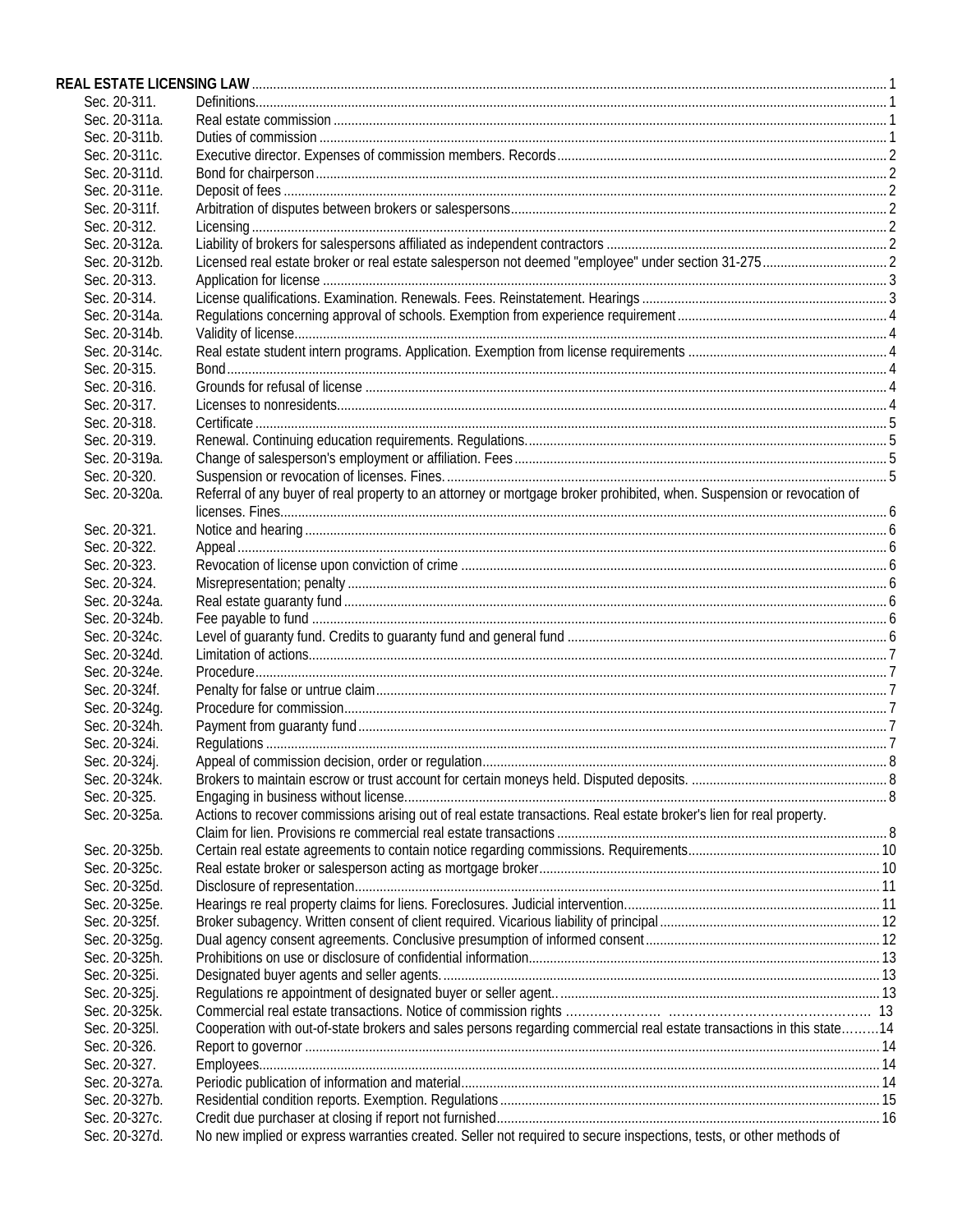| Sec. 20-327e.  |                                                                                                                           |  |
|----------------|---------------------------------------------------------------------------------------------------------------------------|--|
| Sec. 20-327f.  | Notice re existence of hazardous waste facilities. Liability not imposed by section. Seller and licensee not required to  |  |
|                |                                                                                                                           |  |
| Sec. 20-328.   |                                                                                                                           |  |
| Sec. 20-329.   |                                                                                                                           |  |
|                |                                                                                                                           |  |
|                |                                                                                                                           |  |
| Sec. 20-329a.  |                                                                                                                           |  |
| Sec. 20-329b.  |                                                                                                                           |  |
| Sec. 20-329c.  |                                                                                                                           |  |
| Sec. 20-329d.  |                                                                                                                           |  |
| Sec. 20-329e.  |                                                                                                                           |  |
| Sec. 20-329f.  |                                                                                                                           |  |
| Sec. 20-329g.  |                                                                                                                           |  |
| Sec. 20-329h.  |                                                                                                                           |  |
| Sec. 20-329i.  |                                                                                                                           |  |
|                |                                                                                                                           |  |
| Sec. 20-329j.  |                                                                                                                           |  |
| Sec. 20-329k.  |                                                                                                                           |  |
| Sec. 20-329I.  |                                                                                                                           |  |
| Sec. 20-329m.  |                                                                                                                           |  |
| Sec. 20-329n.  |                                                                                                                           |  |
| Sec. 20-3290.  |                                                                                                                           |  |
| Sec. 20-329p.  |                                                                                                                           |  |
| Sec. 20-329q.  |                                                                                                                           |  |
| Sec. 20-329r.  |                                                                                                                           |  |
| Sec. 20-329s.  |                                                                                                                           |  |
| Sec. 20-329t.  |                                                                                                                           |  |
| Sec. 20-329u.  |                                                                                                                           |  |
| Sec. 20-329v.  |                                                                                                                           |  |
| Sec. 20-329w.  |                                                                                                                           |  |
| Sec. 20-329x.  |                                                                                                                           |  |
| Sec. 20-329y.  |                                                                                                                           |  |
| Sec. 20-329z.  |                                                                                                                           |  |
| Sec. 20-329aa. |                                                                                                                           |  |
| Sec. 20-329bb. |                                                                                                                           |  |
|                |                                                                                                                           |  |
|                |                                                                                                                           |  |
| Sec. 20-329cc. |                                                                                                                           |  |
| Sec. 20-329dd. |                                                                                                                           |  |
| Sec. 20-329ee. |                                                                                                                           |  |
| Sec. 20-329ff. |                                                                                                                           |  |
| Sec. 20-329gg. |                                                                                                                           |  |
|                |                                                                                                                           |  |
|                | THE USE OF REAL ESTATE ESCROW DEPOSITS FOR MORTGAGE ASSISTANCE FOR FIRST-TIME HOMEBUYERS  23                              |  |
| Sec. 8-265f.   |                                                                                                                           |  |
| Sec. 8-265g.   |                                                                                                                           |  |
| Sec. 8-265h.   |                                                                                                                           |  |
|                |                                                                                                                           |  |
|                |                                                                                                                           |  |
| Sec. 51-87b.   |                                                                                                                           |  |
| Sec. 49-7f.    |                                                                                                                           |  |
| Sec. 51-81h.   |                                                                                                                           |  |
| Sec. 21a-4.    | Refund of fees for unused permits. Fine for payment by check returned as uncollectible. Fine for late renewal of license, |  |
|                |                                                                                                                           |  |
| Sec. 21a-7.    |                                                                                                                           |  |
| Sec. 21a-8.    |                                                                                                                           |  |
| Sec. 21a-9.    | Uniform rules of procedure. Regulations re subjects within jurisdiction of boards and commissions within department of    |  |
|                |                                                                                                                           |  |
| Sec. 4-182.    |                                                                                                                           |  |
|                |                                                                                                                           |  |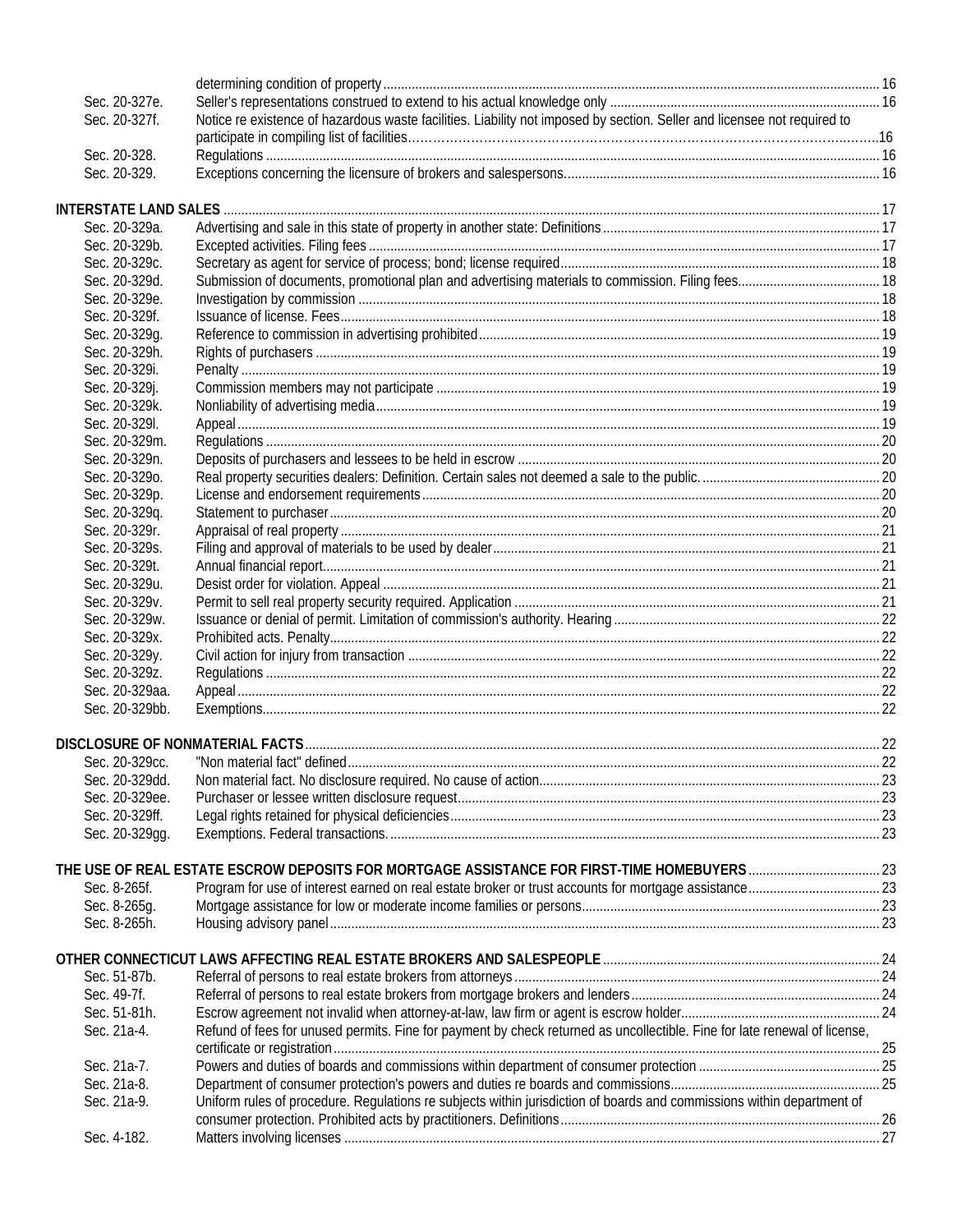| Sec. 46a-80.                       |                                                                                               |  |
|------------------------------------|-----------------------------------------------------------------------------------------------|--|
|                                    |                                                                                               |  |
| Sec. 20-314-1.                     |                                                                                               |  |
| Sec. 20-314-2.                     |                                                                                               |  |
| Sec. 20-314-3.                     |                                                                                               |  |
|                                    |                                                                                               |  |
|                                    |                                                                                               |  |
| Sec. 20-314a-1.                    |                                                                                               |  |
| Sec. 20-314a-2.                    |                                                                                               |  |
| Sec. 20-314a-3.                    |                                                                                               |  |
| Sec. 20-314a-4.                    |                                                                                               |  |
| Sec. 20-314a-5.                    |                                                                                               |  |
| Sec. 20-314a-6.                    |                                                                                               |  |
| Sec. 20-314a-7.                    |                                                                                               |  |
| Sec. 20-314a-8.                    |                                                                                               |  |
| Sec. 20-314a-9.                    |                                                                                               |  |
| Sec. 20-314a-10.                   |                                                                                               |  |
| Sec. 20-314a-11.                   |                                                                                               |  |
| Sec. 20-319-1.                     |                                                                                               |  |
| Sec. 20-319-2.                     |                                                                                               |  |
| Sec. 20-319-3.                     |                                                                                               |  |
| Sec. 20-319-4.                     |                                                                                               |  |
| Sec. 20-319-5.                     |                                                                                               |  |
| Sec. 20-319-6.                     |                                                                                               |  |
| Sec. 20-319-7.                     |                                                                                               |  |
| Sec. 20-319-8.                     |                                                                                               |  |
| Sec. 20-319-9.                     |                                                                                               |  |
|                                    | REGULATIONS CONCERNING MORTGAGE BROKERAGE FEES CHARGED BY REAL ESTATE BROKERS AND SALESMEN 30 |  |
|                                    |                                                                                               |  |
| Sec. 20-325c-1.<br>Sec. 20-325c-2. |                                                                                               |  |
| Sec. 20-325c-3.                    |                                                                                               |  |
| Sec. 20-325c-4.                    |                                                                                               |  |
| Sec. 20-325c-5.                    |                                                                                               |  |
|                                    |                                                                                               |  |
|                                    |                                                                                               |  |
| Sec. 20-325d-1.                    |                                                                                               |  |
| Sec. 20-325d-2.                    |                                                                                               |  |
| Sec. 20-325d-5.                    |                                                                                               |  |
| Sec. 20-325d-6.                    |                                                                                               |  |
| Sec. 20-325d-7.                    |                                                                                               |  |
|                                    |                                                                                               |  |
|                                    |                                                                                               |  |
| Sec. 20-325j-1.                    |                                                                                               |  |
|                                    |                                                                                               |  |
|                                    |                                                                                               |  |
| Sec. 20-327b-1.                    |                                                                                               |  |
|                                    |                                                                                               |  |
| Sec. 20-328-1a.                    |                                                                                               |  |
| Sec. 20-328-2a.                    |                                                                                               |  |
| Sec. 20-328-3a.                    |                                                                                               |  |
| Sec. 20-328-4a.                    |                                                                                               |  |
| Sec. 20-328-5a.                    |                                                                                               |  |
| Sec. 20-328-6a.                    |                                                                                               |  |
| Sec. 20-328-7a.                    |                                                                                               |  |
| Sec. 20-328-8a.                    |                                                                                               |  |
| Sec. 20-328-9a.                    |                                                                                               |  |
| Sec. 20-328-10a.                   |                                                                                               |  |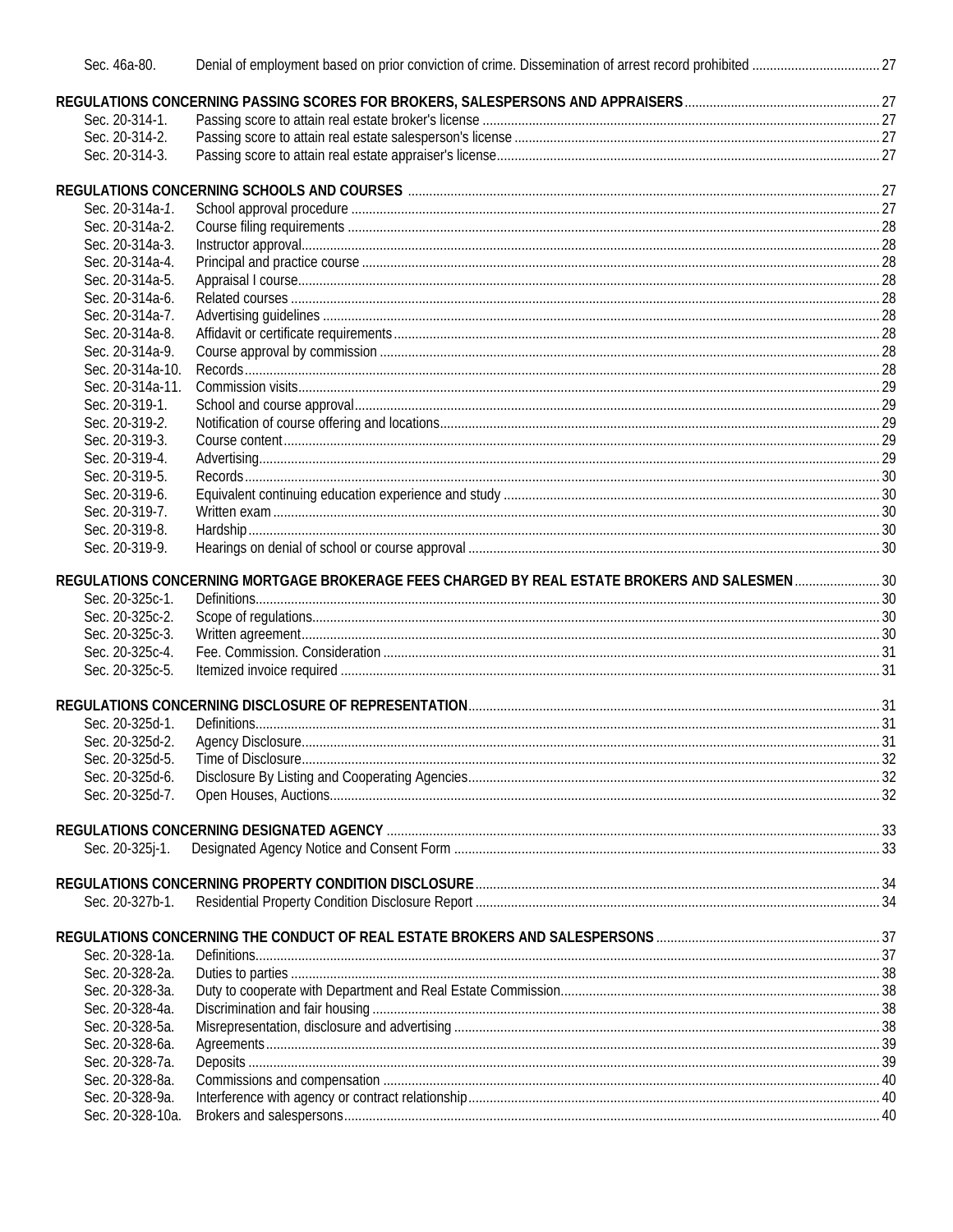| CONNECTICUT REAL ESTATE COMMISSION POLICY ON (I) REFERRAL FEES AND (II) INTERFERING WITH AGENCY RELATIONSHIPS47 |  |
|-----------------------------------------------------------------------------------------------------------------|--|
|                                                                                                                 |  |
|                                                                                                                 |  |
|                                                                                                                 |  |
|                                                                                                                 |  |
|                                                                                                                 |  |
|                                                                                                                 |  |
|                                                                                                                 |  |

*The Connecticut General Assembly posts the Connecticut Real Estate Brokerage and Salespersons Statutes at <http://www.cga.state.ct.us/2005/pub/chap392.htm> (revised through January 1, 2005).*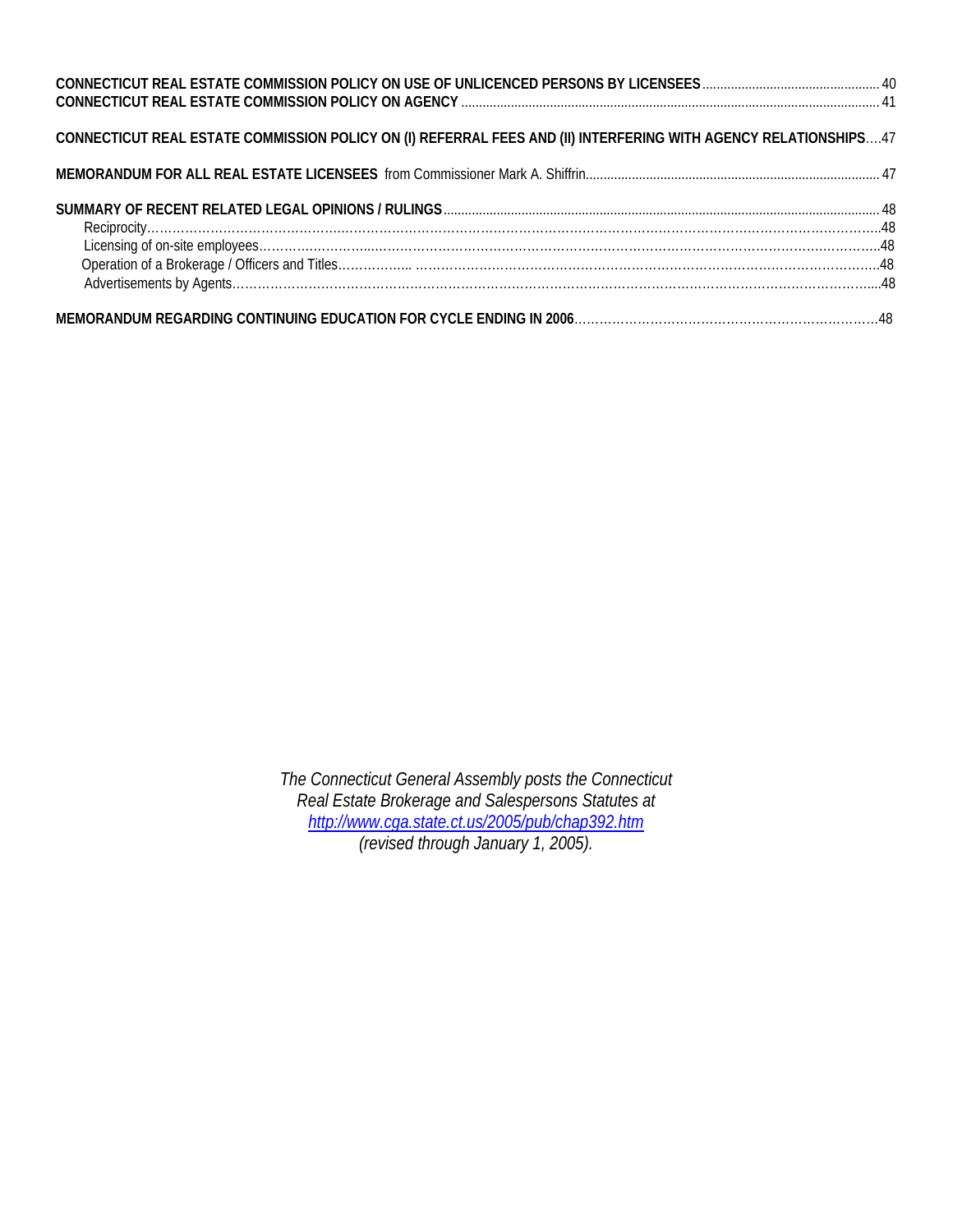## **REAL ESTATE LICENSING LAW**

Sec. 20-311. Definitions. As used in this chapter, unless the context otherwise requires: (1) "Real estate broker" or "broker" means (A) any person, partnership, association, limited liability company or corporation which acts for another person or entity and for a fee, commission or other valuable consideration, lists for sale, sells, exchanges, buys or rents, or offers or attempts to negotiate a sale, exchange, purchase or rental of, an estate or interest in real estate, or a resale of a mobile manufactured home, as defined in subdivision (1) of section 21-64, or collects or offers or attempts to collect rent for the use of real estate, and (B) any person, partnership, association, limited liability company or corporation employed by or on behalf of the owner or owners of lots or other parcels of real estate, at a stated salary, upon commission, upon a salary and commission basis or otherwise to sell such real estate, or any parts thereof, in lots or other parcels, and who sells or exchanges, or offers, attempts or agrees to negotiate the sale or exchange of, any such lot or parcel of real estate;

(2) "Real estate salesperson" or "salesperson" means a person affiliated with any real estate broker as an independent contractor or employed by a real estate broker to list for sale, sell or offer for sale, to buy or offer to buy or to negotiate the purchase or sale or exchange of real estate, or to offer for resale, a mobile manufactured home, as defined in subdivision (1) of section 21-64, or to lease or rent or offer to lease, rent or place for rent any real estate, or to collect or offer or attempt to collect rent for the use of real estate for or on behalf of such real estate broker, or who offers, sells or attempts to sell the real estate or mobile manufactured homes of a licensed broker, or acting for another as a designated seller agent or designated buyer agent, lists for sale, sells, exchanges, buys or rents, or offers or attempts to negotiate a sale, exchange, purchase or rental of, an estate or interest in real estate, or a resale of a mobile manufactured home, as defined in subsection (a) of section 21-64, or collects or offers or attempts to collect rent for the use of real estate, but does not include employees of any real estate broker whose principal occupation is clerical work in an office, or janitors or custodians engaged principally in that occupation;

(3) "Engaging in the real estate business" means acting for another and for a fee, commission or other valuable consideration in the listing for sale, selling, exchanging, buying or renting, or offering or attempting to negotiate a sale, exchange, purchase or rental of, an estate or interest in real estate or a resale of a mobile manufactured home, as defined in subdivision (1) of section 21-64, or collecting upon a loan secured or to be secured by a mortgage or other encumbrance upon or transfer of real estate;

(4) "Person" means any individual, partnership, association, limited liability company or corporation;

(5) "Commission" means the Connecticut Real Estate Commission appointed under the provisions of section 20-311a;

(6) "Designated agency" means the appointment by a real estate broker of one or more brokers or salespersons affiliated with or employed by the real estate broker to solely represent a buyer or tenant as a designated buyer's agent and appoint another to represent a seller or landlord as a designated seller's agent in a transaction;

(7) "Designated buyer agent" means a broker or salesperson designated by the real estate broker with whom the broker or salesperson is affiliated or employed to solely represent a named buyer or tenant client of the real estate broker during the term of a buyer representation agreement or authorization;

(8) "Designated seller agent" means a broker or salesperson designated by the real estate broker with whom the broker or salesperson is affiliated or employed to solely represent a named seller or landlord client of the real estate broker during the term of a listing agreement or authorization; and

(9) "Commercial real estate transaction" means any transaction involving the sale, exchange, lease or sublease of real property other than real property containing any building or structure occupied or intended to be occupied by no more than four families or a single building lot to be used for family or household purposes.

Sec. 20-311a. Real estate commission. (a) There is created in the department of consumer protection the connecticut real estate commission. (b) The commission shall consist of eight persons, electors of the state, appointed by the Governor. Three of the members shall be at the time of appointment licensed real estate brokers, two of the members shall be at the time of appointment licensed real estate salespersons and three of the members shall be public members. Not more than a bare majority of the commission shall be members of the same political party and there shall be at least one member from each congressional district.

(c) The members of the commission shall serve until the expiration of the term for which they were appointed and until their successors have qualified. Members shall not be compensated for their services but shall be reimbursed for necessary expenses incurred in the performance of their duties. The Governor may remove any member for cause upon notice and an opportunity to be heard. Upon the death, resignation or removal of a member, the Governor shall appoint a successor to serve for the unexpired portion of the vacated term and until such member's successor is appointed and qualifies. Each member shall, before entering upon his duties, take and file with the commission an oath to faithfully perform the duties of his office.

Sec. 20-311b. Duties of commission. (a) Within thirty days after the appointment of the members of the commission, the commission shall meet in the city of Hartford for the purpose of organizing by selecting such officers other than a chairperson as the commission may deem necessary and appropriate. A majority of the members of the commission shall constitute a quorum for the exercise of the powers or authority conferred upon it.

(b) (1) The commission shall authorize the department of consumer protection to issue licenses to real estate brokers and real estate salespersons. The commission shall receive and approve applications for real estate student intern programs pursuant to the provisions of section 20- 314c.

(2) The commission shall administer the provisions of this chapter as to licensure and issuance, renewal, suspension or revocation of licenses concerning the real estate business.

(c) The commission shall be provided with the necessary office space in Hartford by the commissioner of public works. The place of business of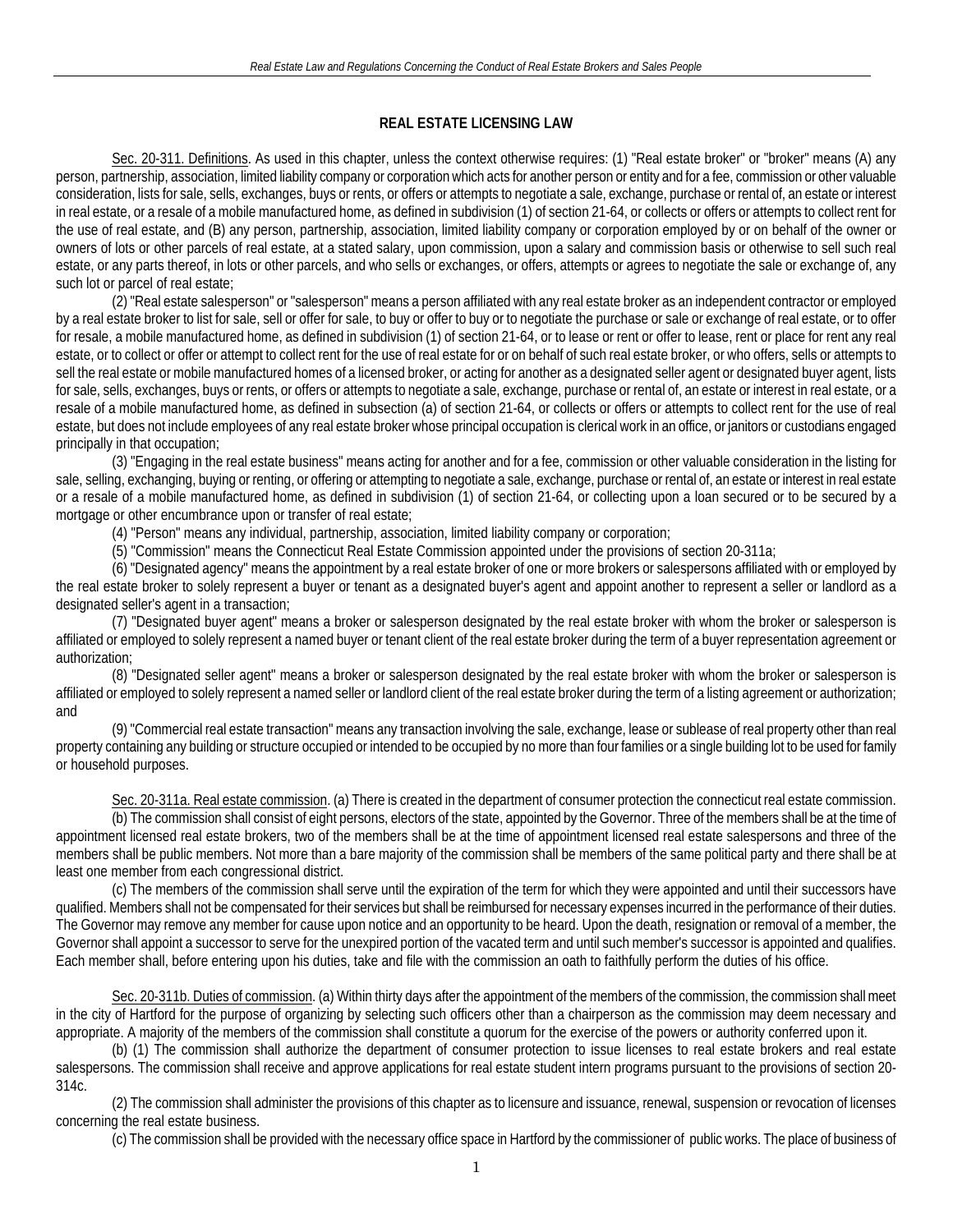the commission and all files, records and property of the commission shall at all times be and remain at such office, except that inactive files shall be stored at a location designated by the commission.

(d) The commission shall hold meetings and hearings in Hartford, in space provided by the commissioner of administrative services, or at such places outside of Hartford as shall be determined by the chairman of the commission. The commission shall meet at least once in each three-month period and may meet more often at the call of its chairman. The chairman of the commission shall call a meeting of the commission whenever requested to do so by a majority of the members of the commission.

(e) The commission shall vote on all matters requiring a decision and votes shall be recorded in the commission's minutes.

Sec. 20-311c. Executive director. Expenses of commission members. Records. Section 20-311c is repealed.

Sec. 20-311d. Bond for chairperson. The chairperson of the commission shall be bonded under the provisions of section 4-20, in such sum as the state insurance and risk management board may prescribe, with the condition that the chairperson faithfully perform the duties of the office and account for all funds received pursuant to the office.

Sec. 20-311e. Deposit of fees. The commission shall deposit all moneys received by it from fees in accordance with the provisions of this chapter with the state treasurer, and they shall, except as to that portion thereof required to be paid over to the University of Connecticut under the provisions of section 10a-125, or that portion required to be paid to the real estate guaranty fund pursuant to this chapter, become part of the general fund.

Sec. 20-311f. Arbitration of disputes between brokers or salespersons. The commission shall have the power to act as a board of arbitration to consider and decide any dispute over commissions arising between brokers or salespersons that is voluntarily submitted to the commission by the parties to such dispute.

Sec. 20-312. Licensing. (a) No person shall act as a real estate broker or real estate salesperson without a license issued by the commission, unless exempt under this chapter. The commissioner of consumer protection may enter into any contract for the purpose of administratively processing the renewal of licenses on behalf of the commission.

(b) The practice of or the offer to practice real estate brokerage business in this state by individual licensed real estate brokers or real estate salespersons as a corporation, limited liability company or partnership, a material part of the business of which includes real estate brokerage, is permitted, provided (1) the personnel of such corporation, limited liability company or partnership who engage in the real estate brokerage business as real estate brokers or real estate salespersons, and the real estate brokers whose ownership, control membership or partnership interest is credited toward the requirements of subdivision (3) of this subsection, are licensed or exempt from licensure under this chapter, (2) the corporation, limited liability company or partnership has been issued a real estate broker license by the commission as provided in this section and has paid the license or renewal fee required for a real estate broker's license as set forth in section 20-314, and (3) except for a publicly-traded corporation (A) with respect to a corporation other than a nonstick corporation, one or more real estate brokers own or control fifty-one per cent or more of the total issued shares of corporation, (B) with respect to a nonstock corporation, one or more real estate brokers constitute at least fifty-one per cent of the members of the nonstick corporation, (C) with respect to a limited liability company, one or more real estate brokers own or control at least fifty-one per cent of the interest in the limited liability company, as defined in section 34-101, or (D) with respect to a partnership, one or more real estate brokers' partnership interest, as defined in section 34-301, constitutes at least fifty-one per cent of the total partnership interest. No such corporation, limited liability company or partnership shall be relieved of responsibility for the conduct or acts of its agents, employees or officers by reason of its compliance with this section, nor shall any individual practicing real estate brokerage be relieved of responsibility for real estate services performed by reason of the individual's employment or relationship with such corporation, limited liability company or partnership. The Real Estate Commission may refuse to authorize the issuance or renewal of a license if any facts exist that would entitle the commission to suspend or revoke an existing license.

(c) A corporation, limited liability company or partnership desiring a real estate broker license shall file with the commission an application on such forms and in such manner as prescribed by the Department of Consumer Protection. Each such corporation, Limited liability company or partnership shall file with the commission a designation of at least one individual licensed as a real estate broker in this state who shall be in charge of the real estate brokerage business of such corporation, limited liability company or partnership in this state. Such corporation, limited liability company or partnership shall notify the commission of any change in such designation not later than thirty days after such change becomes effective.

(d) The Real Estate Commission may impose a fine of not more than one thousand dollars on any corporation, limited liability company or partnership that engages in real estate business without a license required by this section.

Sec. 20-312a. Liability of brokers for salespersons affiliated as independent contractors. In any action brought by a third party against a real estate salesperson affiliated with a real estate broker as an independent contractor, such broker shall be liable to the same extent as if such affiliate had been employed as a real estate salesperson by such broker.

Sec. 20-312b. Licensed real estate broker or real estate salesperson not deemed "employee" under section 31-275. A licensed real estate broker or real estate salesperson shall not be considered an employee under the provisions of section 31-275 if substantially all of the remuneration for the services performed by such broker or salesperson, whether paid in cash or otherwise, is directly related to sales or other output rather than to the number of hours worked, and such services are performed by the broker or salesperson pursuant to a written contract that contains the following provisions:

(1) The broker or salesperson, for purposes of workers' compensation, is engaged as an independent contractor associated with the person for whom services are performed;

(2) The broker or salesperson shall be paid a commission based on his gross sales, if any, without deduction for taxes, which commission shall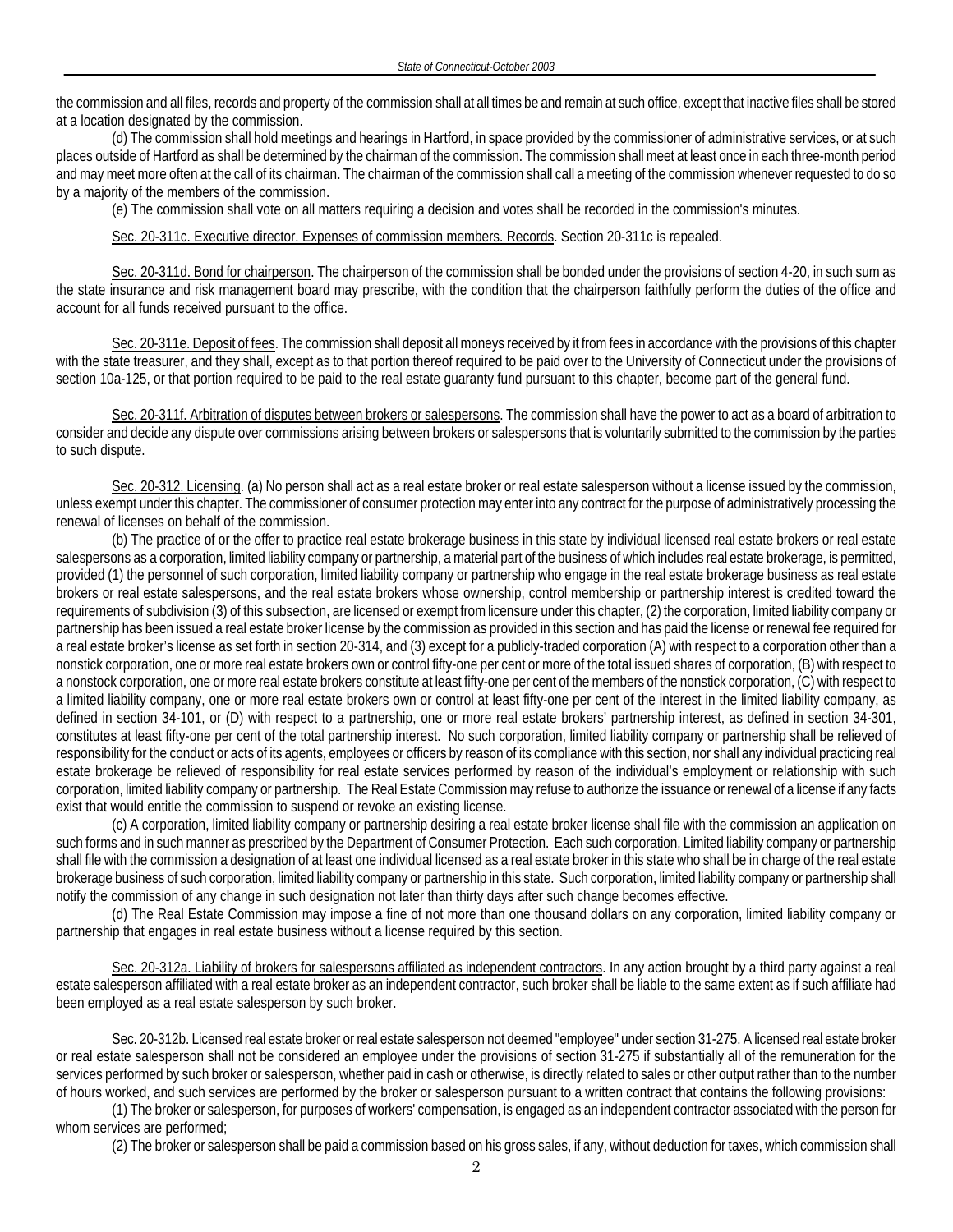be directly related to sales or other output;

(3) The broker or salesperson shall not receive any remuneration related to the number of hours worked and shall not be treated as an employee with respect to such services for purposes of workers' compensation;

(4) The broker or salesperson shall be permitted to work any hours he chooses;

(5) The broker or salesperson shall be permitted to work out of his own home or the office of the person for whom services are performed;

(6) The broker or salesperson shall be free to engage in outside employment;

(7) The person for whom the services are performed may provide office facilities and supplies for the use of the broker or salesperson, but the broker or salesperson shall otherwise pay his own expenses, including, but not limited to, automobile, travel and entertainment expenses; and

(8) The contract may be terminated by either party at any time upon notice given to the other.

Sec. 20-313. Application for license. Any person possessing the qualifications prescribed in this chapter, and in any regulations adopted under this chapter, who desires to engage in the real estate business shall make application, in writing, as provided in this chapter, to the commission for the specific license desired.

Sec. 20-314. License qualifications. Examinations. Renewals. Fees. Reinstatement. Hearings. (a) Licenses shall be granted under this chapter only to persons who bear a good reputation for honesty, truthfulness and fair dealing and who are competent to transact the business of a real estate broker or real estate salesperson in such manner as to safeguard the interests of the public.

(b) Each application for a license or for a renewal thereof shall be made in writing, on such forms and in such manner as is prescribed by the department of consumer protection and accompanied by such evidence in support of such application as is prescribed by the commission. The commission may require such information with regard to an applicant as the commission deems desirable, with due regard to the paramount interests of the public, as to the honesty, truthfulness, integrity and competency of the applicant and, where the applicant is a corporation, association or partnership, as to the honesty, truthfulness, integrity and competency of the officers of such corporation or the members of such association or partnership.

(c) In order to determine the competency of any applicant for a real estate broker's license or a real estate salesperson's license the commission shall, on payment to the commission of an application fee of sixty dollars by an applicant for a real estate broker's license or on payment to the commission of an application fee of forty dollars by an applicant for a real estate salesperson's license, subject such applicant to personal written examination as to the applicant's competency to act as a real estate broker or real estate salesperson, as the case may be. Such examination shall be prepared by the department of consumer protection or by a national testing service designated by the commissioner of consumer protection and shall be administered to applicants by the department of consumer protection or by such testing service at such times and places as the commissioner may deem necessary. The commission may waive the uniform portion of the written examination requirement in the case of an applicant who has taken the national testing service examination in another state within two years from the date of application and has received a score deemed satisfactory by the commission. The commissioner of consumer protection shall adopt regulations, in accordance with chapter 54, establishing passing scores for examinations. In addition to such application fee, applicants taking the examination administered by a national testing service shall be required to pay directly to such testing service an examination fee covering the cost of such examination. Each payment of such application fee shall entitle the applicant to take such examination four times within the one-year period from the date of payment. Eligibility to take such examination may be renewed annually upon payment of an additional fivedollar fee.

(d) (1) Each applicant for a real estate broker's license shall, before being admitted to such examination, prove to the satisfaction of the commission: (A) (i) That the applicant has been actively engaged for at least two years as a licensed real estate salesperson under the supervision of a licensed real estate broker in this state, (ii) that the applicant has successfully completed a course approved by the commission in real estate principles and practices of at least sixty classroom hours of study, (iii) that the applicant has successfully completed a course approved by the commission in real estate appraisal consisting of at least thirty classroom hours of study, and (iv) that the applicant has successfully completed a course approved by the commission consisting of at least thirty classroom hours as prescribed by the commission, or (B) that the applicant has equivalent experience or education as determined by the commission.

(2) Each applicant for a real estate salesperson's license shall, before being admitted to such examination, prove to the satisfaction of the commission (A) that the applicant has successfully completed a course approved by the commission in real estate principles and practices consisting of at least sixty classroom hours of study, or (B) that the applicant has equivalent experience or education as determined by the commission.

(e) The provisions of subsections (c) and (d) of this section shall not apply to any renewal of a real estate broker's license, or a real estate salesperson's license issued prior to October 1, 1973.

(f) All licenses issued under the provisions of this chapter shall expire annually. At the time of application for a real estate broker's license, there shall be paid to the commission, for each individual applicant and for each proposed active member or officer of a firm, partnership, association or corporation, the sum of four hundred fifty dollars, and for the annual renewal thereof, the sum of three hundred dollars and for a real estate salesperson's license two hundred twenty-five dollars and for the annual renewal thereof the sum of two hundred twenty-five dollars. Three dollars of each such annual renewal fee shall be payable to the real estate guaranty fund established pursuant to section 20-324a. If a license is not issued, the fee shall be returned. A real estate broker's license issued to any partnership, association or corporation shall entitle the individual designated in the application, as provided in section 20-312, upon compliance with the terms of this chapter, but without the payment of any further fee, to perform all of the acts of a real estate broker under this chapter on behalf of such partnership, association or corporation. Any license which expires and is not renewed pursuant to this subsection may be reinstated by the commission, if, not later than two years after the date of expiration, the former licensee pays to the commission for each real estate broker's license the sum of three hundred dollars and for each real estate salesperson's license the sum of two hundred twenty-five dollars for each year or fraction thereof from the date of expiration of the previous license to the date of payment for reinstatement, except that any licensee whose license expired after such licensee entered military service shall be reinstated without payment of any fee if an application for reinstatement is filed with the commission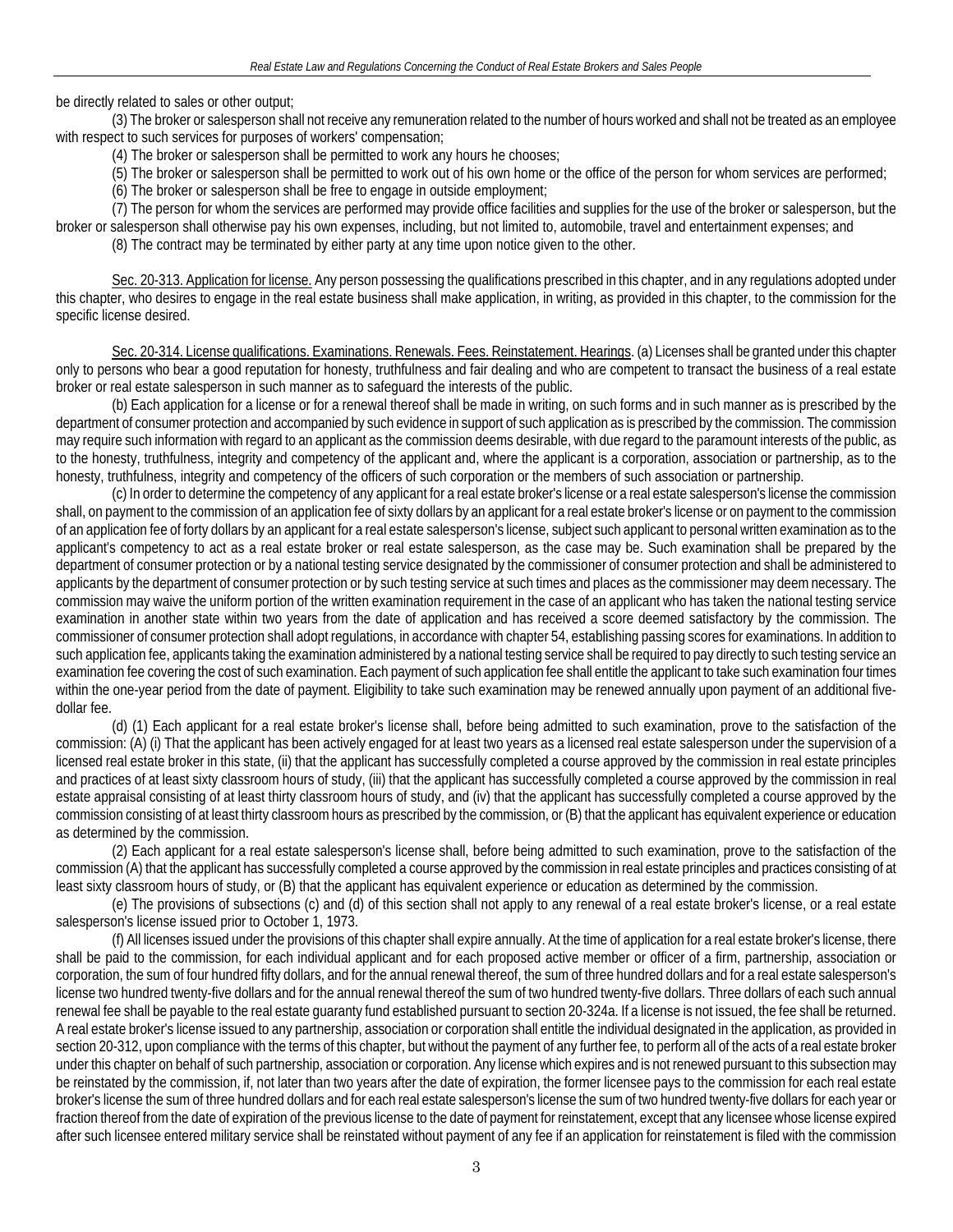within two years after the date of expiration. Any such reinstated license shall expire on the next succeeding March 31<sup>st</sup> and the salesperson license on the next succeeding May 31st.

(g) Any person whose application has been filed as provided in this section and who is refused a license shall be given notice and afforded an opportunity for hearing as provided in the regulations adopted by the commissioner of consumer protection.

Sec. 20-314a. Regulations concerning approval of schools. Exemption from experience requirement. (a)The commissioner of consumer protection, with the advice and assistance of the commission, may adopt regulations, in accordance with chapter 54, relating to the approval of schools offering courses in real estate principles and practice and related subjects, or real estate student intern programs, the content of such courses or programs and the advertising to the public of the services of such schools. Such regulations shall not require (1) approval of instructors at such school, or (2) a course to be conducted in a classroom location approved for such use by a local fire marshal provided the course is conducted in a hotel, restaurant or other public building or place of public assembly, as defined in section 19-13-B105 of the regulations of Connecticut State agencies.

(b) The commission may exempt any applicant for a real estate broker's license from the requirements concerning experience under the provisions of subsection (d) of section 20-314, if the commission determines that such applicant is unable to meet such requirements solely because such applicant has been subjected to discrimination based on race, creed or color, which discrimination interfered with such applicant's ability to meet such requirements.

Sec. 20-314b. Validity of license. Any person licensed under this chapter shall be permitted to perform the work covered by such license in any municipality of this state without further examination or licensing by such municipality.

Sec. 20-314c. Real estate student intern programs. Application. Exemption from license requirements. Any student who wishes to enroll in a real estate student intern program in this state shall file an application with the commission. The commission shall approve such application if it appears to the satisfaction of the commission that the program is provided by an accredited school and the student will be under the direct supervision of a real estate broker licensed in the state. The application shall contain the name and address of such licensed real estate broker, and a statement from the broker that such broker shall be liable for any acts of negligence, fraud or misrepresentation by such student while under such broker's supervision. If the commission approves the application, the commission shall exempt such student from the license requirements of this chapter during the period in which such student is acting as an intern under the direct supervision of a real estate broker licensed in the state while enrolled in such intern program.

#### Sec. 20-315. Bond. Section 20-315 is repealed.

Sec. 20-316. Grounds for refusal of license**.** (a) No license under this chapter shall be denied by the commission to any applicant who has been convicted of forgery, embezzlement, obtaining money under false pretenses, extortion, criminal conspiracy to defraud or other like offense or offenses, or to any association or partnership of which such person is a member, or to any corporation of which such person is an officer or in which as a stockholder such person has or exercises a controlling interest either directly or indirectly, except in accordance with the provisions of section 46a-80.

(b) No license under this chapter shall be issued by the department of consumer protection to any applicant (1) whose application for a license as a real estate broker or real estate salesperson has, within one year prior to the date of his application under this chapter, been rejected in this state, in any other state or in the District of Columbia or (2) whose license as a real estate broker or real estate salesperson has, within one year prior to the date of his application under this chapter, been revoked in this state, in any other state or in the District of Columbia.

(c) No license as a real estate broker or real estate salesperson shall be issued under this chapter to any person who has not attained the age of eighteen years.

(d) The provisions of this section shall apply any applicant for a license under this chapter, whether or not such applicant was engaged in the real estate business in this state on July 1, 1953, and whenever the applicant's application is filed.

Sec. 20-317. Licenses to nonresidents. (a) A person licensed in another state as a real estate broker or salesperson may become a real estate broker or real estate salesperson in this state by conforming to all of the provisions of this chapter. The commission shall recognize a current, valid license issued to a currently practicing, competent real estate broker or real estate salesperson by another state as satisfactorily qualifying the broker or salesperson for a license as a real estate broker or real estate salesperson under this chapter, provided (1) the laws of the state in which the broker or salesperson is licensed require that applicants for licenses as real estate brokers and real estate salespersons shall establish their competency by written examinations and allow licenses to be issued to residents of the state of Connecticut, licensed under this chapter, without examination, (2) the licensure requirements of such state are substantially similar to or higher than those of this state, and (3) the broker or salesperson has no disciplinary proceeding or unresolved complaint pending against the broker or salesperson. If the applicant is licensed in a state that does not have such requirements, such applicant shall be required to pass the Connecticut portion of the real estate examination.

(b) Every applicant licensed in another state shall file an irrevocable consent that suits and actions may be commenced against such applicant in the proper court in any judicial district of the state in which a cause of action may arise or in which the plaintiff may reside, by the service of any process or pleading, authorized by the laws of this state, on the chairperson of the commission, such consent stipulating and agreeing that such service of such process or pleading shall be taken and held in all courts to be as valid and binding as if service had been made upon such applicant in the state of Connecticut. If any process or pleadings under this chapter are served upon the chairperson, it shall be by duplicate copies, one of which shall be filed in the office of the commission, and the other immediately forwarded by registered or certified mail, to the applicant against whom such process or pleadings are directed, at the last-known address of such applicant as shown by the records of the commission. No default in any such proceedings or action shall be taken unless it appears by affidavit of the chairperson of the commission that a copy of the process or pleading was mailed to the defendant as required by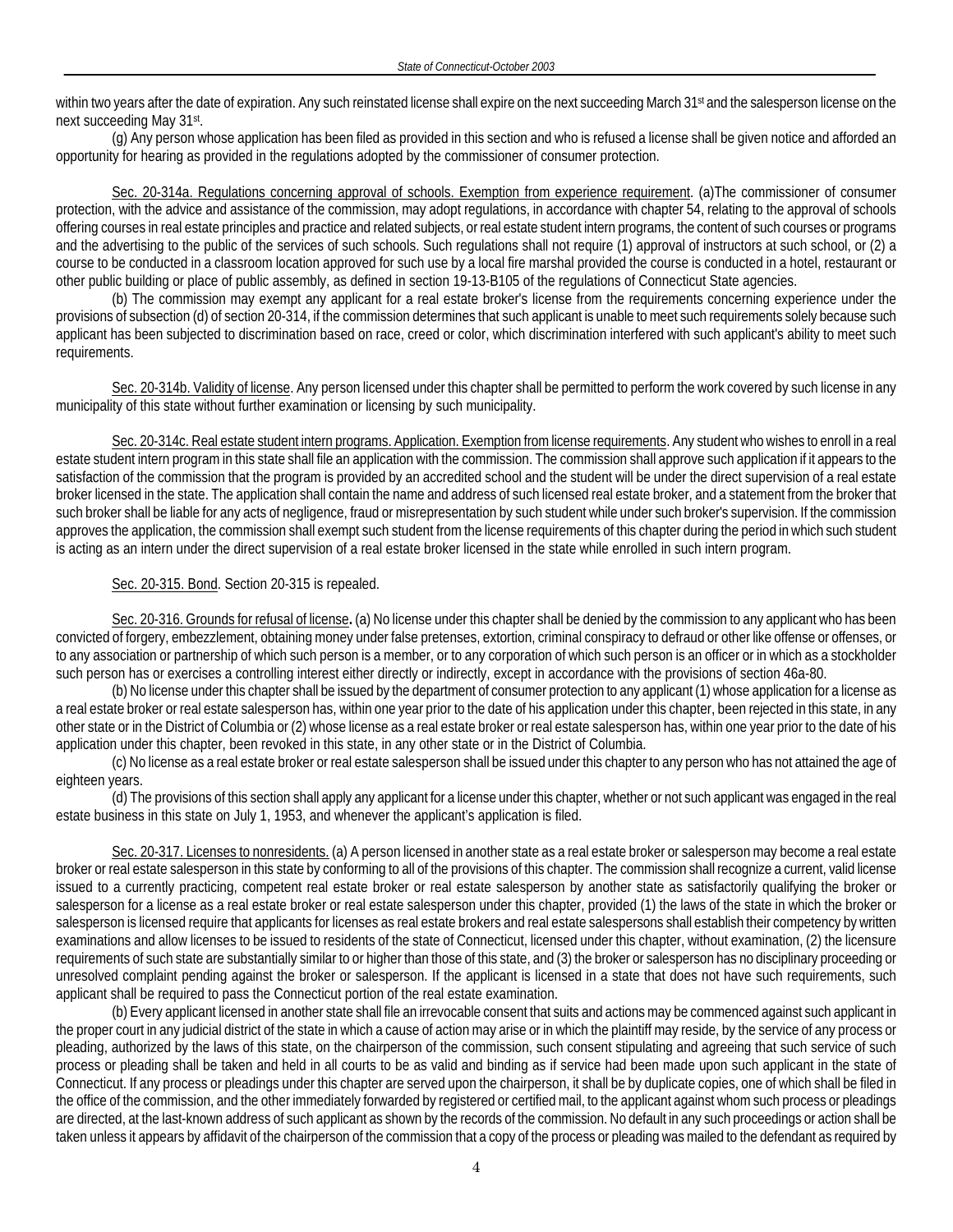this subsection, and no judgment by default shall be taken in any such action or proceeding within twenty days after the date of mailing of such process or pleading to the out-of-state defendant.

Sec. 20-318. Certificate. The department of consumer protection shall issue to each licensee under this chapter a license certificate in such size and form as the department determines.

Sec. 20-319. Renewal. Continuing education requirements. Regulations. (a) The commission shall authorize the department of consumer protection to issue an annual renewal license to any applicant who possesses the qualifications specified in and otherwise has complied with the provisions of this chapter and any regulation adopted under this chapter.

(b) There is hereby established an annual renewal license to be issued by the department of consumer protection. Persons licensed in accordance with the provisions of this chapter shall fulfill a continuing education requirement. Applicants for an annual renewal license for real estate brokers or real estate salespersons shall, in addition to the other requirements imposed by the provisions of this chapter, in any even-numbered year, submit proof of compliance with the continuing education requirements of this subsection to the commission, accompanied by an eight-dollar processing fee. The continuing education requirement may be satisfied by successful completion of any of the following during the two-year period preceding such renewal: (1) A course or courses, approved by the commission, of continuing education in current real estate practices and licensing laws consisting of not less than twelve hours of classroom study; or (2) a written examination prepared and administered by either the department of consumer protection, or by a national testing service approved by the department, which demonstrates a knowledge of current real estate practices and licensing laws; or (3) equivalent continuing educational experience or study as determined by regulations adopted pursuant to subsection (d). An applicant for examination under subdivision (2) of this subsection shall pay the required examination fee to the national testing service, if administered by such testing service, or to the Department of Consumer Protection, if administered by the department.

(c) If the commission refuses to grant an annual renewal license, the licensee or applicant, upon written notice received as provided for in this chapter, may have recourse to any of the remedies provided by sections 20-314 and 20-322.

(d) The commissioner of consumer protection, in consultation with the commission, shall adopt regulations, in accordance with chapter 54, concerning the approval of schools, institutions or organizations offering courses in current real estate practices and licensing laws and the content of such courses. Such regulations shall include, but not be limited to: (1) Specifications for meeting equivalent continuing educational experience or study; (2) exceptions from continuous education requirements for reasons of health or instances of individual hardship. No school, institution, or organization that offers a course in current real estate practices and licensing law may be disapproved solely because its courses are offered or taught by electronic means, and no course may be disapproved solely because it is offered or taught by electronic a means.

Sec. 20-319a. Change of salesperson's employment or affiliation. Fees**.** (a) Any licensed real estate salesperson who transfers his employment from one broker to another or his affiliation with a broker as an independent contractor shall register such transfer with, and pay a registration fee of twentyfive dollars to, the commission.

(b) A fee of twenty-five dollars shall be paid to the commission for the issuance of a license certification or a duplicate of a license certificate.

Sec. 20-320. Suspension or revocation of licenses. Fines. the department of consumer protection may, upon the request of the commission or upon the verified complaint in writing of any person, if such complaint, or such complaint together with evidence, documentary or otherwise, presented in connection with such complaint, shall make out a prima facie case, investigate the actions of any real estate broker or real estate salesperson or any person who assumes to act in any of such capacities within this state. The commission may temporarily suspend or permanently revoke any license issued under the provisions of this chapter and, in addition to or in lieu of such suspension or revocation, may, in its discretion, impose a fine of not more than two thousand dollars at any time when, after proceedings as provided in section 20-321, the commission finds that the licensee has by false or fraudulent misrepresentation obtained a license or that the licensee is guilty of any of the following: (1) Making any material misrepresentation; (2) making any false promise of a character likely to influence, persuade or induce; (3) acting as an agent for more than one party in a transaction without the knowledge of all parties for whom the licensee acts; (4) representing or attempting to represent a real estate broker other than the licensee's employer or the broker with whom the licensee is affiliated, without the express knowledge and consent of the licensee's employer or affiliated broker; (5) failing, within a reasonable time, to account for or remit any moneys coming into the licensee's possession which belong to others; (6) entering into an exclusive listing contract or buyer agency contract which contains a fixed termination date if such contract also provides for an automatic continuation of the period of such contract beyond such date; (7) failing to deliver immediately a copy of any instrument to any party or parties executing the instrument, where such instrument has been prepared by the licensee or under the licensee's supervision and where such instrument relates to the employment of the licensee or to any matters pertaining to the consummation of a lease, or the purchase, sale or exchange of real property or any other type of real estate transaction in which the licensee may participate as a broker or a salesperson; (8) conviction in a court of competent jurisdiction of forgery, embezzlement, obtaining money under false pretenses, larceny, extortion, conspiracy to defraud, or other like offense or offenses, provided suspension or revocation under this subdivision shall be subject to the provisions of section 46a-80; (9) collecting compensation in advance of services to be performed and failing, upon demand of the person paying the compensation or the commission, to render an accounting of the use of such money; (10) commingling funds of others with the licensee's own, or failing to keep funds of others in an escrow or trustee account; (11) any act or conduct which constitutes dishonest, fraudulent or improper dealings; (12) failing to provide the disclosures required by section 20-325c; (13) a violation of any provision of this chapter or any regulation adopted under this chapter. Any fine collected pursuant to this section shall be deposited in the real estate guaranty fund established pursuant to section 20-324a.

Sec. 20-320a. Referral of any buyer of real property to an attorney or mortgage broker prohibited, when. Suspension or revocation of licenses. Fines. (a) No real estate broker or real estate salesperson, no person affiliated with such broker or salesperson, and no person engaging in the real estate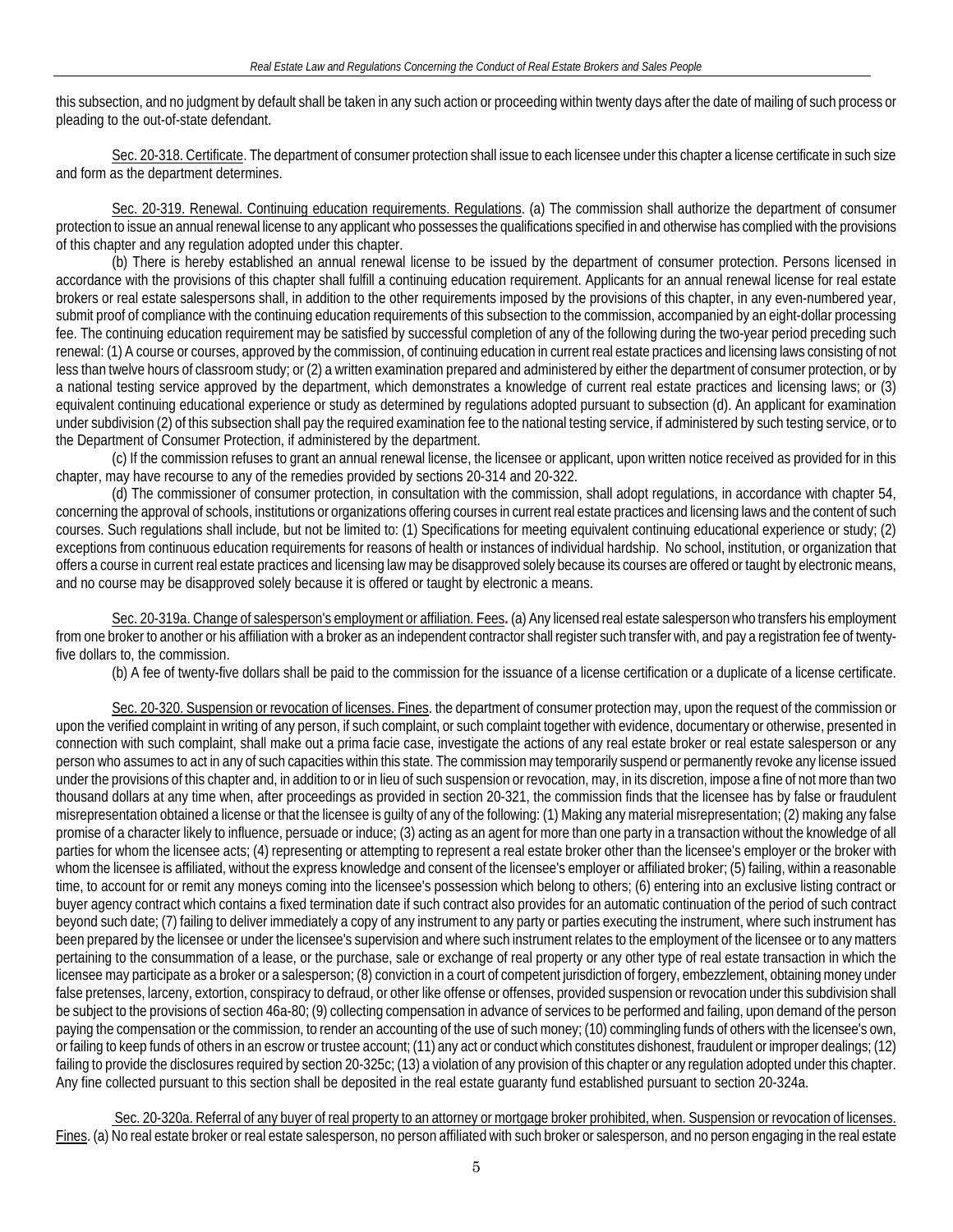business may receive a fee, commission or other form of referral fee for the referral of any buyer of real property to (1) an attorney-at-law admitted to practice in this state or any person affiliated with such attorney or (2) any mortgage broker, any lender, as defined in subdivision (5) of section 49-31d, or any person affiliated with such mortgage broker or lender.

(b) The department of consumer protection may, upon the request of the commission or upon the verified complaint in writing of any person, if such complaint, or such complaint together with evidence, documentary or otherwise, presented in connection with such complaint, shall make out a prima facie case, investigate the actions of any real estate broker or real estate salesperson or any person who assumes to act in any of such capacities within this state. The commission may temporarily suspend or permanently revoke any license issued under the provisions of this chapter, and, in addition to or in lieu of such suspension or revocation, may, in its discretion, impose a fine of not more than one thousand dollars for the first offense at any time when, after proceedings as provided in section 20-321, the commission finds that the licensee is guilty of violating any of the provisions of subsection (a) of this section.

Sec. 20-321. Notice and hearing. Before refusing, suspending or revoking any license or imposing any fine under this chapter, the commission shall give notice and afford an opportunity for hearing as provided in the regulations adopted by the commissioner of consumer protection.

Sec. 20-322. Appeal. Any person aggrieved by any decision or order of the commission may appeal in accordance with the provisions of section 4-183.

Sec. 20-323. Revocation of license upon conviction of crime. Any licensee under this chapter who is convicted of a violation of any of the offenses enumerated in subdivision (8) of section 20-320 shall incur a forfeiture of his license and all moneys that may have been paid for such license. The clerk of any court in which such conviction has been rendered shall forward to the commission without charge a certified copy of such conviction. The commission, upon the receipt of a copy of the judgment of conviction, shall, not later than ten days after such receipt, notify the licensee, in writing, of the revocation of his license. Such notice shall be conclusive of the revocation of such license. Application for reinstatement of such license shall be subject to the provisions of section 46a-80.

 Sec. 20-324. Misrepresentation; penalty. Any person willfully misrepresenting any fact required to be disclosed in any application or in any other form, paper or document required to be filed with the commission in connection with an application for a license under this chapter shall be fined not more than five hundred dollars or imprisoned not more than six months or both.

Sec. 20-324a. Real estate guaranty fund. The commission shall establish and maintain a Real Estate Guaranty Fund from which, subject to the provisions of sections 20-324a to 20-324j, inclusive, any person aggrieved by any action of a real estate broker or real estate salesperson, duly licensed in this state under section 20-312, by reason of the embezzlement of money or property, or money or property unlawfully obtained from any person by false pretenses, artifice, trickery or forgery or by reason of any fraud, misrepresentation or deceit by or on the part of any such real estate broker or real estate salesperson or the unlicensed employee of any such real estate broker, may recover, upon approval by the commission of an application brought pursuant to the provisions of section 20-324e, compensation in an amount not exceeding in the aggregate the sum of twenty-five thousand dollars in connection with any one real estate transaction or claim, regardless of the number of persons aggrieved or parcels of real estate involved in such real estate transaction or claim.

Sec. 20-324b. Fee payable to fund. Any person who receives a real estate broker's or real estate salesperson's license under this chapter for the first time shall pay an additional one-time fee of twenty dollars in addition to all other fees payable, which additional fee shall be credited to the Real Estate Guaranty Fund. The Real Estate Guaranty Fund shall also be credited as provided in sections 20-314 and 20-320.

Sec. 20-324c. Level of guaranty fund. Credits to guaranty fund and general fund. The commission shall maintain the real estate guaranty fund at a level not to exceed five hundred thousand dollars and to this intent moneys received under section 20-324b shall be credited to said fund whenever the fund balance is below five hundred thousand dollars. Any such moneys may be invested or reinvested in the same manner as funds of the state employees retirement system. The interest arising from such investments shall be credited to the real estate guaranty fund whenever the fund balance is below five hundred thousand dollars, and to the general fund whenever the fund balance is equal to or greater than five hundred thousand dollars. Any moneys received under section 20-324b not required to maintain the real estate guaranty fund balance shall be deposited to the general fund. All moneys in the real estate guaranty fund in excess of five hundred thousand dollars, shall be transferred by the state treasurer to the general fund.

Sec. 20-324d. Limitation of actions. No application to recover compensation under sections 20-324a to 20-324j, inclusive, which might subsequently result in an order for collection from the real estate guaranty fund shall be brought later than two years from the final determination of, or expiration of time for appeal in connection with, any judgment.

Sec. 20-324e. Procedure. (a) When any aggrieved person commences any action for a judgment which may result in collection from the real estate guaranty fund, the aggrieved person shall notify the commission in writing to this effect at the time of the commencement of such action. Such written notice shall toll the time for making application to the commission pursuant to section 20-324d. The commission shall have the right to enter an appearance, intervene in or defend any such action and may waive the required written notice for good cause shown.

(b) When any aggrieved person recovers a valid judgment in the superior court against any real estate broker or real estate salesperson or the unlicensed employee of any such real estate broker for loss or damages sustained by reason of the embezzlement of money or property, or money or property unlawfully obtained from any person by false pretenses, artifice, trickery or forgery or by reason of any fraud, misrepresentation or deceit by or on the part of such real estate broker or salesperson or the unlicensed employee of any such real estate broker, such aggrieved person may upon the final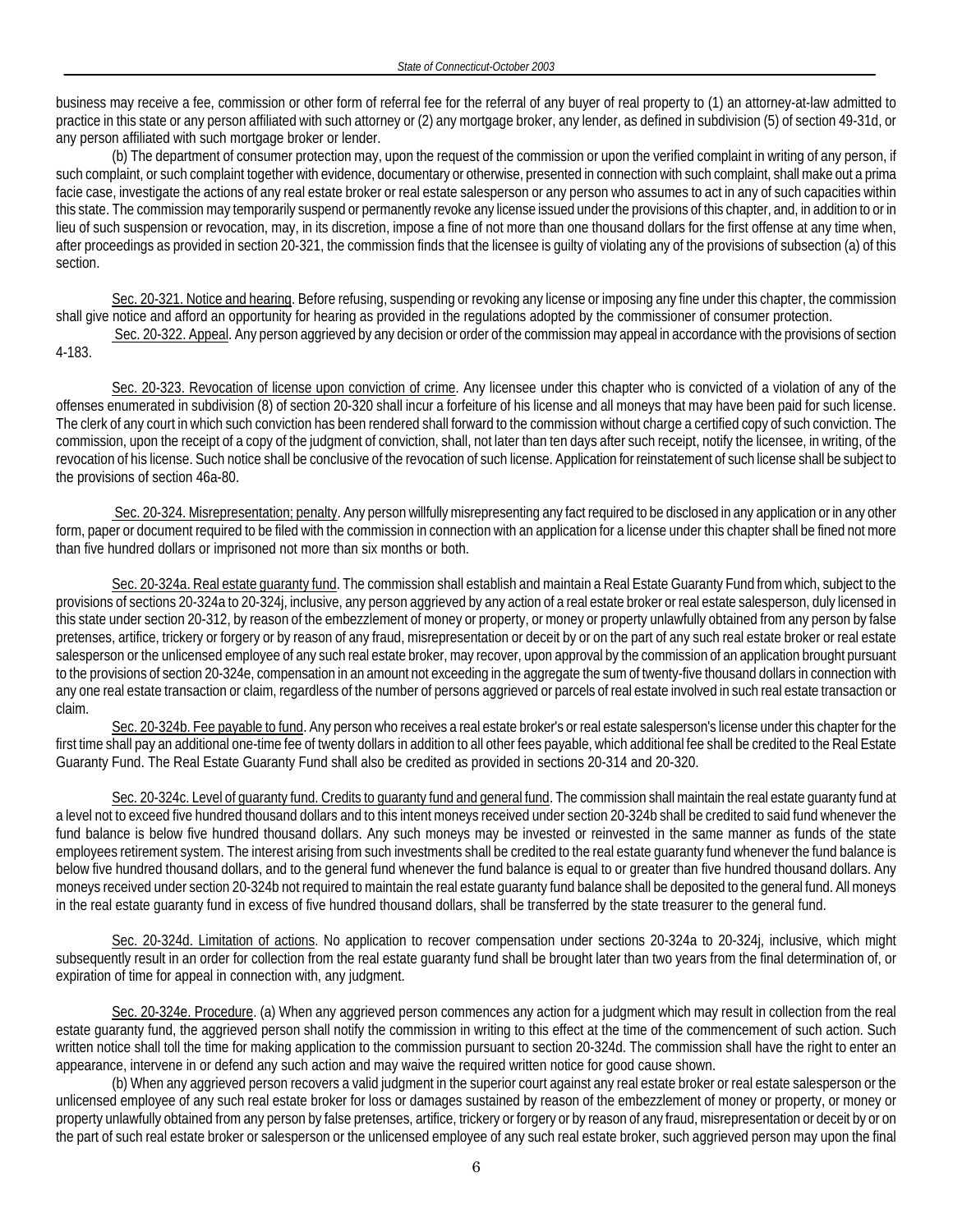determination of, or expiration of time for appeal in connection with, any judgment, apply to the commission for an order directing payment out of the real estate guaranty fund of the amount unpaid upon the judgment, subject to the limitations stated in section 20-324a and the limitations specified in this section. The license of any such broker or salesperson shall be automatically revoked upon the entry of such judgment.

(c) The commission shall proceed upon such application in a summary manner, and, upon the hearing thereof, the aggrieved person shall be required to show: (1) He is not a spouse of the debtor or the personal representative of such spouse; (2) he has complied with all the requirements of this section; (3) he has obtained a judgment as provided in subsection (b) of this section, stating the amount thereof and the amount owing thereon at the date of the application; (4) he has caused to be issued a writ of execution upon the judgment and the officer executing the same has made a return showing that no personal or real property of the judgment debtor liable to be levied upon in satisfaction of the judgment could be found, or that the amount realized on the sale of them or of such of them as were found, under the execution, was insufficient to satisfy the judgment, stating the amount so realized and the balance remaining due on the judgment after application thereon of the amount realized; (5) he has made all reasonable searches and inquiries to ascertain whether the judgment debtor possesses real or personal property or other assets, liable to be sold or applied in satisfaction of the judgment; (6) that by such search he has discovered no personal or real property or other assets liable to be sold or applied, or that he has discovered certain of them, describing them, owned by the judgment debtor and liable to be so applied, and that he has taken all necessary action and proceedings for the realization thereof, and that the amount thereby realized was insufficient to satisfy the judgment, stating the amount so realized and the balance remaining due on the judgment after application of the amount realized.

(d) Whenever the aggrieved person satisfies the commission that it is not practicable to comply with one or more of the requirements enumerated in subdivisions (4), (5) and (6) of subsection (c) of this section and that the aggrieved person has taken all reasonable steps to collect the amount of the judgment or the unsatisfied part thereof and has been unable to collect the same, the commission may in its discretion waive such requirements.

(e) The commission shall order payment from the real estate guaranty fund of any sum it shall find to be payable upon the claim, pursuant to the provisions of and in accordance with the limitations contained in this section and section 20-324a, if the commission is satisfied, upon the hearing, of the truth of all matters required to be shown by the aggrieved person by subsection (c) of this section and that the aggrieved person has fully pursued and exhausted all remedies available to him for recovering the amount awarded by the judgment of the court.

(f) If the commission pays from the real estate guaranty fund any amount in settlement of a claim or toward satisfaction of a judgment against a licensed real estate broker or real estate salesperson pursuant to an order under subsection (e) of this section, such broker or salesperson shall not be eligible to receive a new license until he has repaid in full, plus interest at a rate to be determined by the commission and which shall reflect current market rates, the amount paid from the fund on his account. A discharge in bankruptcy shall not relieve a person from the penalties and disabilities provided in this subsection.

(g) If, at any time, the money deposited in the real estate guaranty fund is insufficient to satisfy any duly authorized claim or portion thereof, the commission shall, when sufficient money has been deposited in the fund, satisfy such unpaid claims or portions thereof, in the order that such claims or portions thereof were originally filed, plus accumulated interest at the rate of four per cent a year.

Sec. 20-324f. Penalty for false or untrue claim. Any person filing with the commission any notice, statement or other document required under the provisions of section 20-324e which is false or untrue or contains any material misstatement of fact shall be fined not less than two hundred dollars.

Sec. 20-324g. Procedure for commission. When the commission receives notice, as provided in section 20-324e, it may enter an appearance, file an answer, appear at the court hearing, defend the action or take whatever other action the commission may deem appropriate on the behalf and in the name of the defendant and take recourse through any appropriate method of review or appeal on behalf and in the name of the defendant.

Sec. 20-324h. Payment from guaranty fund. When the commission has caused to be paid from the real estate guaranty fund any sum to the judgment creditor, the commission shall be subrogated to all of the rights of the judgment creditor up to the amount paid, and the judgment creditor shall assign all of his right, title and interest in the judgment up to such amount paid to the commission, and any amount and interest recovered by the commission on the judgment shall be deposited to the fund.

Sec. 20-324i. Regulations. The commissioner of consumer protection, with the advice and assistance of the commission, may adopt regulations, in accordance with chapter 54, to carry out the provisions of sections 20-324a to 20-324j, inclusive.

Sec. 20-324j. Appeal of commission decision, order or regulation. Any person aggrieved by any decision, order or regulation of the commission under sections 20- 324a to 20-324i, inclusive, may appeal in accordance with the provisions of section 20-322.

Sec. 20-324k. Brokers to maintain escrow or trust account for certain moneys held. Disputed deposits. (a) Each broker licensed under the provisions of this chapter, who in the course of his real estate business receives, accepts and holds any moneys on behalf of any principal, client or other person shall at all times maintain a separate escrow or trust account, distinct from his own account, in a bank of his choice doing business in this state, for the deposit of all such moneys so received by him.

(b) The commission may examine and audit any escrow or trust account maintained by any broker in accordance with the provisions of subsection (a) of this section whenever the commission shall deem such examination and audit necessary.

(c) Any broker who, in the course of his real estate business and in connection with any transaction, accepts from any principal, client or other person any moneys to which he is not personally and legally entitled, including, but not limited to, any down payment, earnest money, deposit, rental money, rental security deposit or other money to be held by him in trust, shall deposit such moneys in his escrow or trust account within three banking days of the date the agreement evidencing such transaction is signed by all necessary parties to such transaction, pending final legal disposition of such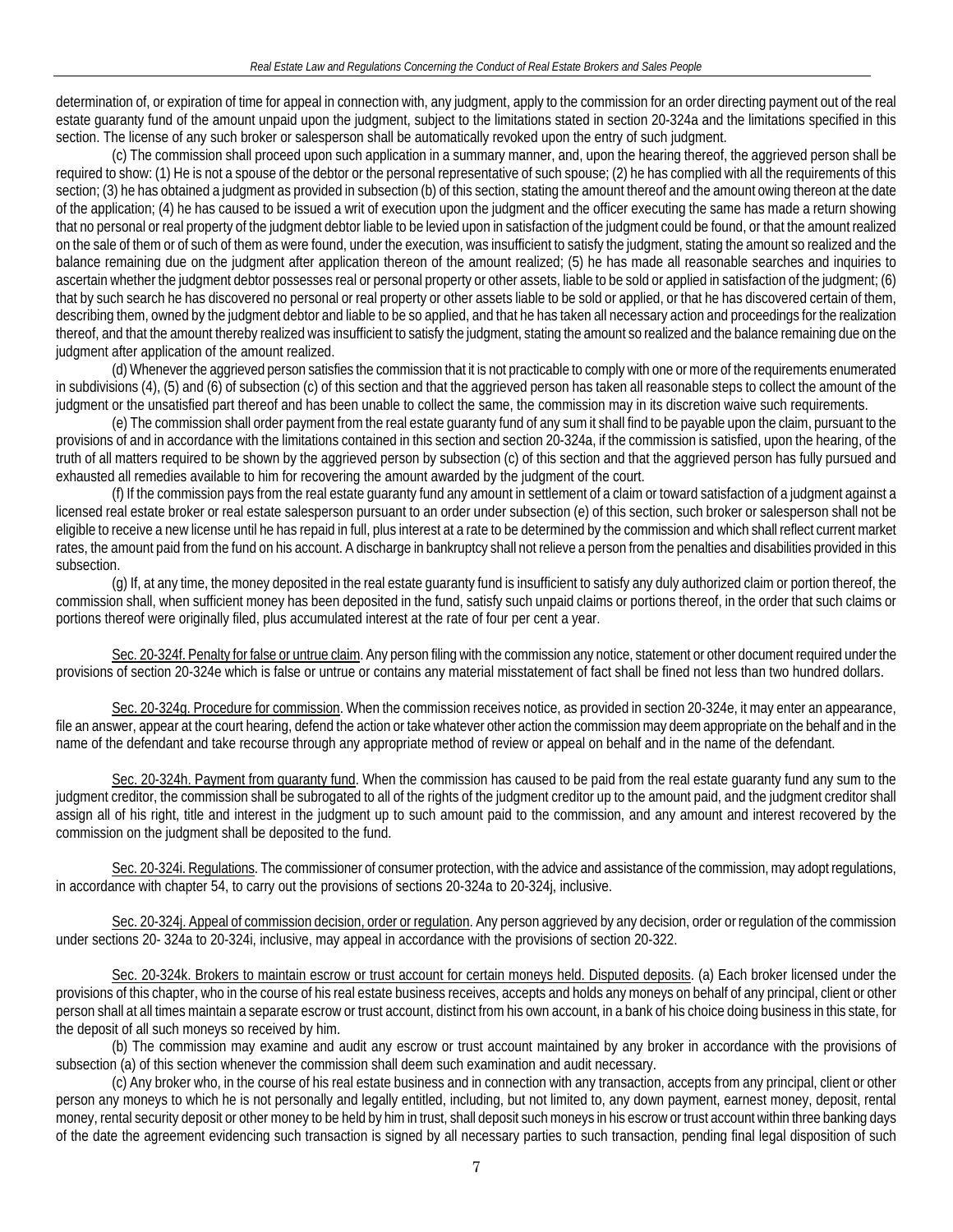moneys in accordance with the instructions of the person legally entitled to such moneys.

(d) Upon motion, the court may order a party to an action who is a broker holding funds in trust in connection with a real estate transaction to deposit with the court certified funds in an amount not to exceed the funds held in trust. Conditioned upon the receipt of such certified funds, the court shall also order the dismissal of any claim against the broker which claim is based solely on the broker's role as stakeholder of such funds.

(e) Any broker who willfully violates any provision of this section shall be fined not more than one thousand dollars or imprisoned not more than six months or both.

[See Sec. 8-265f re program for use of interest earned on real estate broker escrow or trust accounts for mortgage assistance for first-time buyers.]

Sec. 20-325. Engaging in business without license. Any person who engages in the business of a real estate broker or real estate salesperson without obtaining a license as provided in this chapter shall be fined not more than one thousand dollars or imprisoned not more than six months or both, and shall be ineligible to obtain a license for one year from the date of conviction of such offense, except that the commission, in its discretion, may grant a license to such person within such one-year period upon application and after a hearing on such application.

Sec. 20-325a. Actions to recover commissions arising out of real estate transactions. Real estate broker's lien for real property. Claim for lien. Provisions re commercial real estate transactions. (a) No person who is not licensed under the provisions of this chapter, and who was not so licensed at the time the person performed the acts or rendered the services for which recovery is sought, shall commence or bring any action in any court of this state, after October 1, 1971, to recover any commission, compensation or other payment with respect to any act done or service rendered by the person, the doing or rendering of which is prohibited under the provisions of this chapter except by persons duly licensed under this chapter.

(b) No person, licensed under the provisions of this chapter, shall commence or bring any action with respect to any acts done or services rendered after October 1, 1995, as set forth in subsection (a), unless the acts or services were rendered pursuant to a contract or authorization from the person for whom the acts were done or services rendered. To satisfy the requirements of this subsection any contract or authorization shall: (1) Be in writing, (2) contain the names and addresses of the real estate broker performing the services and the name of the person or persons for whom the acts were done or services rendered, (3) show the date on which such contract was entered into or such authorization given, (4) contain the conditions of such contract or authorization, (5) be signed by the real estate broker or the real estate broker's authorized agent, (6) if such contract or authorization pertains to any real property, include the following statement: "THE REAL ESTATE BROKER MAY BE ENTITLED TO CERTAIN LIEN RIGHTS PURSUANT TO SECTION 20-325a OF THE CONNECTICUT GENERAL STATUTES," and (7) be signed by the person or persons for whom the acts were done or services rendered or by an agent authorized to act on behalf of such person or persons, pursuant to a written document executed in the manner provided for conveyances in section 47-5, except, if the acts to be done or services rendered involve a listing contract for the sale of land containing any building or structure occupied or intended to be occupied by no more than four families, be signed by the owner of the real estate or by an agent authorized to act on behalf of such owner pursuant to a written document executed in the manner provided for conveyances in section 47-5.

(c) Notwithstanding the provisions of subsection (b) of this section, no person licensed under the provisions of this chapter, shall commence or bring any action with respect to any acts done or services rendered after October 1, 2000, in a commercial real estate transaction, unless the acts or services were rendered pursuant to (1) a contract or authorization meeting the requirements of subsection (b) of this section, or (2) a memorandum, letter or other writing stating for whom the licensee will act or has acted, signed by the party for whom the licensee will act or has acted in the commercial real estate transaction, the duration of the authorization and the amount of any compensation payable to the licensee, provided (A) the licensee provides written notice to the party, substantially similar to the following: "THE REAL ESTATE BROKER MAY BE ENTITLED TO CERTAIN LIEN RIGHTS PURSUANT TO SECTION 20-325a OF THE CONNECTICUT GENERAL STATUTES," and (B) the notice is provided at or before the execution of the contract, authorization, memorandum, letter or other writing, and may be made part of the contract, authorization, memorandum, letter or other writing.

(d) Nothing in subsection (a) of this section, subdivisions (2) to (7), inclusive, of subsection (b) of this section or subsection (c) of this section shall prevent any licensee from recovering any commission, compensation or other payment with respect to any acts done or services rendered, if it would be inequitable to deny such recovery and the licensee (1) has substantially complied with subdivisions (2) to (7), inclusive, of subsection (b) of this section or (2) with respect to a commercial real estate transaction, has substantially complied with subdivisions (2) to (6), inclusive, of subsection (b) of this section or subdivision (2) of subsection (c) of this section.

(e) A licensed real estate broker who has performed acts or rendered services relating to real property upon terms provided for in a written contract or agreement between the broker and the owner or buyer for whom such acts were done or services rendered shall have a lien upon such real property. The lien shall be in the amount of the compensation agreed upon between the broker and the owner or buyer for whom such acts were performed or services rendered.

(f) Except as provided in subsections (g), (h) and (i) of this section, the lien provided for in this section shall not attach until the broker is entitled to compensation, without any contingencies, other than closing or transfer of title, under the terms set forth in the written listing or buyer representation contract and the broker has recorded the claim for lien prior to the actual conveyance or lease of such real property with the town clerk of the town where such property is located.

(g) Except as provided in subsection (h) of this section, when a broker is entitled to compensation in installments, a portion of which is due only after the conveyance or lease of the real property, any claim for lien for those payments due after the conveyance or lease may be recorded at any time subsequent to the conveyance or lease of the real property and prior to the date on which the payment is due but shall only be effective as a claim for lien against the real property to the extent moneys are still owed to the transferor or lessor by the transferee or lessee. A single claim for lien recorded prior to conveyance or lease of the real property claiming all moneys due under an installment payment agreement shall not be valid or enforceable as it pertains to payments due after the conveyance or lease. The lien shall attach as of the recording of the claim for lien.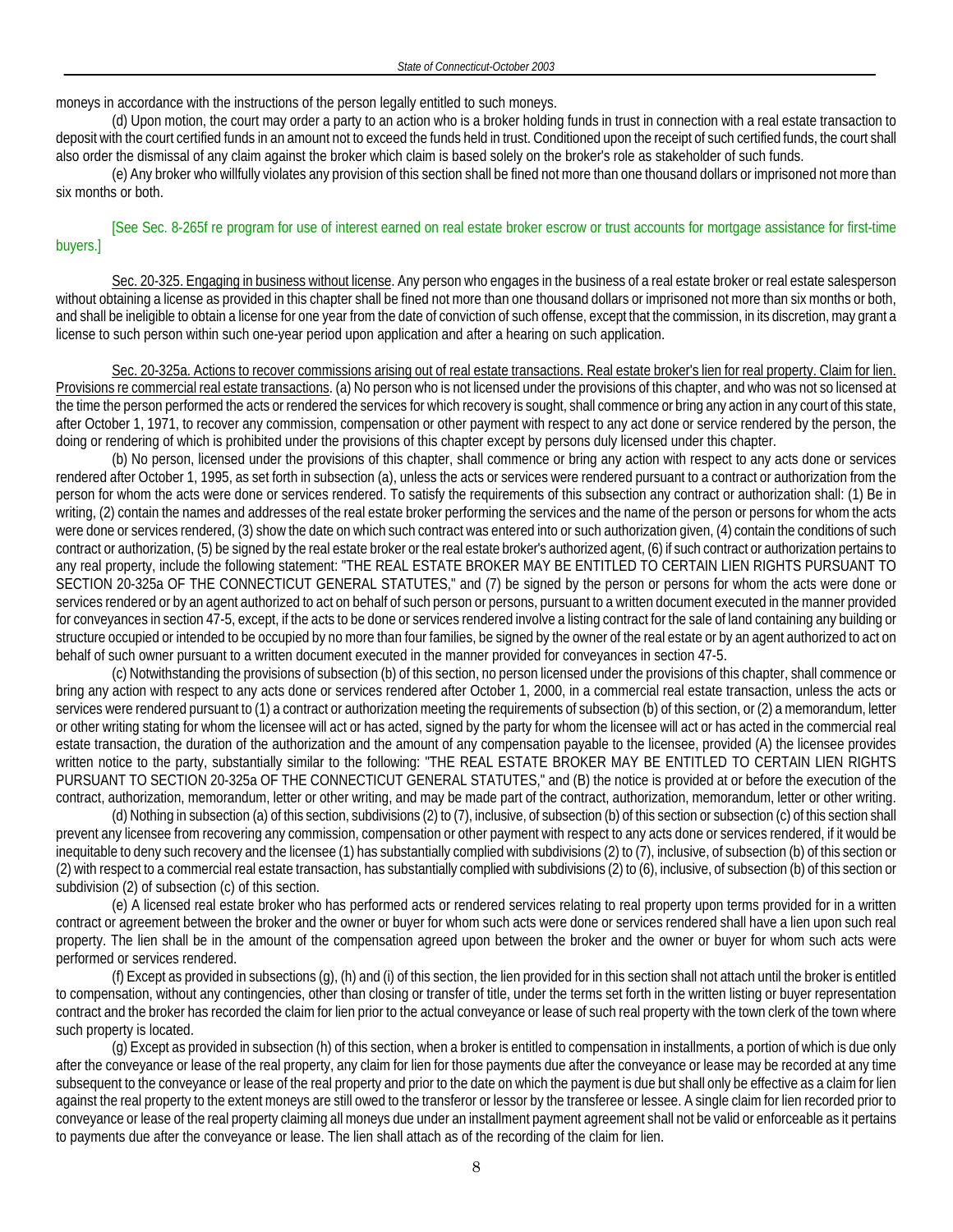(h) In the case of a lease for real property where the broker's compensation will not be paid in installments, the claim for lien must be recorded no later than thirty days after the tenant takes possession of the leased premises unless written notice of the intended signing of the lease is delivered to the broker entitled to claim a lien by registered or certified mail, return receipt requested, or by personal service, at least ten days prior to the date of the intended signing of the lease for the real property in which case the claim for lien must be recorded before the date indicated for the signing of the lease in the notice delivered to the broker. The lien shall attach as of the recording of the claim for lien.

(i) If a broker's written contract for payment is with a prospective buyer, then the lien shall attach only after the prospective buyer accepts the conveyance or lease of the real property and the claim for lien is recorded by the broker with the town clerk of the town in which the property is located. Any claim for lien shall be filed by the broker no later than thirty days after the conveyance or the tenant takes possession of the real property.

(j) The broker shall serve a copy of the claim for lien on the owner of the real property. Service shall be made by mailing a copy of the claim for lien by registered or certified mail, return receipt requested, or by personal service upon the owner by any indifferent person, state marshal or other proper officer, by leaving with such owner or at the owner's usual place of abode a true and attested copy thereof. A copy of the claim for lien may be served at the same time as the notice required by subsection (r) of this section. The broker's lien shall be void and unenforceable if recording does not occur within the time period and in the manner required by this section.

(k)(1) A broker may bring suit to enforce a claim for lien in the superior court in the judicial district where the real property is located by filing a complaint and sworn affidavit that the claim for lien has been recorded in accordance with this section. (2) A person claiming a lien shall, unless the claim is based upon an option to purchase the real property, within one year after recording the claim for lien, commence foreclosure by filing a complaint. Failure to commence foreclosure within one year after recording the lien shall extinguish the lien. No subsequent claim for lien may be given for the same claim nor may that claim be asserted in any proceedings under this section. (3) A person claiming a lien based upon an option to purchase real property shall, within six months after the conveyance or lease of the real property under the exercise of the option to purchase, commence foreclosure by filing a complaint and a sworn affidavit that the claim for lien has been recorded in accordance with this section. Failure to commence foreclosure within six months after the conveyance or lease shall extinguish the claim for lien. No subsequent claim for lien may be given for the same claim nor may that claim be asserted in any proceedings under this section. (4)The plaintiff shall issue summons and provide service as in actions to foreclose a mortgage. When any defendant resides out of the state or is temporarily located out of the state, or on inquiry cannot be found, or is concealed within this state so that process cannot be served on that defendant, the plaintiff shall cause a notice to be given to that defendant, or cause a copy of the complaint to be served upon that defendant, in the manner and upon the same conditions as in actions to foreclose a mortgage. Except as otherwise provided in this section, all liens claimed under this section shall be foreclosed in the manner in which mortgage foreclosures are conducted.

(l) The claim for lien shall state the name of the claimant, the name of the owner, a description of the real property upon which the lien is being claimed, the amount for which the lien is claimed, and the real estate license number of the broker. The claim for lien shall contain a sworn statement by the signatory that the information contained in the notice is true and accurate to the knowledge of the signatory. The claim for lien shall be signed by the broker or the real estate broker's authorized agent.

(m) Whenever a claim for lien has been recorded with the town clerk and a condition occurs that would preclude the broker from receiving compensation under the terms of the broker's written contract or agreement, the broker shall provide within thirty days of demand to the owner of record a written release or satisfaction of the lien.

(n) Upon written demand of the owner or the owner's authorized agent, served on the broker claiming the lien requiring suit to be commenced to enforce the lien, a suit shall be commenced within forty-five days thereafter or the claim for lien shall be extinguished. Service of any such written demand shall be by registered or certified mail, return receipt requested, or by personal service upon the broker by any indifferent person, state marshal or other proper officer, by leaving with such broker or at the broker's usual place of abode a true and attested copy thereof.

(o) Whenever a claim for lien has been recorded with the town clerk and is paid, or where there is failure to foreclose to enforce the lien within the time provided by this section, the broker shall acknowledge satisfaction or release the claim for lien, in writing, on written demand of the owner within thirty days after payment or expiration of the time in which to commence foreclosure on the lien.

(p) Except as otherwise provided in this section, whenever a claim for lien has been recorded with the town clerk that would prevent the closing of a conveyance or lease, an escrow account shall be established from the proceeds of the conveyance or lease in the amount of the compensation agreed upon by the parties. Upon the establishment of the escrow account the broker shall immediately release the claim for lien. The establishment of an escrow account, as provided for in this section, shall not be the sole cause for the owner to refuse to complete the conveyance or lease. The moneys shall be held in escrow by the attorney for the lessor in the case of a lease for real property and by the attorney for the owner in the case of the actual conveyance or lease of such real property until the parties' rights to the escrowed moneys have been determined by the written contract or agreement of the parties, a determination by the superior court, or some other process which may be agreed to by the parties. When there are sufficient funds in the amount of the claimed lien, there shall be a release of the claim for lien which would allow completion of the conveyance or lease on such terms as are acceptable to the parties involved in the conveyance or lease. If the proceeds from the conveyance or lease are insufficient to release all liens claimed against the real property, including the broker's claim for lien, then the parties are not required to establish the escrow account under this section.

(q) The provisions of subsections (a) and (b) of this section shall not apply to any (1) person excepted from the provisions of this chapter by section 20-329 with respect to any acts performed by the person which are included in such exception; or (2) real estate broker or real estate salesperson who has provided services to the federal government, any political subdivision thereof, or any corporation, institution or quasi-governmental agency chartered by the federal government.

(r) No broker is entitled to claim any lien under this section unless after the broker is entitled to compensation, without contingencies, other than closing or transfer of title, under the terms set forth in the written contract and not later than three days prior to the later of the date of the conveyance or lease as set forth in the real estate sales contract or lease or the actual date of the conveyance or the date when the tenant takes possession, the broker gives written notice of the claim for lien to the owner of the real property and to the prospective buyer or tenant that the broker is entitled to compensation under the terms set forth in the written contract and intends to claim a lien on the real property, or (2) the broker is unable to give written notice, pursuant to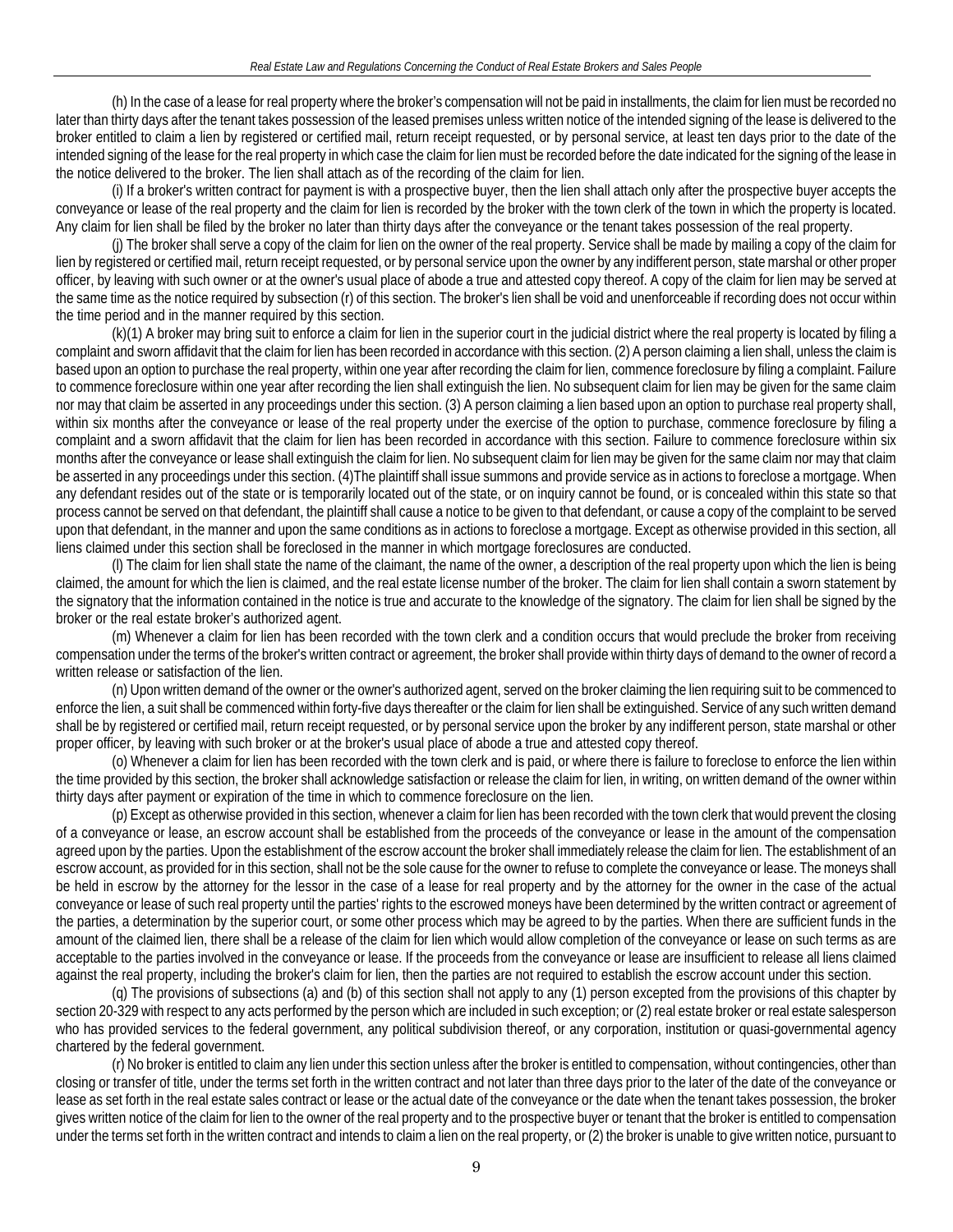subdivision (1) of this subsection because the identity of the prospective buyer or tenant cannot be ascertained by the broker after due diligence and reasonable effort. The notice shall be served upon the owner and upon the prospective buyer or tenant by any indifferent person, state marshal or other proper officer, by leaving with such owner and prospective buyer or at their usual place of abode a true and attested copy thereof. When there are two or more owners, or two or more prospective buyers, the notice shall be served on each owner and on each prospective buyer unless the identify of the prospective buyer cannot be ascertained by the broker after due diligence and reasonable effort.

[See Sec. 20-325e re hearings re commercial real property claims for liens, foreclosures and judicial intervention.] [See Sec. 20-325k re commercial real estate brokerage lease notification.]

Sec. 20-325b. Certain real estate agreements to contain notice regarding commissions. Requirements. Each written agreement which fixes the compensation to be paid to a real estate broker for the sale, lease or purchase of real property shall contain the following statement in not less than ten point boldface type or in a manner which otherwise stands out significantly from the text immediately preceding any provision of such agreement relating to compensation of the broker:

"NOTICE: THE AMOUNT OR RATE OF REAL ESTATE BROKER COMPENSATION IS NOT FIXED BY LAW. IT IS SET BY EACH BROKER INDIVIDUALLY AND MAY BE NEGOTIABLE BETWEEN YOU AND THE BROKER."

Sec. 20-325c. Real estate broker or salesperson acting as mortgage broker. (a) As used in this section "residential real property" means one to four-family residential real estate located in this state.

(b) Notwithstanding any provision of the general statutes to the contrary, no real estate broker or real estate salesperson, and no person affiliated with such broker or salesperson, who receives a fee, commission or other valuable consideration for the sale of residential real property, may receive a fee, commission or other valuable consideration for negotiating, soliciting, arranging, placing or finding a first mortgage loan for the buyer in connection with the same sale unless disclosure is made in accordance with the provisions of subsection (c) of this section. Any fee, commission or other valuable consideration received by such broker or salesperson for negotiating, soliciting, arranging, placing or finding a first mortgage loan shall (1) be related to the services actually performed, as determined by the commissioner of banking by regulations adopted pursuant to chapter 54, (2) not be imposed for the referral of the buyer to the mortgage lender by such broker or salesperson, and (3) be paid directly to the broker or salesperson by the buyer rather than from the mortgage loan proceeds at the time of closing.

(c) Any disclosure made pursuant to subsection (b) of this section shall be made to and acknowledged by the buyer prior to the time the buyer signs a contract with the real estate broker or salesperson for mortgage brokering services. Such disclosure shall include the following notice printed in at least ten-point boldface capital letters:

I UNDERSTAND THAT THE REAL ESTATE BROKER OR SALESPERSON IN THIS TRANSACTION HAS OFFERED TO ASSIST ME IN FINDING A MORTGAGE LOAN. ADDITIONALLY, I UNDERSTAND THAT THIS REAL ESTATE BROKER OR SALESPERSON DOES NOT REPRESENT ANY PARTICULAR MORTGAGE LENDER AND WILL ATTEMPT TO OBTAIN THE BEST TERMS AVAILABLE WITHIN THE MORTGAGE LOAN MARKET FOR MY SPECIFIC HOME FINANCING NEEDS. IF THE REAL ESTATE BROKER OR SALESPERSON DOES NOT FULFILL HIS FIDUCIARY OBLIGATION I MAY FILE A COMPLAINT WITH THE DEPARTMENT OF BANKING. I ALSO UNDERSTAND THAT I MAY ATTEMPT TO FIND A MORTGAGE LOAN TO FINANCE THE PURCHASE OF MY HOME WITHOUT THE ASSISTANCE OF THE REAL ESTATE BROKER OR SALESPERSON IN WHICH CASE I WILL NOT BE OBLIGATED TO PAY A FEE TO THE REAL ESTATE BROKER OR SALESPERSON.

(d) No mortgage lender may refuse to close a mortgage loan secured by residential real property because the buyer has not paid a fee, commission or other valuable consideration to a real estate broker or salesperson for negotiating, soliciting, arranging, placing or finding the first mortgage loan.

 Sec. 20-325d. Disclosure of representation. On and after January 1, 1995, a real estate broker or real estate salesperson licensed under this chapter, who is acting as an agent of the seller or lessor, shall make a written disclosure of whom he represents in a real estate transaction to prospective purchasers and lessees at the beginning of the first personal meeting concerning the prospective purchaser's or lessee's specific needs, unless such prospective purchaser or lessee is represented by another real estate broker or real estate salesperson licensed under this chapter. Such disclosure shall be signed by the prospective purchaser or lessee and attached to any offer or agreement to purchase or lease signed by the prospective purchaser or lessee. Whenever any real estate broker or real estate salesperson intends to act as an agent for the prospective purchaser or lessee, he shall disclose such intended representation to the seller or lessor at the beginning of the first personal meeting with the seller or lessor concerning the seller's or lessor's real property, unless such seller or lessor is represented by another real estate broker or real estate salesperson licensed under this chapter. On or before January 1, 1995, the commissioner of consumer protection, shall adopt such regulations in accordance with chapter 54 as the commissioner deems necessary to carry out the provisions of this section.

Sec. 20-325e. Hearings re real property claims for liens. Foreclosures. Judicial intervention. (a) Whenever one or more real property claims for liens are placed upon any real estate pursuant to section 20-325a, the owner of the real estate, if no action to foreclose the claim is then pending before any court, may make application, together with a proposed order and summons, to the superior court for the judicial district in which the lien may be foreclosed under the provisions of section 20-325a or to any judge thereof, that a hearing or hearings be held to determine whether the claim for lien or liens should be discharged or reduced. The court or judge shall thereupon order reasonable notice of the application to be given to the lienor or lienors named therein and, if the application is not made by all owners of the real estate as may appear of record, shall order reasonable notice of the application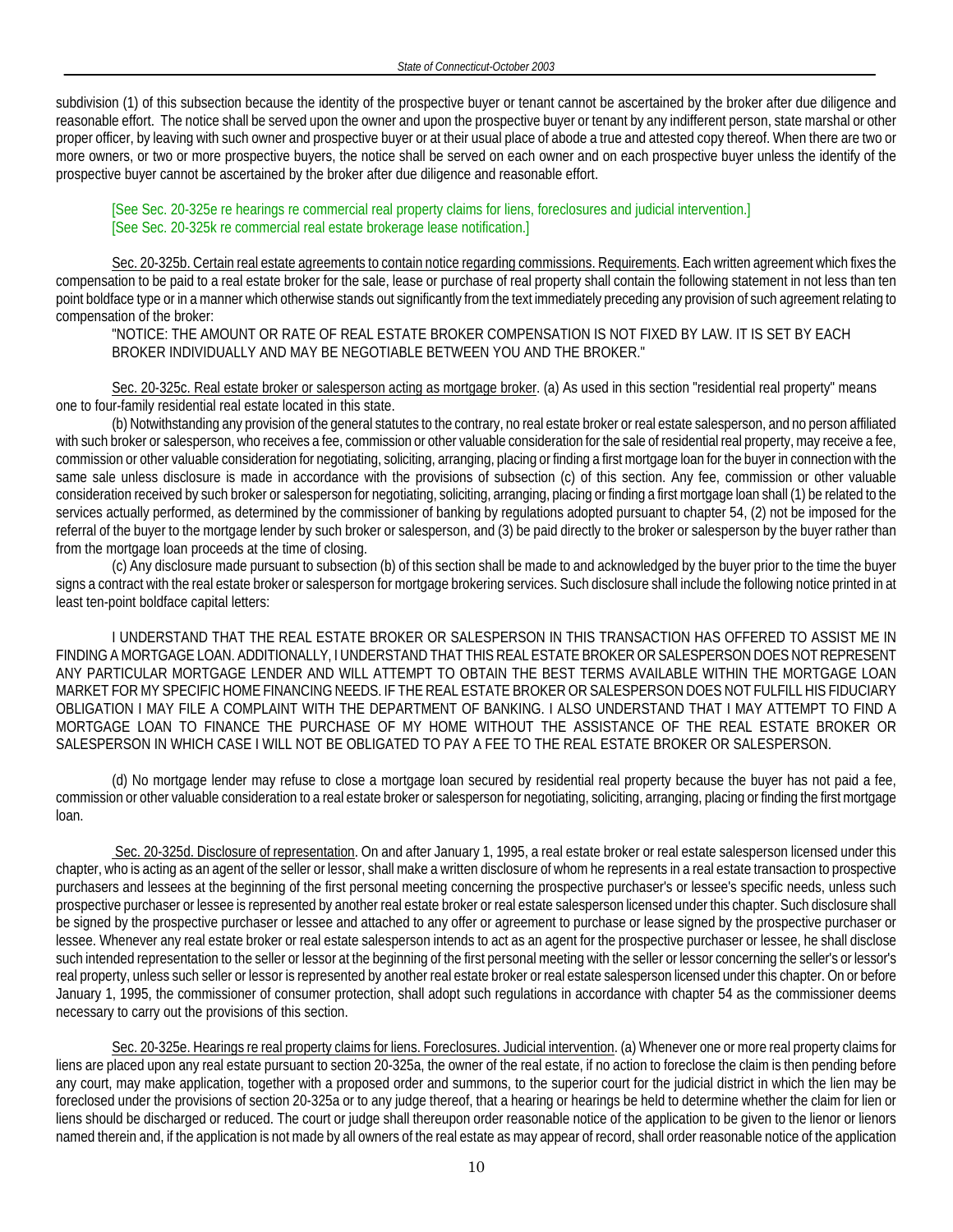to be given to all other such owners, and shall set a date or dates for the hearing or hearings to be held thereon. If the lienor or lienors or any owner entitled to notice is not a resident of this state, the notice shall be given by personal service, registered or certified mail, publication or such other method as the court or judge shall direct. At least four days' notice shall be given to the lienor, lienors or owners entitled to notice prior to the date of the hearing. (b) The application, order and summons shall be substantially in the following form:

## APPLICATION FOR DISCHARGE OR REDUCTION OF REAL PROPERTY CLAIM FOR LIEN

To the Court of

The undersigned represents:

1.That \_\_\_\_\_ is the owner of the real estate described in Schedule A attached hereto.

2.That the names and addresses of all other owners of record of such real estate are as follows:

3. That on or about \_\_\_\_\_, (date) \_\_\_\_\_, (name of lienor) of \_\_\_\_\_ (address of lienor) placed a real property claim for lien on such real estate and gave notice thereof.

4. That there is not probable cause to sustain the validity of such claim for lien (or: That such claim for lien is excessive).

5. That the applicant seeks an order for discharge (or reduction) of such claim for lien.

Name of Applicant

 $By$   $\_\_$ His Attorney

## ORDER

The above application having been presented to the court, it is hereby ordered, that a hearing be held thereon at \_\_\_\_\_ a.m. and that the applicant give notice to the following persons: (Names and addresses of persons entitled to notice) of the pendency of said application and of the time when it will be heard by causing a true and attested copy of the application, and of this order to be served upon such persons by some proper officer or indifferent person on or before \_\_\_\_ and that due return of such notice be made to this court.

Dated at \_\_\_\_\_ this \_\_\_\_\_ day of \_\_\_\_ 20\_\_\_\_\_

## SUMMONS

To the state marshal of the county of \_\_\_\_\_. or either constable of the town of \_\_\_\_, in said county,

Greeting: By authority of the state of Connecticut, you are hereby commanded to serve a true and attested copy of the above application and order upon

\_\_\_\_, of \_\_\_\_ by leaving the same in his hands or at his usual place of abode (or such other notice as ordered by the court) on or before \_\_\_\_\_. Hereof fail not but due service and return make.

Dated at \_\_\_\_ this \_\_\_\_ day of \_\_\_\_ 20\_\_\_\_.

Commissioner of the Superior Court

(1) The clerk upon receipt of all the documents in duplicate, if he finds them to be in proper form, shall fix a date for a hearing on the application and sign the order of hearing and notice. An entry fee of twenty dollars shall then be collected and a copy of the original document shall be placed in the court file.

(2) The clerk shall deliver to the applicant's attorney the original of the documents for service. Service having been made, the original documents shall be returned to the court with the endorsement by the officer of his doings.

(c) If an action for foreclosure of the claim for lien is pending before any court, any party to that action may at any time prior to trial, unless an application under subsection (a) of this section has previously been ruled upon, move that the claim for lien be discharged or reduced.

(d) No more than one application under subsection (a) of this section or motion under subsection (c) of this section shall be ruled upon with respect to any single real property claim for lien, except that this subsection shall not preclude an application or motion by a person not given notice of the prior application or not a party to the action at the time the prior motion was ruled upon.

Sec. 20-325f. Broker subagency. Written consent of client required. Vicarious liability of principal. No real estate broker shall make any unilateral offer of subagency or agree to compensate, appoint, employ, cooperate with or otherwise affiliate with a subagent for the sale or purchase of real property without the informed written consent of the person whom the real estate broker represents. Such written consent shall contain the name and real estate license number of the real estate broker to be appointed as the subagent and shall contain a statement notifying the person whom the real estate broker represents that the law imposes vicarious liability on the principal for the acts of the subagent.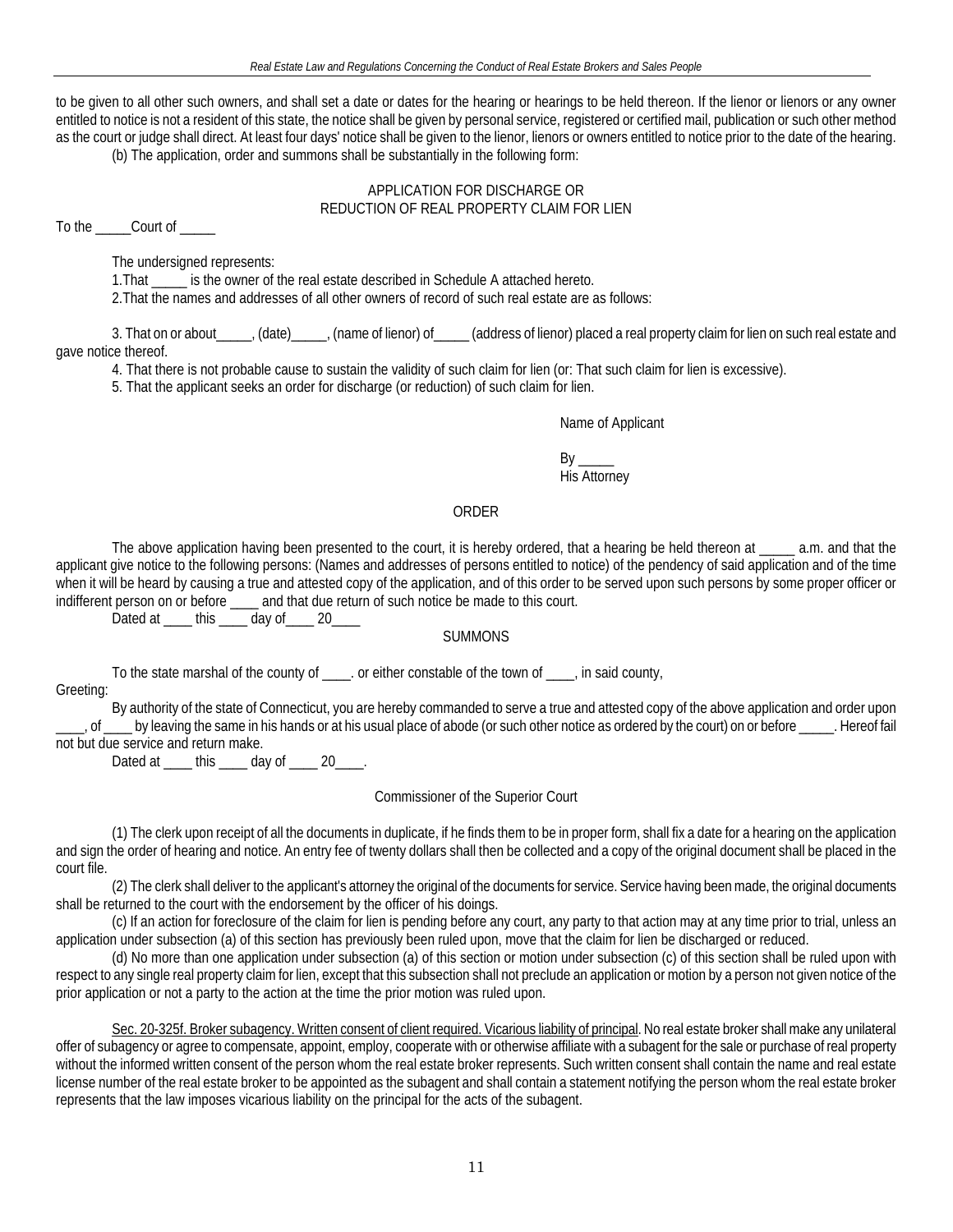Sec. 20-325g. Dual agency consent agreements. Conclusive presumption of informed consent. There shall be a conclusive presumption that a person has given informed consent to a dual agency relationship with a real estate broker if that person executes a written consent in the following form prior to executing any contract or agreement for the purchase, sale or lease of real estate:

#### DUAL AGENCY CONSENT AGREEMENT

| Property Address:         |
|---------------------------|
| Seller(s) or Landlord(s): |
| Buyer(s) or Tenant(s):    |

(1) This Dual Agency Consent Agreement is an addendum to and make part of (check all that apply):

(  $\Box$ ) Listing Agreement dated 
Letween brokerage firm and seller or landlord.

( \_\_ ) Buyer or tenant agency agreement dated \_\_\_\_\_ between brokerage firm and buyer or tenant.

(2) Seller and buyer (or landlord and tenant, as the case may be) hereby acknowledge and agree that \_\_\_\_\_ (name of brokerage firm) is representing both buyer and seller (or landlord and tenant, as the case may be) in the purchase and sale (or lease) of the above referenced property and that brokerage firm has been and is now the agent of both seller and buyer (or landlord and tenant, as the case may be). Seller and buyer (or landlord and tenant, as the case may be) have both consented to and hereby confirm their consent to this dual representation.

(3) Seller and buyer (or landlord and tenant, as the case may be) agree: (A) The brokerage firm shall not be required to and shall not disclose to either buyer or seller (or landlord or tenant, as the case may be) any personal, financial or other confidential information to such other party without the express written consent of the party whose information is disclosed, other than information related to material property defects which are known to the brokerage firm and other information the brokerage firm is required to disclose by law. (B) The brokerage firm may not disclose: (i) To the buyer that the seller (landlord) will accept less than the asking or listed price, unless otherwise instructed to do so in writing by the seller (landlord); (ii) to the seller (landlord) that the buyer (tenant) can or will pay a price greater than the price submitted in a written offer to the seller (landlord), unless otherwise instructed to do so in writing by the buyer (tenant); (iii) the motivation of the seller or buyer (or landlord or tenant, as the case may be) for selling, buying or leasing property, unless otherwise instructed in writing by the respective party; or (iv) that a seller or buyer will agree to financing terms other than those offered, unless instructed in writing by the respective party.

(4) Property information available through the multiple listing service or otherwise, including listed and sold properties, which has been requested by either the seller or the buyer (or landlord or tenant, as the case may be) shall be disclosed to both seller and buyer (or landlord and tenant, as the case may be).

(5) Both parties are advised to seek competent legal and tax advice with regard to this transaction, and with regard to all documents executed in connection with this transaction, including this Dual Agency Consent Agreement.

I have read and understand the above agreement.

| Buyer (Landlord) | Seller (Tenant) | <b>Brokerage Firm</b>       |  |
|------------------|-----------------|-----------------------------|--|
|                  |                 | (Authorized Representative) |  |
|                  |                 | (Company Name)              |  |
| Date             | Date            | Date                        |  |

Sec. 20-325h. Prohibitions on use or disclosure of confidential information. (a) No real estate licensee shall: (1) Reveal confidential information concerning a person whom the real estate licensee represented either as an agent, designated buyer agent or a designated seller agent; (2) use confidential information concerning that person to the person's disadvantage; or (3) use confidential information concerning that person for the real estate broker's or real estate salesperson's advantage or the advantage of a third party, except as required by legal process, as necessary to defend the real estate broker or real estate salesperson from allegations of wrongful or negligent conduct, or as necessary to prevent the commission of a crime.

(b) As used in this section, "confidential information" means facts concerning a person's assets, liabilities, income, expenses, motivations to purchase, rent or sell real property and previous offers received or made to purchase or lease real property which are not authorized by the client, a matter of general knowledge, part of a public record or file to which access is authorized pursuant to section 1-210 or otherwise subject to disclosure under any other provision of the general statutes or any regulation of Connecticut state agencies.

 Sec. 20-325i. Designated buyer agents and seller agents. Any real estate broker, or a person licensed under this chapter authorized by such broker, may appoint, at the option of such broker or authorized person, one or more designated seller agents as additional agents for a seller or landlord or a designated buyer agent as an additional agent for a buyer or tenant. Such designation may be made with regard to a particular transaction only. Upon such designation, the responsibility to satisfy the respective duties as a seller's or landlord's agent or as a buyer's or tenant's agent shall be the primary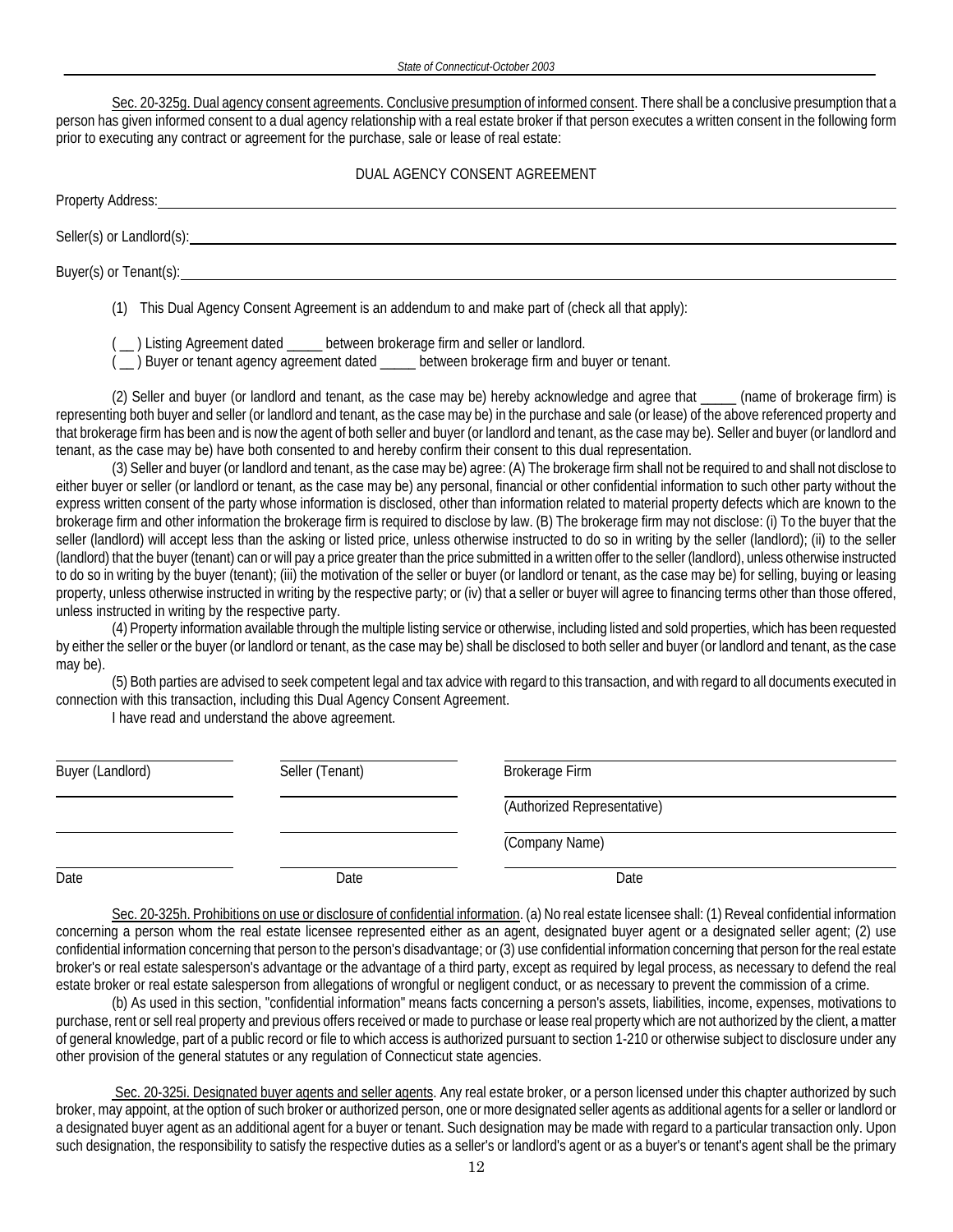responsibility of the individual so designated, who shall not be deemed a dual agent, except in the case of an individual designated to represent both a seller and buyer in the same transaction. Nothing in this section shall be construed to prohibit other forms of agency relationships allowed by law

Sec. 20-325j. Regulations re appointment of designated buyer or seller agent. On or before October 1, 1999, the commissioner of consumer protection shall adopt regulations, in accordance with the provisions of chapter 54, to prescribe (1) a form of written notice to be issued to the consumer upon the appointment of a designated seller agent or designated buyer agent, and (2) a form of written consent to be signed by all parties.

Sec. 20-325k. Commercial real estate transactions. Notice of commission rights. (a) If a landlord or tenant in a commercial real estate transaction enters into an agreement pursuant to subsection (b) or (c) of section 20-325a of the general statutes for the payment of compensation, or the promise of payment, to a real estate broker in consideration for brokerage services rendered in connection with the consummation of a written lease, then notwithstanding any provision of law under which such compensation may otherwise be considered the personal obligation of the original landlord or tenant specifically named in the written lease, the agreement shall constitute a binding contractual obligation of such landlord or tenant, as the case may be, and the landlord's or tenant's grantees, successors and assigns. Upon any sale, transfer, assignment or other disposition, including, but not limited to, any such disposition by reason of the enforcement of a mortgage, lien, deed to secure debt or other security instrument of a landlord's interest in real property or upon any sale, assignment, transfer or other disposition of a tenant's leasehold interest, the succeeding party shall be bound for all obligations under such agreement accruing after the sale, transfer, assignment or other disposition with the same effect as if such succeeding party had expressly assumed the landlord's or tenant's obligations relating to the written agreement if: (1) The real estate broker has complied with the provisions of subsections (b) to (d), inclusive, of this section; (2) the succeeding party assumes the benefits of the tenancy; and (3) the agreement has not been waived in writing by the real estate broker.

(b) A real estate broker shall be entitled to the protections afforded by this section only upon the broker's recording a notice of commission rights in the land records in the office of the town clerk in the town in which the real property or leasehold interest is located not later than thirty days after the execution of the lease or the tenant's occupancy of the leased premises, whichever is later. The notice of commission rights shall (1) be filed before conveyance of the real property, (2) be signed by the real estate broker or by a person expressly authorized to sign on behalf of the broker, and (3) be in substantially the following form:

## NOTICE OF COMMISSION RIGHTS

The undersigned licensed Connecticut real estate broker does hereby publish this NOTICE OF COMMISSION RIGHTS to establish that the lease referenced below was procured by a real estate broker pursuant to a written brokerage commission agreement providing for the payment or promise of payment of compensation for brokerage services.

Owner: Landlord: Tenant: Lease date: Lease term: Project or building name (if any):

Real estate broker name Address \_\_\_\_\_\_\_\_ Telephone number \_\_\_\_\_\_\_\_ Real estate license number

(c) Not later than thirty days after the real estate broker receives final payment of commissions due under the written brokerage commission agreement, the real estate broker shall provide the owner, tenant or mortgagee a statement, in a form suitable for recording on the land records, that indicates that the broker's commission rights are terminated.

(d) Notwithstanding any provision of this section, nothing in this section shall be construed to create a lien on the real property that is the subject of the lease.

Sec. 20-325l. Cooperation with out-of state brokers and salespersons regarding commercial real estate transactions in this state. (a) As used in this section: (1) "Licensed broker" means a person licensed under chapter 392 of the general statutes as a real estate broker, (2) "licensed salesperson" means a person licensed under chapter 392 of the general statues as a real estate salesperson, (3) "out-of-state broker" means a person licensed in another state as a real estate broker who is not licensed under chapter 392 of the general statues, (4) "out-of-state salesperson" means a person licensed in another state as a real estate salesperson who is not licensed as a real estate salesperson under chapter 392 of the general statutes, (5) "person" means a person, as defined in section 20-311 of the general statues, and (6) "advertising" means advertising, as defined in section 20-329a of the general statues.

 (b) An out of state broker may perform acts with respect to a commercial real estate transaction that require a license under chapter 392 of the general statutes, provided the out-of-state broker complies with the laws of this state with respect to the transaction and: (1) Works in cooperation with a licensed broker, whether in a cobrokerage, referral or other cooperative agreement; (2) Enters into a written agreement with a licensed broker that includes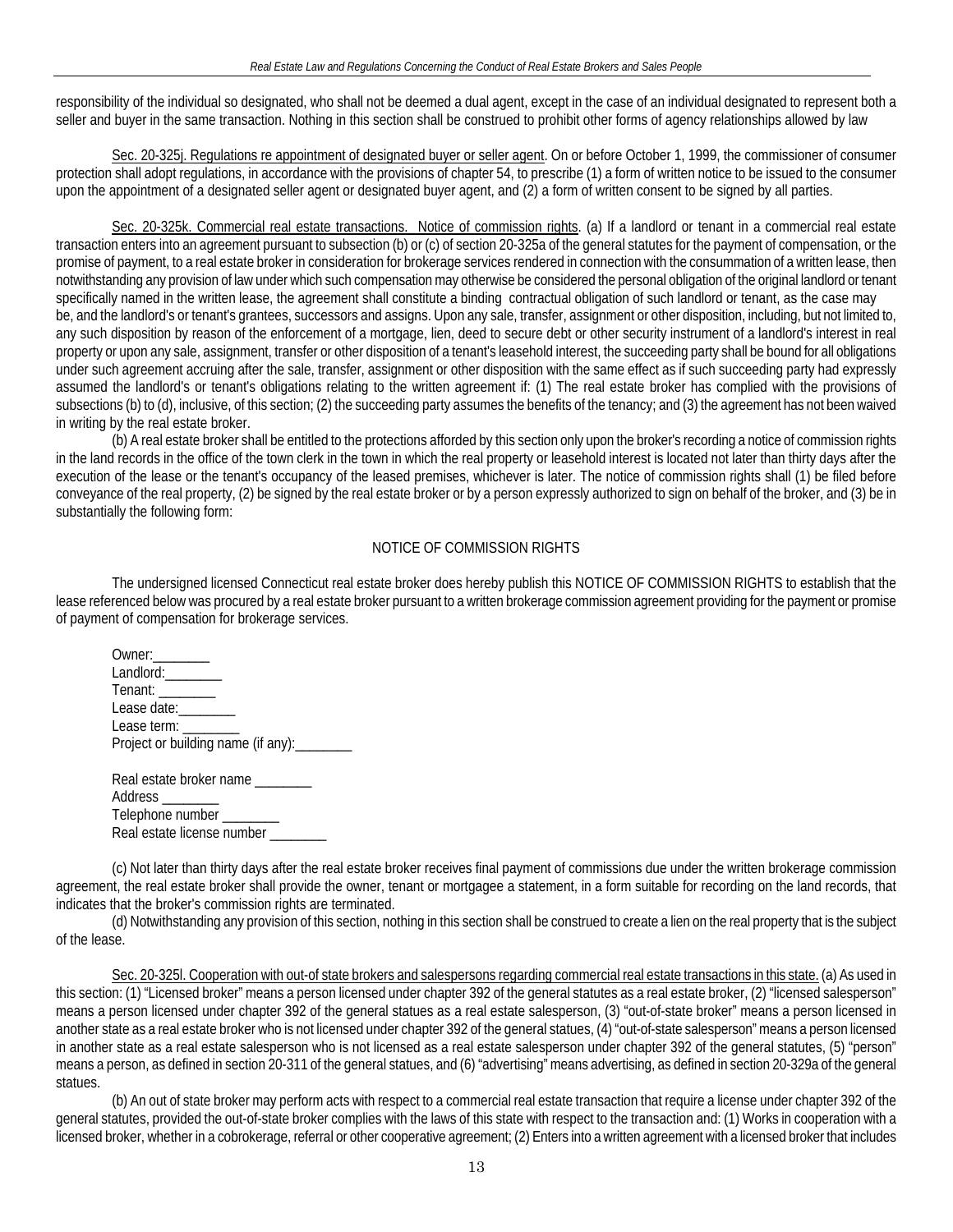the terms of cooperation and any compensation to be paid by the licensed broker and a statement that the out-of-state broker and the out-of-state broker's agents will comply with the laws of this state; (3) Provides the licensed broker a copy of the out-of-state broker's license or other proof of licensure from the jurisdictions where the out-of-state broker maintains a license as a real estate broker; and(4) Deposits all escrow funds, security deposits, and other money received pursuant to the commercial real estate transaction to be held as provided in section 20-324K of the general statutes unless the agreement required in subdivision (2) of this subsection specifies otherwise.

 (c) An out-of-state salesperson may perform acts with respect to a commercial real estate transaction that require a license as a real estate salesperson under chapter 392 of the general statutes, provided the out-of-state salesperson complies with the laws of this state with respect to the transaction and: (1) Works under the direct supervision of an out-of-state broker who meets the requirements set forth in subdivision (1) of subsection (b) of this section; and (2) Provides the licensed broker who is working in cooperation with the out-of-state broker a copy of the out –of-state salesperson's license or other proof of licensure from the jurisdictions where the out-of-state salesperson maintains a license as a real estate salesperson.

 (d) Any of out state broker of out-of-state salesperson licensed in a state that has no distinction between a real estate broker license and a real estate salesperson license shall be subject to the requirements of subsection (b) of this section with regard to any commercial real estate transaction in this state.

 (e) Each out-of-state broker or out-of-state salesperson that advertises for sale commercial real estate pursuant to this section shall include in any advertising material the name of the licensed broker with whom the out-of-state broker has a written agreement pursuant to subdivision (2) of subsection (b) of this section. Nothing in this section shall permit an out-of-state broker or out-of-state sales person to accompany a prospective buyer at the site of commercial real estate pursuant to a real estate transaction in this state.

Sec. 20-326. Report to Governor. The commission shall submit to the Governor, as provided in section 4-60, a report of its official acts under this chapter. The commission shall keep a record of proceedings and orders pertaining to the matters under its jurisdiction and of licenses granted, refused, suspended or revoked by the commission and of all reports sent to its office. The commission shall furnish without charge, for official use only, certified copies of licenses and documents relating to such licenses, to officials of the state or any municipality in this state, to officials of any other state and to any court in this state. Any certified copy of any document or record of the commission, attested as a true copy by the chairman of the commission, shall be competent evidence in any court of this state of the facts contained in such copy.

## Sec. 20-327. Employees. Section 20-327 is repealed.

 Sec. 20-327a. Periodic publication of information and material. The department of consumer protection, at the request of the commission, may periodically compile and publish a bulletin containing information and material relating to the commission, its functions and licenses and other information and material relating to the real estate industry that may be of help and interest to licensees in their service of the public. The commission may also request the department to publish such information and material in any established periodical published in the state if, in the opinion of the commission, such form of publication would ensure the widest dissemination of such information and material to licensees and the public.

 Sec. 20-327b. Residential condition reports. Exemption. Regulations. (a) Except as otherwise provided in this section, each person who offers residential property in the state for sale, exchange or for lease with option to buy, shall provide a written residential condition report to the prospective purchaser at any time prior to the prospective purchaser's execution of any binder, contract to purchase, option, or lease containing a purchase option. A photocopy, duplicate original, facsimile transmission, or other exact reproduction or duplicate of the written residential condition report containing the prospective purchaser's written receipt shall be attached to any written offer, binder or contract to purchase. A photocopy, duplicate original, facsimile transmission or other exact reproduction or duplicate of the written residential condition report containing the signatures of both seller and purchaser, shall be attached to any agreement to purchase the property.

(b) The following shall be exempt from the provisions of this section: (1) Any transfer from one or more co-owners solely to one or more of the coowners; (2) transfers made to the spouse, mother, father, brother, sister, child, grandparent or grandchild of the transferor where no consideration is paid; (3) transfers pursuant to an order of the court; (4) transfers of newly-constructed residential real property for which an implied warranty is provided under chapter 827; (5) transfers made by executors, administrators, trustees or conservators; (6) transfers by the federal government, any political subdivision thereof or any corporation, institution or quasi-governmental agency chartered by the federal government; (7) transfers by deed in lieu of foreclosure; (8) transfers by the state of Connecticut or any political subdivision thereof; (9) transfers of property which was the subject of a contract or option entered into prior to January 1, 1996; and (10) any transfer of property acquired by a judgment of strict foreclosure or by foreclosure by sale or by a deed in lieu of foreclosure.

(c) The provisions of this section shall apply only to transfers by sale, exchange or lease with option to buy, of residential real property consisting of not less than one nor more than four dwelling units which shall include cooperatives and condominiums, and shall apply to all transfers, with or without the assistance of a licensed real estate broker or salesperson, as defined in section 20-311.

(d) (1) The commissioner of consumer protection, shall, by regulations adopted in accordance with the provisions of chapter 54, prescribe the form of the written residential disclosure report required by this section and sections 20-327c to 20-327e, inclusive. The requlations shall provide that the form include information concerning municipal assessments, including, but not limited to, sewer or water charges applicable to the property. Such information shall include: (i) Whether such assessment is in effect and the amount of the assessment; (ii) whether there is an assessment on the property that has not been paid, and if so, the amount of the unpaid assessment; and (iii) to the extent of the seller's knowledge, whether there is reason to believe that the municipality may impose an assessment in the future.

(2) Such form of the written residential disclosure report shall contain the following:

(A) A certification by the seller in the following form: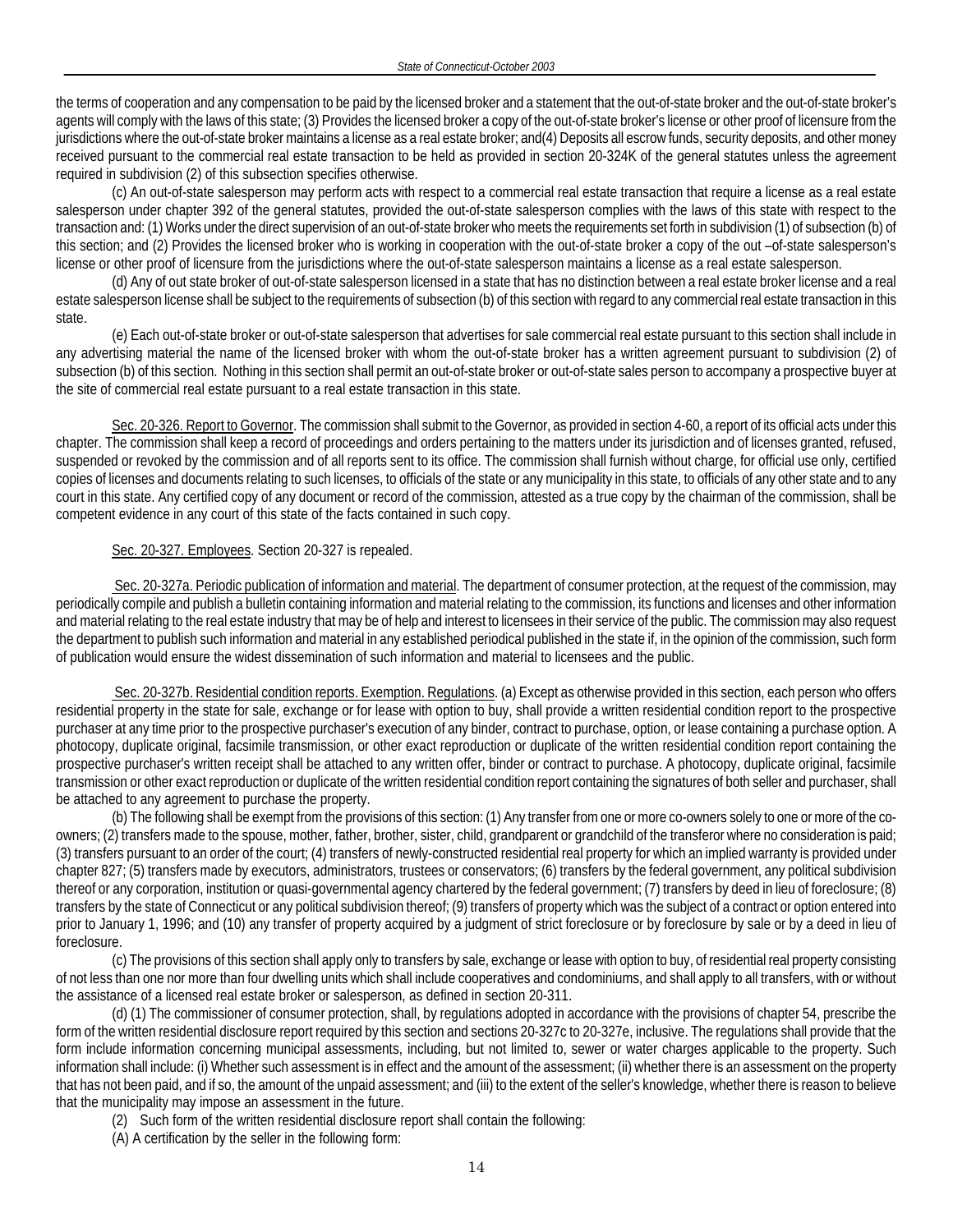"To the extent of the seller's knowledge as a property owner, the seller acknowledges that the information contained above is true and accurate for those areas of the property listed. In the event a real estate broker or salesperson is utilized, the seller authorizes the brokers or salespersons to provide the above information to prospective buyers, selling agents or buyers' agents.

| (Date) | (Seller)  |
|--------|-----------|
| (Date) | (Seller)" |

(B) A certification by the buyer in the following form:

"The buyer is urged to carefully inspect the property and, if desired, to have the property inspected by an expert. The buyer understands that there are areas of the property for which the seller has no knowledge and that this disclosure statement does not encompass those areas. The buyer also acknowledges that the buyer has read and received a signed copy of this statement from the seller or seller's agent.

| (Date) | (Buyer)  |
|--------|----------|
| (Date) | (Buyer)" |

(C) A statement concerning the responsibility of real estate brokers in the following form:

"This report in no way relieves a real estate broker of the broker's obligation under the provisions of section 20-328-5a of the Regulations of Connecticut State Agencies to disclose any material facts. Failure to do so could result in punitive action taken against the broker, such as fines, suspension or revocation of license."

(D) A statement that any representations made by the seller on the written residential disclosure report shall not constitute a warranty to the buyer.

(E) A statement that the written residential disclosure report is not a substitute for inspections, tests and other methods of determining the physical condition of property.

(F) Information concerning environmental matters such as lead, radon, subsurface sewage disposal and such other topics as the Commissioner of Consumer Protection may determine would be of interest to a buyer.

(G) A statement that information concerning the residence address of a person convicted of a crime may be available from law enforcement agencies or the department of public safety and that the department of public safety maintains a site on the Internet listing information about the residence address of persons required to register under section 54-251, 54-252, 54-253 or 54-254, who have so registered.

(e) On or after January 1, 1996, the commissioner of consumer protection shall make available the residential disclosure report prescribed in accordance with the provisions of this section and sections 20-327c to 20-327e, inclusive, to the division of real estate, all municipal town clerks, the Connecticut Association of Realtors, Inc., and any other person or institution that the commissioner believes would aid in the dissemination and distribution of such form. The commissioner shall also cause information concerning such form and the completion of such form to be disseminated in a manner best calculated, in the commissioner's judgment, to reach members of the public, attorneys and real estate licensees.

Sec. 20-327c. Credit due purchaser at closing if report not furnished. On or after January 1, 1996, every agreement to purchase residential real estate, for which a written residential condition report is required pursuant to section 20-327b, shall include a requirement that the seller credit the purchaser with the sum of three hundred dollars at closing should the seller fail to furnish the written residential condition report as required by sections 20- 327b to 20-327e, inclusive.

Sec. 20-327d. No new implied or express warranties created. Seller not required to secure inspections, tests or other methods of determining condition of property. No provision of section 20-327b or 20-327c: (1) Shall be construed to create any new implied or express warranties on behalf of the seller of the property; or (2) shall be construed to require the seller of the property to secure inspections, tests or other methods of determining the physical conditions of the property.

Sec. 20-327e. Seller's representations construed to extend to his actual knowledge only. The representations made by the seller pursuant to section 20-327b or 20- 327c shall be construed only to extend to the seller's actual knowledge of the property and no constructive knowledge shall be imputed to the seller.

Sec. 20-327f. Notice re existence of hazardous waste facilities. Liability not imposed by section. Seller and licensee not required to participate in compiling list of facilities. (a) With respect to a contract for the sale of a one-to-four family residential real property, if the seller provides written notice to the purchaser, prior to, or upon, entering into the contract, of the availability of the lists of hazardous waste facilities pursuant to section 22a-134f of the general statutes, the seller and any real estate licensee shall be deemed to have fully satisfied any duty to disclose the presence of all hazardous waste facilities as defined in section 22a-134f of the general statutes, even if: (1) the list required to be submitted pursuant to section 22a-134f of the general statutes has not been submitted, (2) the list has not been received or made available as required in section 22a-134f of the general statutes, or (3) there is an error, omission or inaccuracy in the list.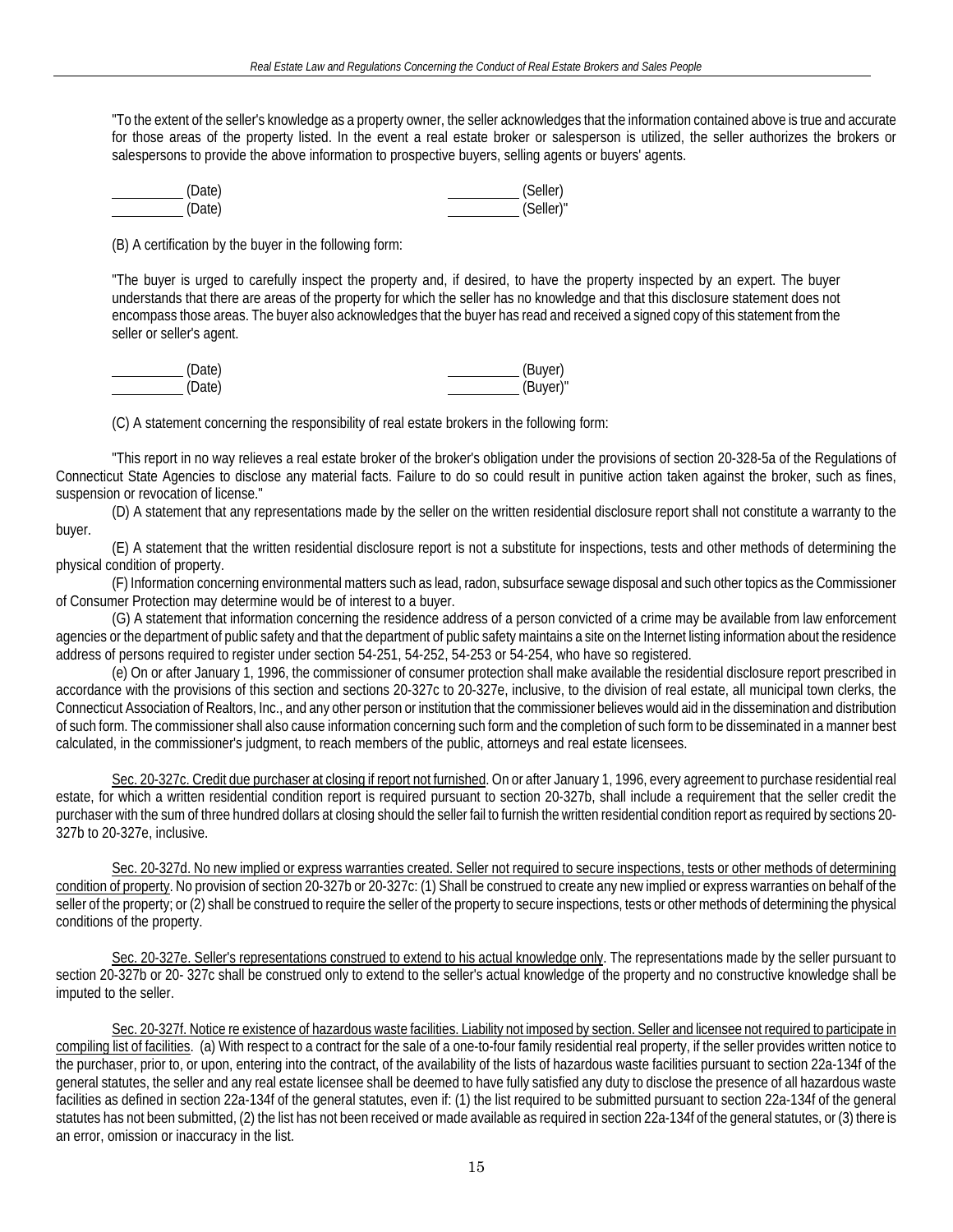(b) Nothing in this section shall be construed to impose liability on a seller or real estate licensee for failing to disclose the existence of hazardous waste facilities as defined in section 22a-134f of the general statutes.

(c) No seller or real estate licensee shall be required to compile, or contribute to the compilation of, in whole or in part, the list required pursuant to section 22a-134f of the general statutes.

Sec. 20-328. Regulations. The Commissioner of Consumer Protection, with advice and assistance from the commission, may adopt regulations, in accordance with chapter 54, relating to the form and manner of filing applications for licenses under this chapter and the manner in which licensed real estate brokers and licensed real estate salespersons shall conduct the real estate business.

Sec. 20-329. Exceptions concerning the licensure of brokers and salespersons. The provisions of this chapter concerning the licensure of real estate brokers and real estate salespersons shall not apply to: (1) Any person who as owner or lessor performs any of the acts enumerated in section 20- 311, with reference to property owned, leased or sought to be acquired or leased by the person, or to the person's regular employees who are employed as on-site residential superintendents or custodians, with respect to the property so owned or leased or sought to be acquired or leased when such acts are performed in the regular course of, or incident to, the management of such property and the investment therein; (2) any person acting as attorney-infact under a duly executed power of attorney from the owner authorizing the final consummation by performance of any contract for the sale, leasing or exchange of real estate, or to service rendered by any attorney-at-law in the performance of the attorney-at-law's duties as such attorney- at-law; (3) a receiver, trustee in bankruptcy, administrator, executor or other fiduciary, while acting as such, or any person selling real estate under order of any court, or to a trustee acting under a trust agreement, deed of trust or will, or the regular salaried employees thereof; (4) witnesses in court as to the values of real estate; (5) persons in the employ of the federal or state government or any political subdivision thereof while acting in the course of such employment; (6) any employee of any nonprofit housing corporation that (A) has been certified as a tax-exempt organization under Section 501(c)(3) of the Internal Revenue Code of 1986, or any subsequent corresponding internal revenue code of the United States, as from time to time amended, and manages a housing project, or (B) manages a housing project assisted in whole or in part by the federal government pursuant to Section 8 of The United States Housing Act of 1937, as from time to time amended, while such employee is performing duties in the regular course of, or incidental to, the management of such housing project; (7) any person licensed as a broker in accordance with sections 36a-510 to 36a-524, inclusive, who engages solely in the activities described in subsection (6) of section 36a-510; (8) any person licensed to maintain or operate a mobile manufactured home park under chapter 412 who performs any of the acts enumerated in section 20-311, with reference to lots or mobile manufactured homes within the park or to the person's employees with respect to lots or mobile manufactured homes within such park when such acts are performed in the regular course of, or incidental to, the management of such property and the investment therein; (9) persons licensed as sellers of mobile manufactured homes under section 21-67; or (10) any person or such person's regular employee who, as owner, lessor, licensor, manager, representative or agent manages, leases, or licenses space on or in a tower, building or other structure for (A) "personal wireless services facilities" or facilities for "private mobile service" as those terms are defined in 47 USC 332, which facilities shall be unattended, and the installation and maintenance of related devices authorized by the Federal Communications Commission, and ancillary equipment used to operate such devices and equipment shelters therefore, in an area not to exceed three hundred sixty square feet for any one service established by the Federal Communications Commission in 47 CFR, as amended fromtime to time, by a provider of any such service, and (B) any right appropriate to access such facilities and connect or use utilities in connection with such facilities.



## **INTERSTATE LAND SALES**

Sec. 20-329a. Advertising and sale in this state of property in another state: Definitions. As used in sections 20-329a to 20-329n, inclusive: (1) "Disposition" or "dispose of" means any sale, exchange, lease, assignment, award by lottery or other transaction designed to convey an interest in a subdivision or parcel, lot, or unit in a subdivision when undertaken for gain or profit;

(2) "Offer" means every inducement, solicitation or attempt to bring about a disposition;

(3) "Person" means an individual, firm, company, association, corporation, limited liability company, government or governmental subdivision or agency, business trust, estate, trust, partnership, unincorporated association or organization, two or more of any of the foregoing having a joint or common interest, or any other legal or commercial entity;

- (4) "Broker" means a resident real estate broker duly licensed under this chapter;
- (5) "Salesperson" means any person duly licensed as a real estate salesperson under this chapter;

(6) "Purchaser" means a person who acquires an interest in any lot, parcel or unit in a subdivision;

(7) "Subdivision" means any improved or unimproved land or tract of land located outside this state which is divided or proposed to be divided into five or more lots, parcels, units, including time-share units, or interests for the purpose of disposition, at any time as part of a common promotional plan. Any land which is under common ownership or which is controlled by a single developer or a group of developers acting in concert, is contiguous in area, and is designated or advertised as a common unit or known by a common name, shall be presumed, without regard to the number of lots, parcels, units or interests covered by each individual offering, to be part of a common promotional plan; and

(8) "Advertising" means publishing or causing to be published: (A) By means of any newspaper or periodical; (B) by means of any radio or television broadcast; (C) by means of any written or printed or photographic matter produced by any duplicating process producing ten copies or more, any information offering for sale or for the purpose of causing or inducing any other person to purchase or to acquire an interest in the title to subdivided lands,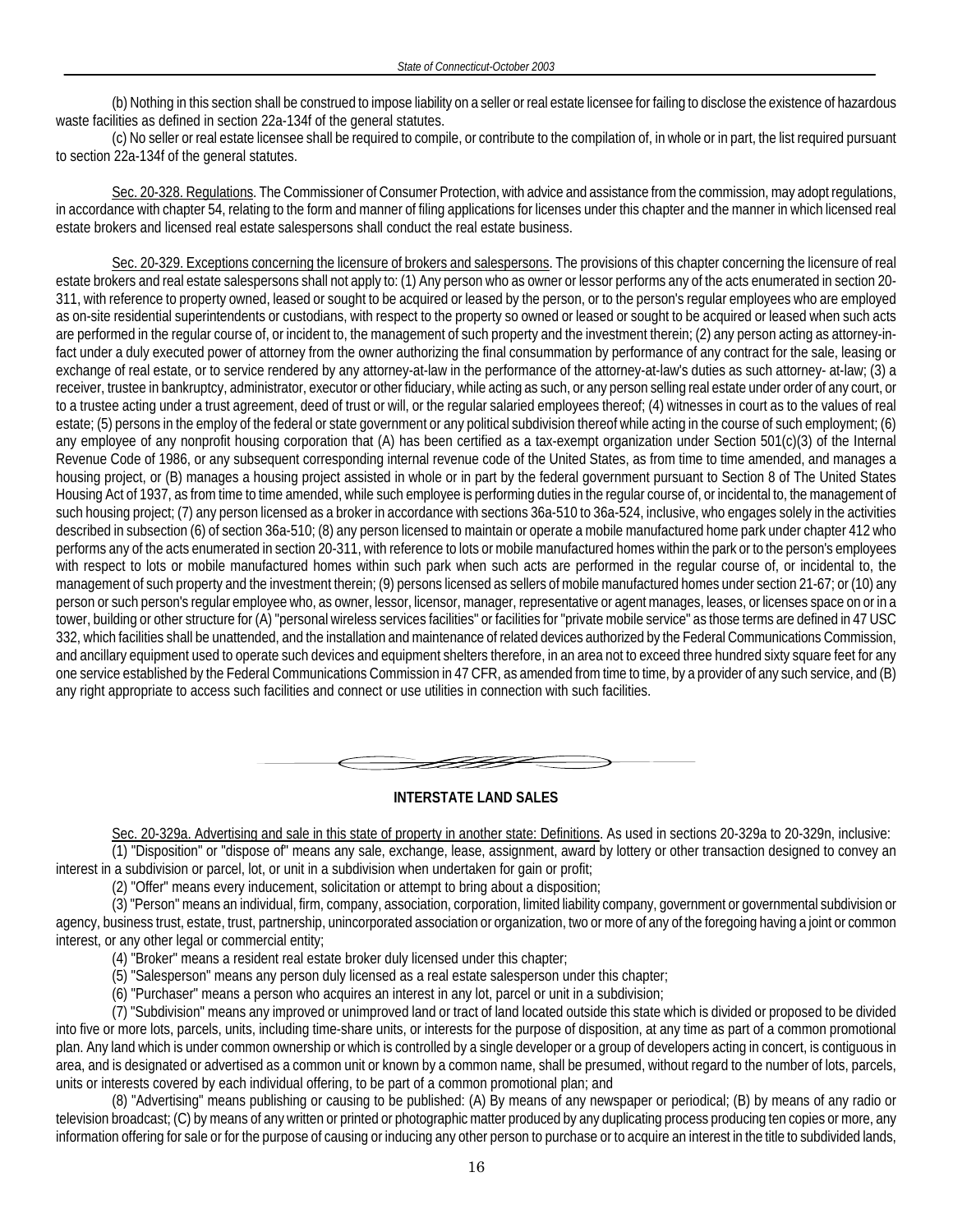including the land sales contract to be used and any photographs or drawings or artist's representations of physical conditions or facilities on the property existing or to exist; or (D) by means of any material used in connection with the disposition or offer of subdivided lands by radio, television, telephone or any other electronic means. "Advertising" does not include: Stockholder communications such as annual reports and interim financial reports, proxy materials, registration statements, securities prospectuses, applications for listing securities on stock exchanges, and the like; prospectuses, property reports, offering statements or other documents required to be delivered to prospective purchasers by an agency of any other state or the federal government; all communications addressed to and relating to the account of any persons who have previously executed a contract for the purchase of the subdivider's lands except where directed to the sale of additional lands; or press releases or other communications delivered to newspapers or other periodicals for general information or public relations purposes, provided no charge is made by such newspapers or other periodicals for the publication or use of any part of such communications.

Sec. 20-329b. Excepted activities. Filing fees. (a) Unless the method of disposition is adopted for the purpose of the evasion of the provisions of sections 20-329a to 20-329m, inclusive, or the provisions of the federal Interstate Land Sales Full Disclosure Act, said sections shall not apply to: (1) The making of any offer or disposition of any subdivision or lot, parcel, unit or interest in any subdivision (A) by a purchaser of any subdivision lot, parcel or unit for the purchaser's own account in a single or isolated transaction, (B) to any person who is engaged in the business of the construction of residential, commercial or industrial buildings, other than any lot, parcel, unit or interest in any subdivision, for disposition, (C) pursuant to the order of any court in this state, or (D) by any government or government agency; (2) any offer or disposition of any evidence of indebtedness secured by way of any mortgage or deed of trust of real estate; (3) securities or units of interest issued by an investment trust regulated under the laws of this state; (4) cemetery lots; or (5) the leasing of apartments, offices or stores, or the leasing of similar space within any apartment building, commercial building or industrial building.

(b) The commission may from time to time, pursuant to regulations adopted by the commissioner of consumer protection pursuant to chapter 54, with the advice and assistance of the commission, exempt any subdivision from any of the provisions of sections 20-329a to 20-329m, inclusive, if the commission finds that the enforcement of said sections, with respect to such subdivision or lots, parcels, units or interests in such subdivision, is not necessary in the public interest and for the protection of purchasers by reason of the small amount involved or the limited character of the offering, or because such property has been registered and approved pursuant to the laws of any other state.

(c) Any subdivision which has been registered under the federal Interstate Land Sales Full Disclosure Act shall be exempt from the provisions of section 20-329d, except for the narrative description of the promotional plan for the disposition of the subdivided lands and copies of all advertising material which has been prepared for public distribution by any means of communications, required under subdivision (2) of said section, upon the filing with the commission of a copy of an effective statement of record filed with the secretary of housing and urban development together with a filing fee of three hundred dollars for each subdivision covered by such effective statement of record. The fee for filing a consolidation or an additional number of lots not included in the initial filing shall be three hundred dollars.

Sec. 20-329c. Secretary as agent for service of process; bond; license required. Except as provided in section 20-329b, no subdivision or lot, parcel, unit or interest in any subdivision shall in any way be offered or disposed of in this state by any person or broker until: (1) Such person or broker has appointed in writing the secretary of the state and his successors in office to be such person's or broker's attorney, upon whom all process, in any action or proceeding against such person or broker, may be served. Such person or broker shall agree in such written appointment that any process against such person or broker which is served on the secretary of the state shall be of the same legal force and validity as if served on such person or broker and that such appointment shall continue in force as long as any liability remains outstanding against such person or broker in this state. Such written appointment shall be acknowledged before an officer authorized to take acknowledgments of deeds and shall be filed in the office of the secretary of the state, and copies certified by the secretary of the state shall be sufficient evidence of such appointment and agreement; (2) such person or broker has posted with the commission such bond, in favor of the state, as the commission may require with surety in such amount as the commission may in its discretion determine. No bond which may be required under sections 20-329a to 20-329m, inclusive, shall be accepted for filing unless it is with a surety company authorized to do business in this state. Any person aggrieved by an act of the principal named in such bond in violation of the provisions of this chapter may proceed on such bond against the principal or surety therein, or both, to recover damages; and (3) until such person or broker has received a license under section 20-329f. Any person or broker violating the provisions of this section shall be fined not less than one thousand dollars and not more than five thousand dollars for each offense.

Sec. 20-329d. Submission of documents, promotional plan and advertising materials to commission. Filing fees. Any person or broker proposing to offer or dispose of any subdivision or lot, parcel, unit or interest therein in this state shall first submit to the commission (1) such particulars and details of the subdivision or lots, parcels, units or other interest in any subdivision to be offered or to be disposed of as the commission may by regulation require, including but not limited to a prospectus, property report or offering statement embodying all the terms relative to the offering and disposition, (2) a narrative description of the promotional plan for the disposition of the subdivided lands together with copies of all advertising material which has been prepared for public distribution by any means of communications, (3) a completed license application in such form as the commission may require, and (4) a filing fee of three hundred dollars for each subdivision to be offered or disposed of. The fee for filing a consolidation or an additional number of lots not included in the initial filing shall be three hundred dollars.

Sec. 20-329e. Investigation by commission. Before the commission issues any license under sections 20-329a to 20-329m, inclusive, to any person or broker, the department of consumer protection shall fully investigate all information placed before the department as may be required pursuant to sections 20-329a to 20-329m, inclusive, and may carry out a physical examination, investigation or inspection of any subdivision which is the subject of the application. All reasonable expenses incurred in carrying out such examination, investigation or inspection shall be paid by the applicant and no such license shall be issued until such expenses have been fully paid.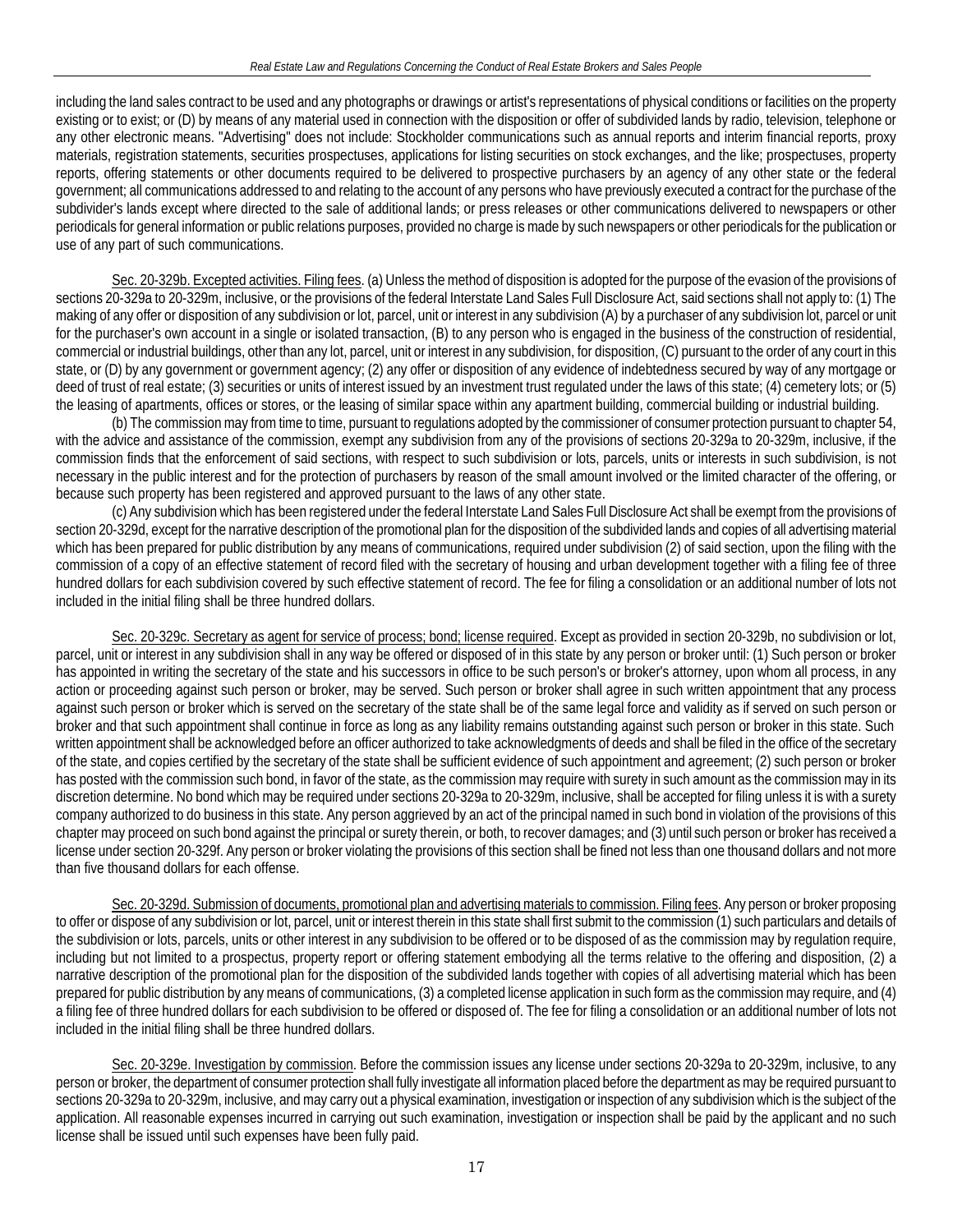Sec. 20-329f. Issuance of license. Fees. (a) The commission shall, upon completion of the investigation and inspection as provided in section 20- 329e, but, in the absence of any agreement to the contrary between the applicant and the commission, not later than three months from the receipt of the completed license application, or receipt of an effective statement of record filed with the secretary of housing and urban development and filed with the commission pursuant to subsection (c) of section 20-329b, (1) approve or disapprove the prospectus, property report or offering statement submitted under subsection (c) of section 20-329b, or section 20-329d, as the case may be, and (2) if satisfied, issue to the applicant upon payment to the commission of a fee computed as provided in subsection (b), a license to offer and dispose of in this state the subdivision or parcels, units or other interests in any subdivision that is the subject of the application or such effective statement of record. Such license shall be valid for one year and may be renewed annually upon payment to the commission of a fee, computed as provided in subsection (b), unless there is a material change affecting such subdivision or lot, parcels, units or other interest in any subdivision or the offer or disposition thereof, in which case all new facts shall be reported to the commission immediately. Upon receipt of such report or in the event that any such material change is discovered by or comes to the attention of the commission through other sources, the commission may, after hearing pursuant to section 20-321, take such action as the commission considers necessary, including the suspension or revocation of such license if justified.

(b) The amount any person shall pay for an initial license fee or a renewal license fee for each subdivision covered by the license shall be computed on the basis of the rates set forth in the following schedule.

| Number Of Lots or Units | Initial Fee | <b>Annual Renewal Fee</b> |
|-------------------------|-------------|---------------------------|
| $1-50$                  | \$250.      | \$100.                    |
| 51-100                  | \$275.      | \$125.                    |
| 101-150                 | \$300.      | \$150.                    |
| 151-200                 | \$325.      | \$175.                    |
| 201-250                 | \$350.      | \$200.                    |
| 251-300                 | \$375.      | \$225.                    |
| 301-350                 | \$400.      | \$250.                    |
| 351-400                 | \$425.      | \$275.                    |
| 401-450                 | \$450.      | \$300.                    |
| 451-500                 | \$475.      | \$325.                    |
| 501 and above           | \$500.      | \$350.                    |

## See Sec. 21a-10(b) re staggered schedule for license renewals.

Sec. 20-329g. Reference to commission in advertising prohibited. No person or broker shall in any manner refer to the commission or to any member or employee thereof in offering or disposing of in this state any subdivision lot, parcel or unit in a subdivision nor make any representation whatsoever that such property has been inspected or approved or otherwise passed upon by the commission or any official, department or employee of this state. Any person violating the provisions of this section shall be fined not less than one thousand dollars nor more than five thousand dollars.

Sec. 20-329h. Rights of purchasers. (a) No subdivision or lot, parcel, unit or interest in any subdivision shall be disposed of except through a broker, provided nothing in this subsection shall be deemed to prohibit any such broker from employing any salesperson, for the specific purpose of offering or disposing of, on behalf of such broker and under contract to such broker, any lot, parcel, unit or interest in any subdivision. Prior to any offering or disposition, pursuant to any license granted under sections 20-329a to 20-329m, inclusive, the name of such broker shall be placed on file with the commission.

(b) A clearly identified copy of the prospectus, property report or offering statement shall be given to each purchaser by the broker or salesperson prior to the execution of any contract for the disposition of any such property. The broker or salesperson shall obtain from the purchaser a signed receipt for a copy of such prospectus, property report or offering statement and, if a contract for disposition shall be entered into, the receipt shall be kept in the broker's files for a period of seven years and shall be subject to inspection by the commission. Upon termination of such broker or salesperson's employment with the developer, all such records shall be turned over to the developer within thirty days and shall be retained by such developer for the duration of the seven-year period.

(c) Any contract or agreement for the disposition of any subdivision or any lot, parcel, unit or interest in any subdivision, not exempted under the provisions of section 20-329b, where the prospectus, property report or offering statement has not been given to the purchaser more than seventy-two hours in advance of his signing such contract or agreement, may be revoked by the purchaser within seventy-two hours after the purchaser signed the contract or agreement or after receipt by the purchaser of such prospectus, property report or offering statement, whichever is the later, and the contract or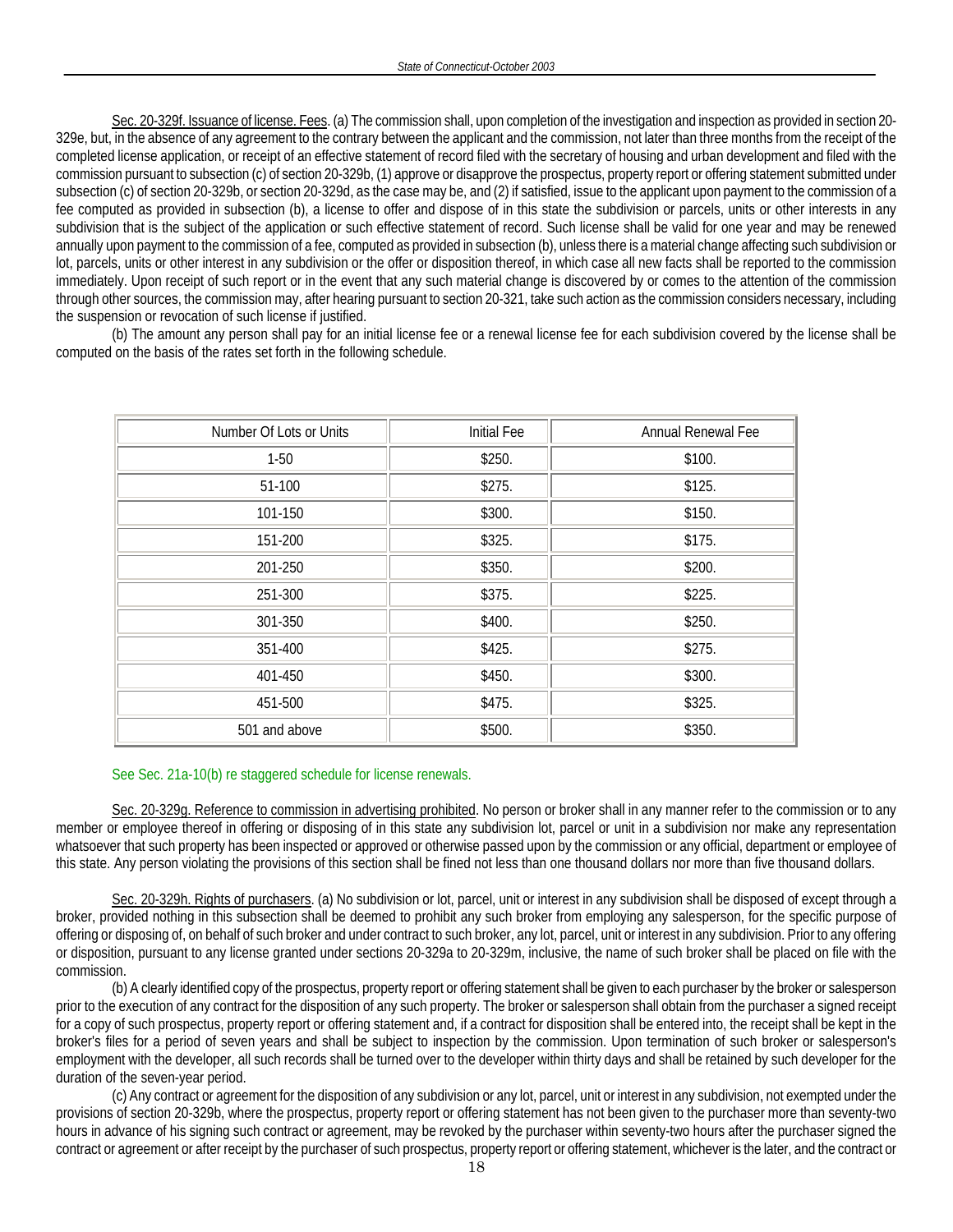agreement shall so provide, except that the contract or agreement may stipulate that such revocation authority shall not apply in the case of a purchaser who (1) has received the prospectus, property report or offering statement and inspected the subdivision in advance of signing the contract or agreement, and (2) acknowledges by his signature that the purchaser has made such inspection and has read and understood the prospectus, property report or offering statement. Any such revocation shall be in writing in a form prescribed by the commission and shall be communicated to the broker within the time period specified in this subsection. All moneys paid by the purchaser under such revoked contract or agreement shall be returned immediately to the purchaser by the broker without any deductions.

Sec. 20-329i. Penalty. Any broker or salesperson who violates any provision of section 20-329a to 20-329m, inclusive, shall, in addition to any other penalty imposed by said sections, and subject to the provisions of section 20-321, have his real estate broker's or real estate salesperson's license suspended or revoked by the commission for such time as in the circumstances the commission considers justified.

Sec. 20-329j. Commission members may not participate. No member of the commission or any association, firm or corporation with which a member is associated shall act as a broker of a subdivision or a lot, parcel, unit or interest in a subdivision or offer or dispose of a subdivision or a lot, parcel, unit or interest in a subdivision that is required to be approved pursuant to section 20-329d.

Sec. 20-329k. Nonliability of advertising media. The owner, publisher, licensee or operator of any newspaper, magazine, visual or sound radio broadcasting station or network of stations or the agents or employees of any such owner, publisher, licensee or operator of such a newspaper, magazine, station or network of stations shall not be liable under sections 20-329a to 20-329m, inclusive, for any advertising of any subdivision, lot, parcel or unit in any subdivision carried in any such newspaper or magazine or by any such visual or sound radio broadcasting station or network of stations nor shall any of them be liable under said sections for the contents of any such advertisement.

Sec. 20-329l. Appeal. Any person aggrieved by any action or decision, order or regulation of the commission may appeal in the manner prescribed by section 20-322.

Sec. 20-329m. Regulations. The Commissioner of Consumer Protection, with the advice and assistance of the commission, may from time to time adopt such regulations, in accordance with chapter 54, as the commissioner deems necessary to carry out and enforce the provisions of sections 20- 329a to 20-329n, inclusive, in the interests of the public.

Sec. 20-329n. Deposits of purchasers and lessees to be held in escrow. All moneys paid or advanced by a purchaser or lessee or prospective purchaser or prospective lessee for any lot, parcel, unit or interest in any subdivision, the disposition of which is controlled by sections 20-329a, 20-329b, 20-329d, 20-329e, 20-329f, 20-329h and 20- 329i, or such portion of such moneys as the commission may determine is sufficient for the protection of the interests of such purchaser or lessee shall be deposited by the seller or lessor in an escrow account, approved by the commission, in a bank doing business in this state. Such money shall remain in such escrow account until (1) a proper and valid release is obtained for such money, (2) the owner or subdivider or the purchaser or lessee has defaulted under their contract for sale or lease and the commission or a court has made a determination as to the disposition of such money, or (3) the owner or subdivider or the seller or lessor orders the return of such money to such purchaser or lessee.

Sec. 20-329o. Real property securities dealers. Definitions. Certain sales not deemed a sale to the public. (a) As used in sections 20-329o to 20- 329bb, inclusive:

(1) "Real property securities dealer" means any person, acting as principal or agent, who engages in the business of (A) selling real property securities to the public, or (B) offering to accept or accepting funds for continual reinvestment in real property securities, or for placement in an account, plan or program whereby the dealer implies that a return will be derived from a specific real property sales contract or promissory note secured directly or collaterally by a lien on real property which is not specifically stated to be based upon the contractual payments thereon.

(2) "Real property security" means (A) an investment contract made in connection with the sale of a single promissory note secured directly or collaterally by a lien on real property or a single real property sales contract wherein the real property securities dealer or his principal agrees to do or implies that such dealer or principal will do any of the following: (i) Guarantee the note or contract against loss at any time, (ii) guarantee that payments of principal or interest will be paid in conformity with the terms of the note or contract, (iii) assume any payments necessary to protect the security of the note or contract, (iv) accept, from time to time, partial payments toward the purchase of the note or contract, (v) guarantee a specific yield or return on the note or contract, (vi) pay with his own funds any interest or premium for a period prior to actual purchase and delivery of the note or contract, (vii) pay with his own funds any money after the note or contract falls into arrears, or (viii) repurchase the note or contract; (B) one of a series of promotional notes secured by liens on separate parcels of real property in one subdivision or in contiguous subdivisions; or (C) one of a series of real property sales contracts pertaining to separate parcels of real property in one subdivision or in contiguous subdivisions, all of which are executed by one person or persons associated together as owners. As used in this subdivision, "real property sales contract" does not include a contract executed more than three years prior to being offered for sale. Performance of services in connection with loans or promissory notes secured directly or collaterally by a lien on real property or a real property sales contract, as agent for and at the direction of the lender, borrower, or purchaser, including, but not limited to, the payment of taxes, insurance premiums or costs of foreclosure, if all such costs, excluding routine office expenses, of such services are paid by or payable by borrower, lender or purchaser shall not be construed to be an investment contract under subparagraph (A) of this subdivision. As used in this subdivision, "promotional note" means a promissory note secured by a trust deed executed on unimproved real property, or executed after construction of an improvement of the property but before the first sale of the property as so improved, or executed as a means of financing the first purchase of the property as so improved, and which is subordinate or which by its terms may become subordinate to any other trust deed on the property, but does not include a note which was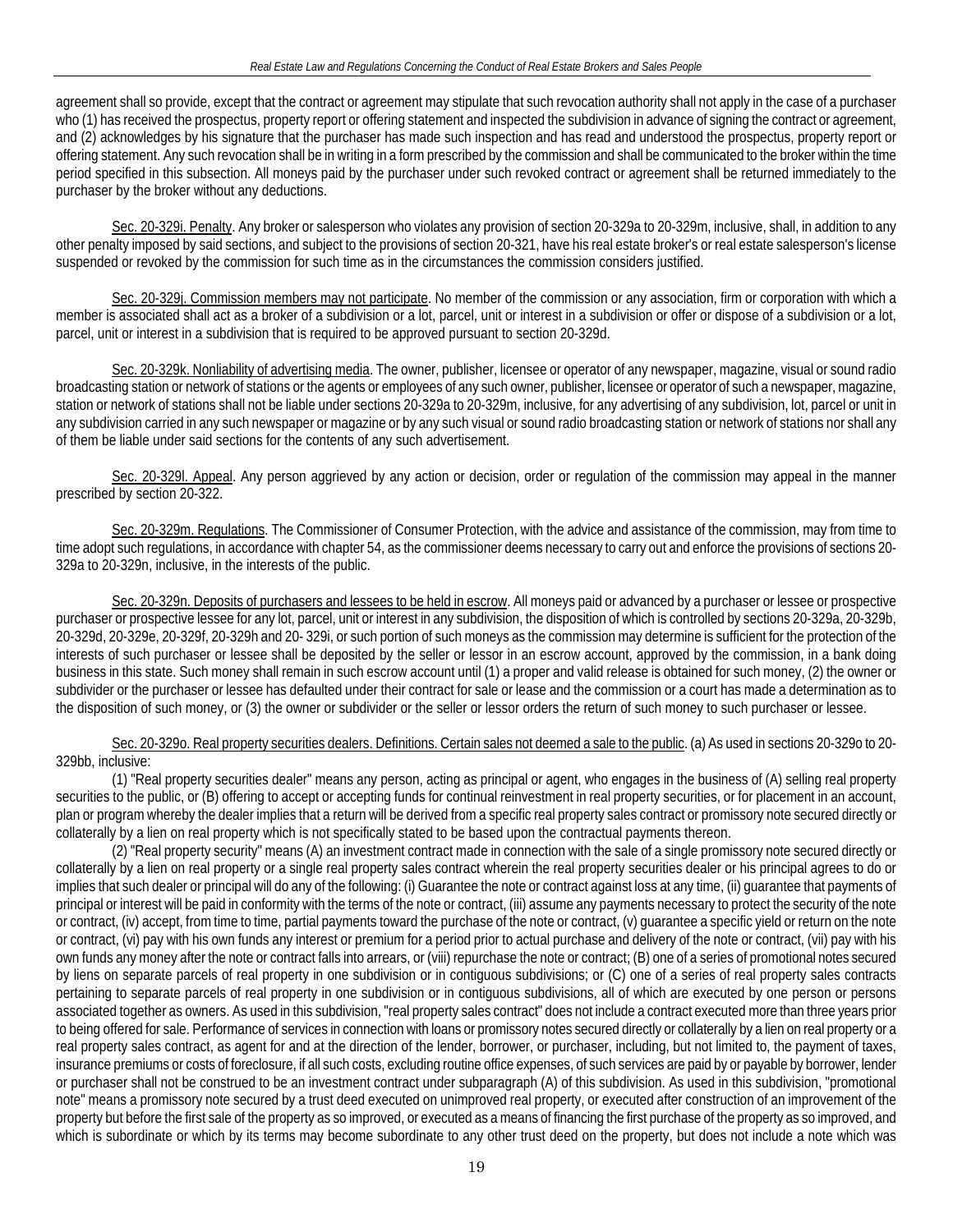executed in excess of three years prior to being offered for sale or a note secured by a first trust deed on real property in a subdivision, which evidences a bona fide loan made in connection with the financing of the usual costs of the development of a residential, commercial, or industrial building or buildings on the property under a written agreement providing for the disbursement of the loan funds as costs are incurred or in relation to the progress of the work and providing for title insurance insuring the priority of the security as against mechanic's liens or for the final disbursement of at least ten per cent of the loan funds after the expiration of the period for the filing of mechanic's liens. "Real property security" does not include any bond, debenture or note which is one of a series of notes of equal priority secured by an interest in the same real property.

(3) "Sale" or "sell" includes every issuance, creation for resale, disposition or attempt to dispose of a real property security for value and includes all of the following, whether done directly or by circular letter, advertisement, radio or television broadcast or otherwise: (A) An offer to sell, (B) an attempt to sell, (C) a solicitation of a sale, (D) a contract of sale or (E) an exchange.(b) The sale to pension, retirement or similar trust funds, to corporations, to any bank and trust company, savings bank, savings and loan association, credit union or national banking association, to real estate brokers or to attorneys shall not be deemed a sale to the public for the purpose of sections 20-329o to 20-329bb, inclusive.

Sec. 20-329p. License and endorsement requirements. No person shall act as a real property securities dealer in this state without first having obtained a real estate broker's license under this chapter and having an endorsement attached to such license, in such form as may be prescribed by the commission, stating that the licensee is entitled to deal in real property securities. Application for such endorsement shall be made in writing to the commission in such form as the commission may prescribe.

Sec. 20-329q. Statement to purchaser. (a) Every real property securities dealer selling or attempting to sell any real property security shall personally sign and deliver to the purchaser a statement in writing, containing all the information required by subsection (b) of this section before the purchaser shall be obligated to complete the transaction. No such real property securities dealer shall permit a purchaser to sign the statement if any information required by said subsection (b) is omitted. The real property securities dealer shall retain an executed copy of the statement for four years.

(b) The statement required by subsection (a) of this section shall be in a form prescribed and approved by the commission and shall include, but not be limited to, the following information:

(1) The legal description or address of the property subject to the lien securing the note or contract being made or sold;

(2) The name and address of the fee owner of the property subject to the lien securing the note or contract being made or sold;

(3) Available information relative to the ability of the person liable on the obligation to meet such person's contractual payments;

(4) Any improvements on the property or the absence of such improvements;

(5) Any streets, sewers, water mains, curbs and gutters on or adjacent to the property or the absence thereof;

(6) Terms and conditions of the contract or note being made or sold, including the principal balance owing thereon, and the status of principal and interest payments thereon;

(7) A statement of the approximate balloon payment on the note or contract being made or sold, which shall appear prominently in words and figures;

(8) If available, the terms and conditions of all prior recorded encumbrances which constitute liens upon the property, the principal balance of such encumbrances, and the status of principal and interest payments thereon;

(9) Amounts and terms of tax liens and assessments, if available;

(10) A written statement of the real property securities dealer's considered opinion of the current fair market value of the property and of the equity in the property securing the note or contract or that the purchaser will obtain his own appraisal of such property;

(11) Whether the real property securities dealer is acting as a principal or as an agent;

(12) A statement that the transaction is in compliance with the provisions of sections 20-329o to 20-329bb, inclusive; and

(13) Such other information as the commissioner of consumer protection, with the advice and assistance of the commission, may require by regulation adopted in accordance with chapter 54.

Sec. 20-329r. Appraisal of real property. An appraisal of each parcel of real property which relates to a transaction subject to the provisions of section 20-329o to 20-329bb, inclusive, shall be made by the real property securities dealer or by an independent appraiser unless the purchaser of the obligation to which the parcel relates indicates on the form required by subsection (b) of section 20-329q, pursuant to subdivision (10) of said subsection, that the purchaser will obtain his own appraisal. An appraisal by the real property securities dealer or his agent made pursuant to this section shall be kept on file for four years.

Sec. 20-329s. Filing and approval of materials to be used by dealer. Every real property securities dealer shall file with the commission, ten days prior to use, true copies of all material which pertains to activities subject to sections 20-329o to 20-329bb, inclusive. The commission shall approve or disapprove such material within ten days of receiving such material. If the commission fails to give notice to the real property securities dealer of its disapproval of any such material within ten days of receiving such material, the commission shall be deemed to have approved such material. No real property securities dealer shall use any such material in any way after the commission gives notice in writing that such material contains any statement that is false or misleading or omits to state material information that is necessary to make any statement in such material complete and accurate.

 Sec. 20-329t. Annual financial report. (a) Every real property securities dealer shall file with the commission, annually, a report containing financial statements in accordance with generally accepted accounting principles, accompanied by an opinion thereon by a certified public accountant based upon an audit of the real property securities dealer's business subject to sections 20-329o to 20-329bb, inclusive, which is not materially restricted in scope. The report shall be filed with the commission within sixty days after the close of the period of the report unless, for good cause shown, the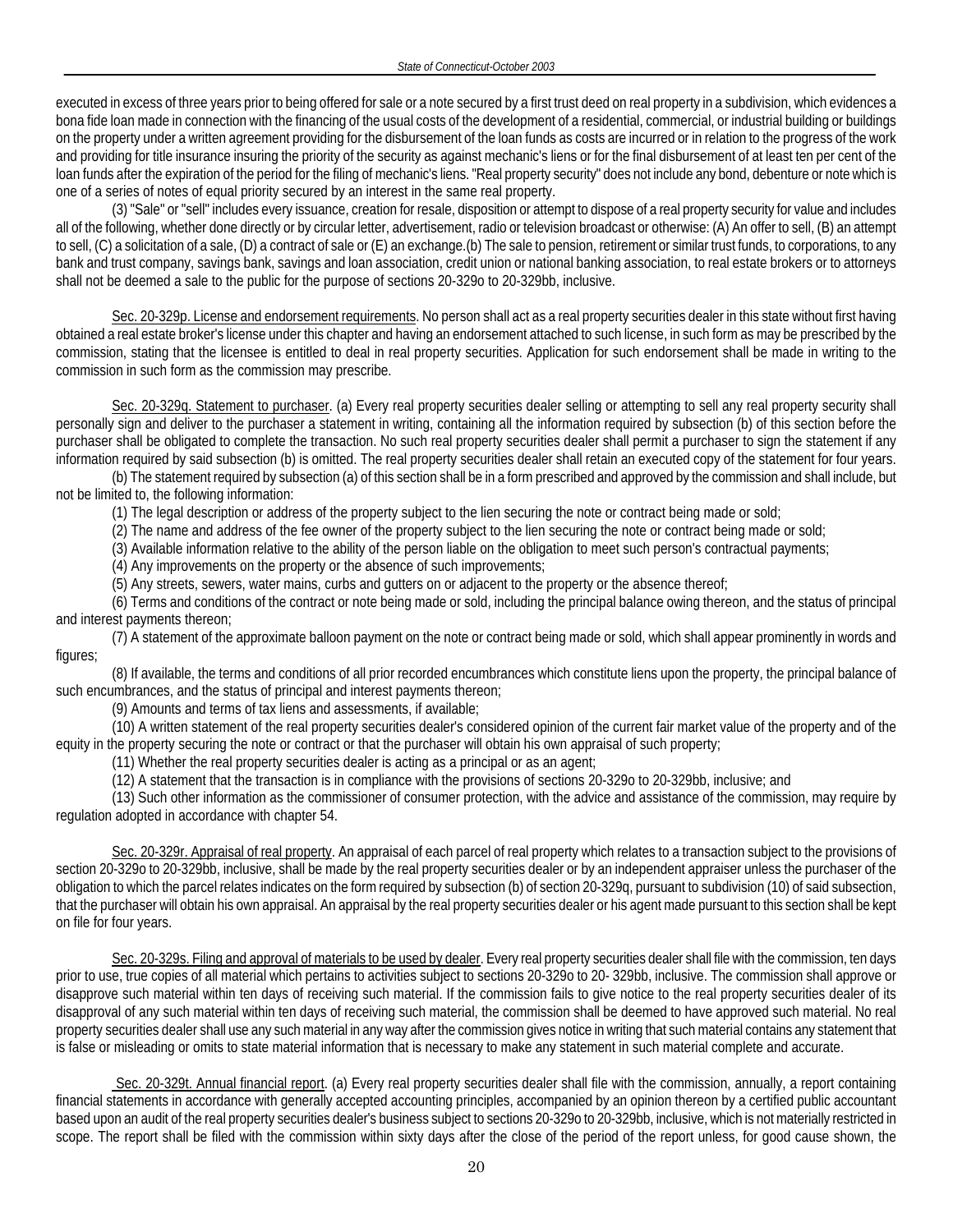commission, in writing, extends the time for filing the report. The report shall include, but shall not be limited to: (1) The total number of sales, as principal or agent, subject to said sections during the period; (2) information relating to the receipt and disposition of all funds handled in connection with transactions subject to said sections; and (3) the total dollar volume of such sales.

(b) The commissioner of consumer protection, with the advice and assistance of the commission, may, by regulation adopted in accordance with chapter 54, require such additional information in such report as the commissioner may deem necessary.

(c) In the event that a real property securities dealer fails to file a report pursuant to this section the commissioner may cause an audit to be made and shall charge and collect the cost of the audit from such dealer.

 Sec. 20-329u. Desist order for violation. Appeal. Whenever the commission finds that (1) any person is violating the provisions of sections 20- 329o to 20-329bb, inclusive, (2) any person is conducting business as a real property securities dealer or issuer in an unsafe or injurious manner, (3) the further sale of real property securities by any person under the provisions of said sections would be unfair, unjust or inequitable, or (4) the method used by any person in the sale of real property securities would work a fraud upon the purchasers, the commission may order such person to desist and refrain from violating the provisions of said sections or from further sales of real property securities. Any person aggrieved by any order issued by the commission under this section may appeal under section 20-329aa.

Sec. 20-329v. Permit to sell real property security required. Application. (a) No real property security shall be sold to the public without either the issuer or the real property securities dealer first obtaining a permit from the commission.

(b) Each application for a permit to sell any real property securities shall be made in writing, on such forms and in such manner and accompanied by such evidence in support of such application as is prescribed by the commission. The commission may require such information with regard to the applicant as the commission deems desirable, with due regard to the paramount interests of the public as to the honesty, truthfulness, integrity and competency of the applicant. The commissioner of consumer protection, with the advice and assistance of the commission, may, by regulation adopted in accordance with chapter 54, establish reasonable filing fees, which shall not be less than forty dollars. Such fees shall be deposited in the general fund.

 Sec. 20-329w. Issuance or denial of permit. Limitation of commission's authority. Hearing. (a) If the commission finds, in connection with an application filed under section 20-329v, that (1) the proposed plan of business of the applicant and the proposed sale of real property securities is fair, just and equitable, (2) the applicant intends to transact business fairly and honestly, and (3) the real property securities which the applicant proposed to sell are not such as, in the opinion of the commission will work a fraud upon the purchaser of such real property securities, the commission shall issue to the applicant a permit authorizing the applicant to sell such real property securities in such amounts and for such considerations and upon such terms and conditions as the commission may provide in the permit. If the commission does not make such findings, the commission shall deny the application, refuse the permit and notify the applicant in writing of its decision. The authority to issue a permit under this section shall not empower the commission to authorize the sale of notes or contracts under a plan which provides for the establishment of investment participation pools based upon such notes or contracts or authorize the issuance of certificates based upon notes or contracts being used as collateral for the certificates.

(b) Any applicant aggrieved by the refusal of a permit under this section or the conditions of any permit issued under this section shall be given notice and afforded an opportunity for hearing as provided in the regulations adopted by the commissioner of consumer protection.

Sec. 20-329x. Prohibited acts. Penalty. Any person shall be fined not more than five thousand dollars or imprisoned not less than one year and not more than five years, or both fined and imprisoned, if such person:(1) In any application to the commission or in any proceeding before the commission, or in any examination, audit or investigation made by the department of consumer protection under this chapter, knowingly makes any false statement or representation, or, with knowledge of its falsity, files or causes to be filed with the commission any false statement or representation in a required report;

(2) Issues, circulates or publishes, or causes to be issued, circulated or published any advertisement, pamphlet, prospectus or circular concerning any real property security which contains any statement that is false or misleading, or is otherwise likely to deceive a reader thereof, with knowledge that it contains such false, misleading or deceptive statement;

(3) In any respect willfully violates or fails to comply with any provision of sections 20-329o to 20-329bb, inclusive, or willfully violates or fails, omits or neglects to obey, observe or comply with all or any part of any order, decision, demand, requirement or permit of the commission under said sections; or

(4) With one or more other persons, conspires to violate any permit or order issued by the commission or any provision of said sections.

Sec. 20-329y. Civil action for injury from transaction. Any person sustaining any injury resulting from a transaction subject to sections 20-329o to 20-329bb, inclusive, which was in violation of the provisions of said sections may recover in a civil action the amount of the damages with interest of seven per cent per annum from the date of the injury, and shall be entitled to be awarded reasonable attorney's fees. Any such action shall be brought within three years from the date of the transaction notwithstanding the date the injury was discovered.

 Sec. 20-329z. Regulations. The commissioner of consumer protection, with the advice and assistance of the commission, may adopt such reasonable regulations, in accordance with chapter 54, as the commissioner deems necessary to carry out the provisions of sections 20-329o to 20-329bb, inclusive.

Sec. 20-329aa. Appeal. Any person aggrieved by any decision or order of the commission under sections 20-320o to 20-329bb, inclusive, may appeal from such decision or order in accordance with the provisions of section 4-183.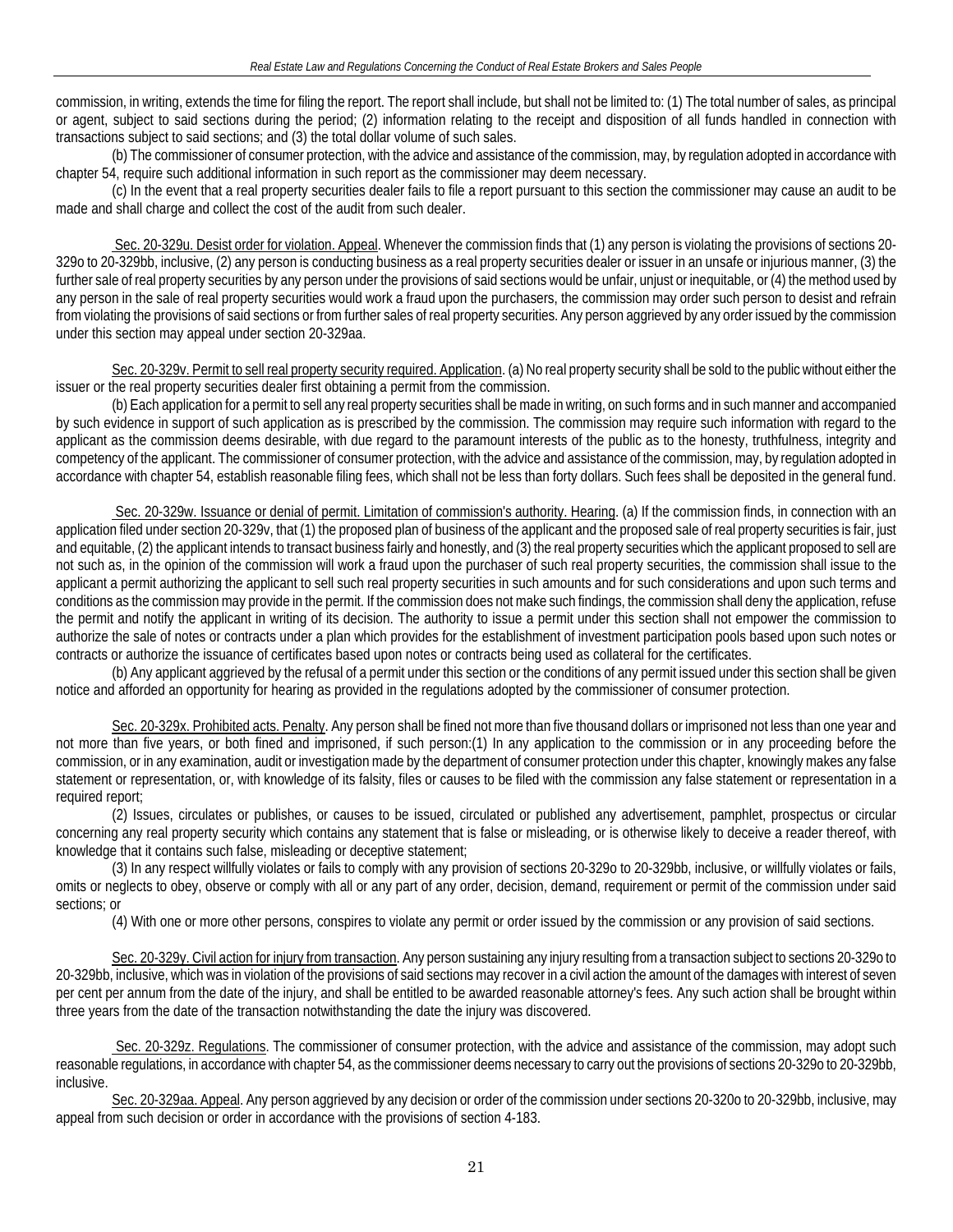Sec. 20-329bb. Exemptions. (a) The provisions of sections 20-329o to 20-329bb, inclusive, shall not apply to any securities dealer who is not engaged in the offering for sale of any real property securities.

(b) Any real property securities dealer who is required to be licensed and to obtain a permit under the provisions of said sections shall be exempt from the provisions of sections 36a-380 to 36a-386, inclusive, 36a-395 to 36a-399, inclusive, 36a-535 to 36a- 546, inclusive, and 36b-2 to 36b-33, inclusive.

(c) The provisions of said sections shall not apply to transactions involving a promissory note or notes, the payment of which is secured in whole or in part by a mortgage deed or deeds.



## **DISCLOSURE OF NONMATERIAL FACTS**

Sec. 20-329cc. "Nonmaterial fact" defined. As used in sections 20- 329cc to 20-329ff, inclusive, a "nonmaterial fact concerning real property" means a fact, set of facts or circumstances surrounding real estate which includes, but is not limited to: (1) The fact that an occupant of real property is or has been infected with a disease on the list of reportable diseases issued by the Commissioner of Public Health pursuant to section 19a – 2a, as amended; or (2) the fact that the property was at any time suspected to have been the site of a nonmaterial fact death or felony.

Sec. 20-329dd. Nonmaterial fact. No disclosure required. No cause of action. (a) The existence of a nonmaterial fact concerning real property is not a material fact that must be disclosed in a real estate transaction.

(b) No cause of action shall arise against an owner of real estate, the owner's agent or any agent of the transferee for the failure to disclose a nonmaterial fact concerning real property to the transferee.

 Sec. 20-329ee. Purchaser or lessee written disclosure request. Notwithstanding sections 20-329cc and 20-329dd, if a purchaser or lessee of real estate, who was in the process of making a bona fide offer, advises an owner of real estate or his or her agent, in writing, that knowledge that the property was at any time suspected to have been the site of a homicide, other felony or a suicide is important to the purchaser's decision to purchase or lease the property, the owner through his or her agent shall report any findings to the purchaser or lessee, in writing subject to and consistent with applicable laws of privacy. If the owner refuses to disclose such information, his or her agent shall so advise the purchaser or lessee in writing.

 Sec. 20-329ff. Legal rights retained for physical deficiencies. Nothing in sections 20-329cc to 20-329ff, inclusive, shall alter the legal rights of a purchaser, lessee, seller or lessor of real estate for physical deficiencies of the transferred property.

Sec. 20-329gg. Exemptions. Federal transactions. Section 20-329gg is repealed.

## **THE USE OF REAL ESTATE ESCROW DEPOSITS FOR MORTGAGE ASSISTANCE FOR FIRST-TIME HOMEBUYERS**

Sec. 8-265f. Program for use of interest earned on real estate broker or trust accounts for mortgage assistance. (a) A program for the use of interest earned on real estate broker escrow or trust accounts is hereby established. Each real estate broker having an escrow or trust account under section 20-324k of the general statutes shall participate in such program. Under the program, moneys held on behalf of any principal, client or other person shall be deposited by participating real estate brokers in interest-bearing accounts specifically established pursuant to this program. Funds deposited in such accounts shall be subject to withdrawal upon request by the depositor and without delay, provided the funds are available in accordance with federal regulations. The interest earned thereon shall be paid to the Connecticut housing finance authority for the purposes of section 8-265g. Nothing in this section shall prevent a real estate broker from depositing the funds of any principal, client or other person, regardless of the amount of such funds or the period for which such funds are expected to be held, in a separate interest-bearing account established on behalf of and for the benefit of the principal, client or person. The Connecticut housing finance authority shall mail to each real estate broker participating in the programa detailed annual report of the mortgage assistance provided pursuant to section 8-265g of the general statutes.

(b) This program shall not require the banking corporations or financial institutions receiving such funds, holding such accounts and paying interest thereon to the depositors of the account to perform any additional administrative functions or assume any additional responsibilities or obligations in connection with such program or the accounts so maintained. The provisions of this section shall not apply to any escrow account established and maintained pursuant to section 47a-21 of the general statutes. Nothing in this section shall be construed to impose any additional obligations on real estate brokers other than those contained in subsection (a) of this section.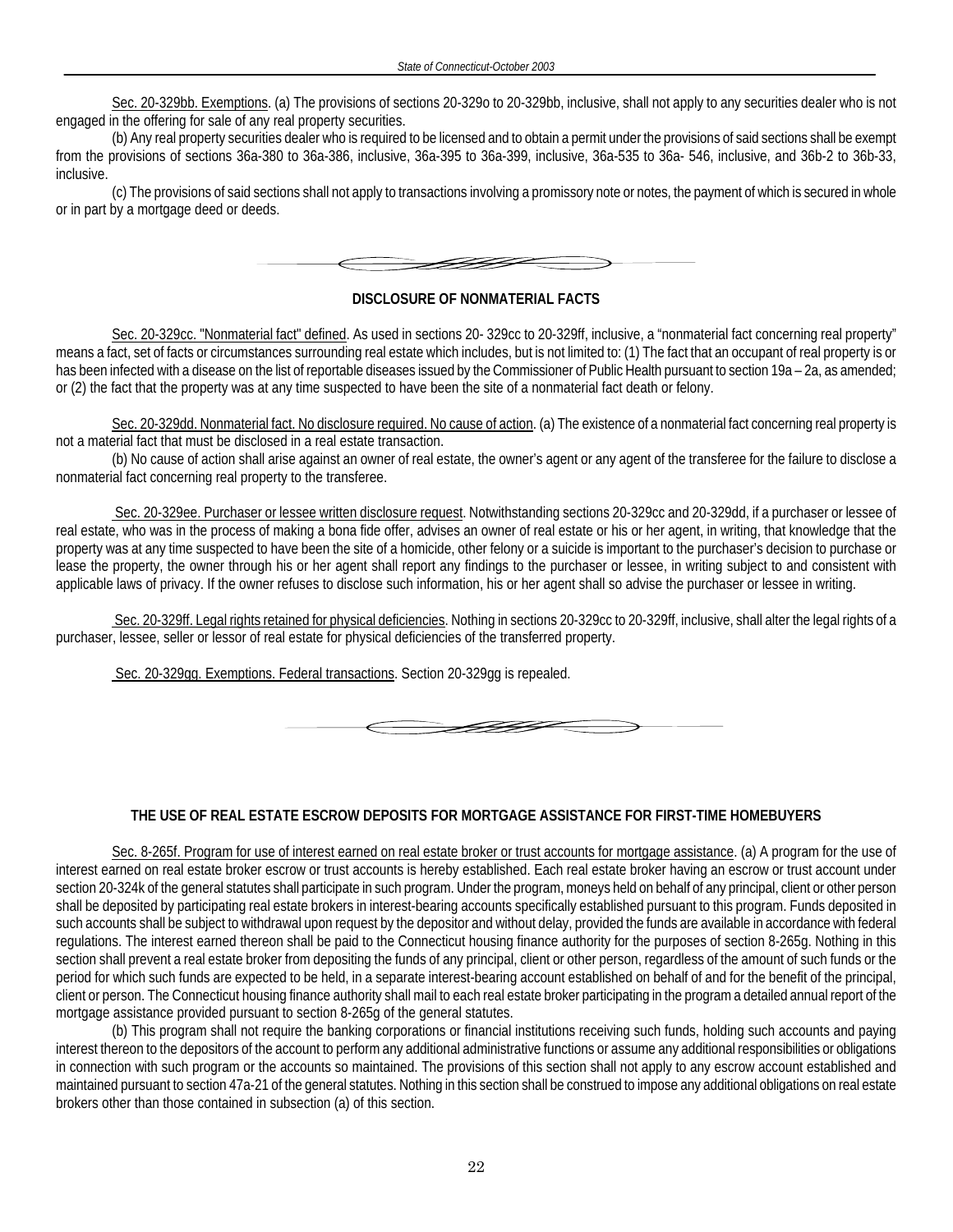Sec. 8-265g. Mortgage assistance for low or moderate income families or persons. (a) The Connecticut housing finance authority, in consultation with the advisory panel established under section 8-265h of the general statutes, shall develop and administer a program of mortgage assistance to low or moderate income families or persons, as defined in section 8-243 of the general statutes, who are first-time homebuyers and who do not have a down payment or sufficient annual income to qualify for existing mortgage assistance programs with said authority. In making mortgage assistance available under the program, the authority shall utilize down payment assistance and any other appropriate housing subsidies. The terms of any mortgage assistance shall allow the mortgagee to realize a reasonable portion of the equity gain upon sale of the mortgaged property.

(b) On or before January 1, 1992, and annually thereafter, the authority shall submit a report on the program to the advisory panel established pursuant to section 8-265h of the general statutes.

Sec. 8-265h. Housing advisory panel. (a) An advisory panel shall be established to perform the functions described in subsection (b) of this section consisting of eight members to be selected as follows: Two members shall be appointed by the Governor, one of whom shall be an executive director of a nonprofit corporation which provides housing in this state and one of whom shall be a realtor; four members shall be appointed by the cochairpersons of the select committee of the General Assembly having cognizance of matters relating to housing, two of whom may be the cochairpersons of said committee and two of whom may be members of the General Assembly and two members shall be appointed by the ranking member of the House of Representatives of the select committee of the general assembly having cognizance of matters relating to housing. Each member of the panel shall serve for a term which is coterminous with the term of his appointing authority. A vacancy shall be filled by the original appointing authority for the balance of the unexpired term.

(b) The advisory panel shall: (1) Consult with and make recommendations to the Connecticut housing finance authority regarding the implementation and administration of the mortgage assistance program established pursuant to section 8-265g, including the methods of allocation and the allocation of funds to be disbursed under such program; (2) review and evaluate, and monitor the impact of the program; and (3) report on the program to the general assembly as may from time to time be requested.



## **OTHER CONNECTICUT LAWS AFFECTING REAL ESTATE BROKERS AND SALESPEOPLE**

#### FAIR HOUSING

Connecticut General Statutes Chapter 814C Human Rights and Opportunities (See this chapter for Connecticut's Fair Housing Statute.)

## APPRAISAL

Connecticut General Statutes Chapter 400g Real Estate Appraisers (See this chapter for law concerning the conduct and licensing of appraisers.)

## REFERRAL FEES

Sec. 51-87b. Referral of persons to real estate brokers from attorneys. (a) No attorney-at-law admitted to practice within this state or any other person affiliated with such attorney may receive a fee, commission, or other form of referral fee for the referral of any person to (1) a real estate broker or real estate salesperson, as defined in section 20-311 of the general statutes, or any person affiliated with such broker or salesperson or any person engaged in the real estate business, as defined in said section 20-311 of the general statutes, or (2) any mortgage broker or mortgage lender, as defined in subdivision (5) of section 49-31d of the general statutes, or any person affiliated with such mortgage broker or lender.

(b) Any person who violates the provisions of subsection (a) of this section shall be subject to the provisions of section 51-87 of the general statutes.

Sec. 49-7f. Referral of persons to real estate brokers from mortgage brokers and lenders. (a) No mortgage broker or lender as defined in subdivision (5) of section 49-31d of the general statutes, or any person affiliated with such mortgage broker or lender shall receive a fee for the referral of any person to (1) a real estate broker, real estate salesperson, as defined in section 20-311 of the general statutes, or any person affiliated with such broker or salesperson or any person engaged in the real estate business, as defined in said section 20-311 of the general statutes, or (2) an attorney-atlaw admitted to practice within this state or any person affiliated with such attorney.

(b) Any person who violates the provisions of subsection (a) of this section shall upon a verified complaint in writing of any person, provided such complaint, or such complaint together with evidence, documentary or otherwise, presented in connection therewith, shall make out a prima facie case, to the commissioner of banking, who shall investigate the actions of any mortgage broker or lender, or any person who assumes to act in any of such capacities within this state. The commissioner of banking shall have the power temporarily to suspend or permanently to revoke any license issued under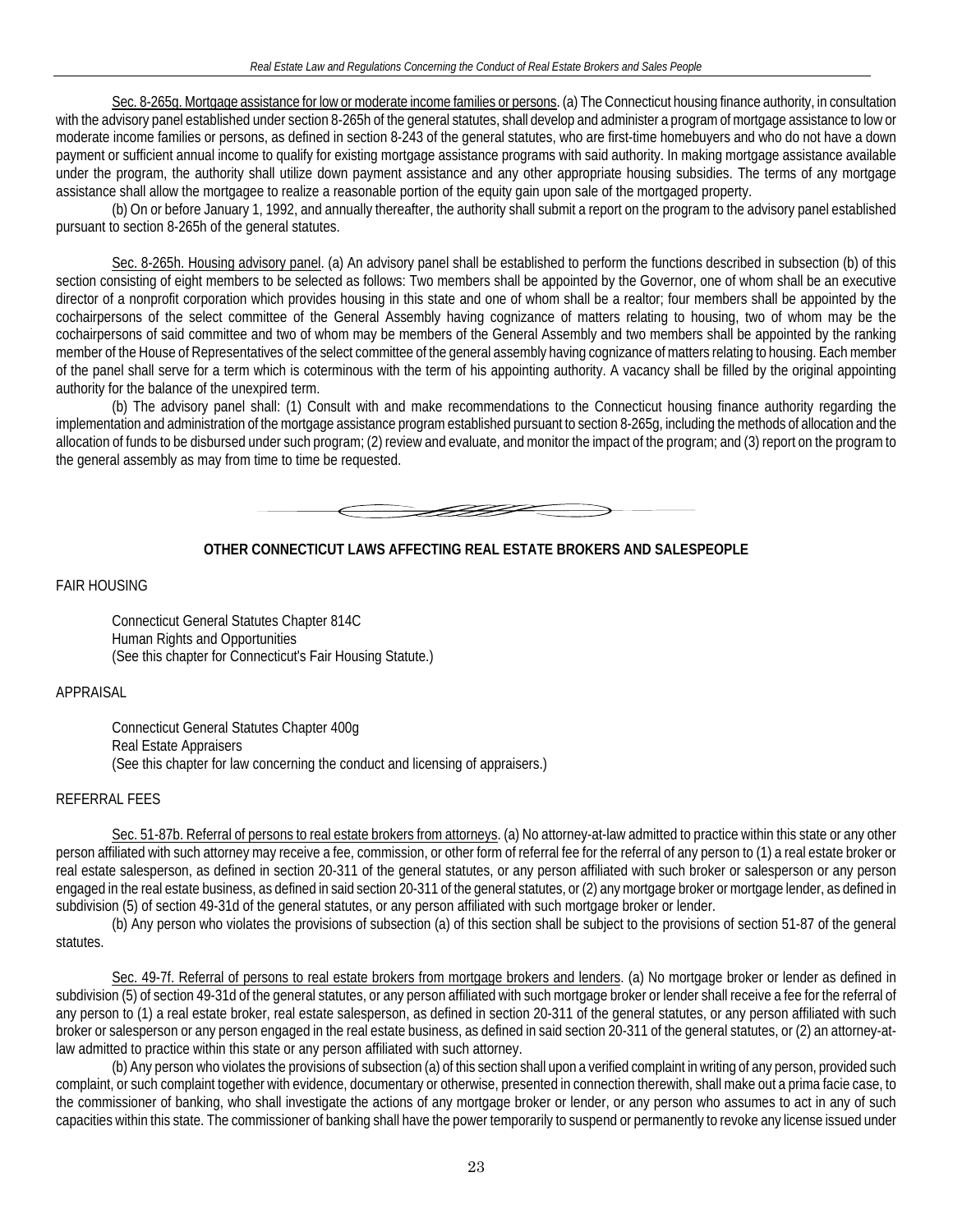the provisions of chapter 660a of the general statutes, and, in addition to or in lieu of such suspension of revocation, may, in his discretion, impose a fine of not more than one thousand dollars for each offense for any violation of the provisions of subsection (a) of this section.

#### ESCROWS

Sec.51-81h. Escrow agreement not invalid when attorney-at-law, law firm or agent is escrow holder. (a) For the purposes of this act:

(1) "Escrow agreement" means a written or oral agreement under which money, documents, instruments or other property is delivered by a party to the agreement or another person to a third party to be held by such third party for delivery or disbursement to another party to the agreement or another person upon the occurrence of an event or condition specified in the agreement.

(2) "Escrow holder" means a third party to whom money, documents, instruments or other property is delivered for subsequent delivery or disbursement in accordance with the escrow agreement.

(b) No escrow agreement shall be ineffective, invalid or unenforceable because the escrow holder is the attorney-at-law, law firm or agent for one or more parties to the escrow agreement, whether in connection with the matter to which the escrow agreement is related or otherwise.



POWERS AND DUTIES OF THE REAL ESTATE COMMISSION

Sec. 21a-4. Refund of fees for unused permits. Fine for payment by check returned as uncollectible. Fine for late renewal of license, certificate or registration. (a) The commissioner of consumer protection may refund to any permittee the fee paid by him for any permit issued by said commissioner and returned to him prior to its use provided application for such refund shall be made not later than sixty days after the effective date of such permit.

(b) The commissioner of consumer protection may impose a fine of twenty dollars on any applicant for a permit or license issued by the commissioner of consumer protection who issues to the commissioner a check drawn on the account of such applicant in payment of a permit or license fee and whose check is returned to the department of consumer protection as uncollectible.

(c) The commissioner of consumer protection may impose a fine on any applicant who fails to renew his license, permit, certificate or registration within thirty days of the expiration date of such license, permit, certificate or registration. Such fine shall be in an amount of either ten percent of the renewal fee or ten dollars, whichever is greater.

Sec. 21a-7. Powers and duties of boards and commissions within department of consumer protection. Each board or commission transferred to the department of consumer protection under section 21a-6 shall have the following powers and duties:

(1) Each board or commission shall exercise its statutory functions, including licensing, certification, registration, accreditation of schools and the rendering of findings, orders and adjudications, independently of the commissioner of consumer protection, the final decision of a board or commission shall be subject to judicial review as provided in section 4-183.

(2) Each board or commission may, in its discretion, issue (a) an appropriate order to any person found to be violating an applicable statute or regulation providing for the immediate discontinuance of the violation. (b) an order requiring the violator to make restitution for any damage caused by the violation or (c) both. Each board or commission may, through the attorney general, petition the superior court for the county wherein the violation occurred, or wherein the person committing the violation resides or transacts business, for the enforcement of any order issued by it and for appropriate temporary relief or a restraining order and shall certify and file in the court a transcript of the entire record of the hearing or hearings, including all testimony upon which such order was made and the findings and orders made by the board or commission. The court may grant such relief by injunction or otherwise, including temporary relief, as it deems equitable and may make and enter a decree enforcing, modifying and enforcing as so modified, or setting aside, in whole or in part, any order of a board or commission.

(3) Each board or commission may conduct hearings on any matter within its statutory jurisdiction. Such hearings shall be conducted in accordance with chapter 54 and the regulations established pursuant to subsection (a) of section 21a-9. In connection with any such hearing, the board or commission may administer oaths, issue subpoenas, compel testimony and order the production of books, records and documents. If any person refuses to appear, testify or produce any book, record or document when so ordered, a judge of the superior court may make such order as may be appropriate to aid the enforcement of this section.

(4) Each board or commission may request the commissioner of consumer protection to conduct an investigation and to make findings and recommendations regarding any matter within the statutory jurisdiction of the board or commission.

(5) Each board or commission may recommend rules and regulations for adoption by the commissioner of consumer protection and may review and comment upon proposed rules and regulations prior to their adoption by said commissioner.

(6) Each board or commission shall meet at least once in each quarter of a calendar year and at such other times as the chairperson deems necessary or at the request of a majority of the board or commission members. A majority of the members shall constitute a quorum. Any member who fails to attend three consecutive meetings or who fails to attend fifty percent of all meetings during any calendar year shall be deemed to have resigned from office. Members of boards or commission shall not serve for more than two consecutive full terms which commence on or after July 1, 1982, except that if no successor has been appointed or approved, such member shall continue to serve until a successor is appointed or approved. Members shall not be compensated for their services but shall be reimbursed for necessary expenses incurred in the performance of their duties.

(7) In addition to any other action permitted under the general statutes, each board or commission may upon finding of any cause specified in subsection (c) of section 21a-9: revoke or suspend a license, registration or certificate; issue a letter of reprimand to a practitioner and send a copy of such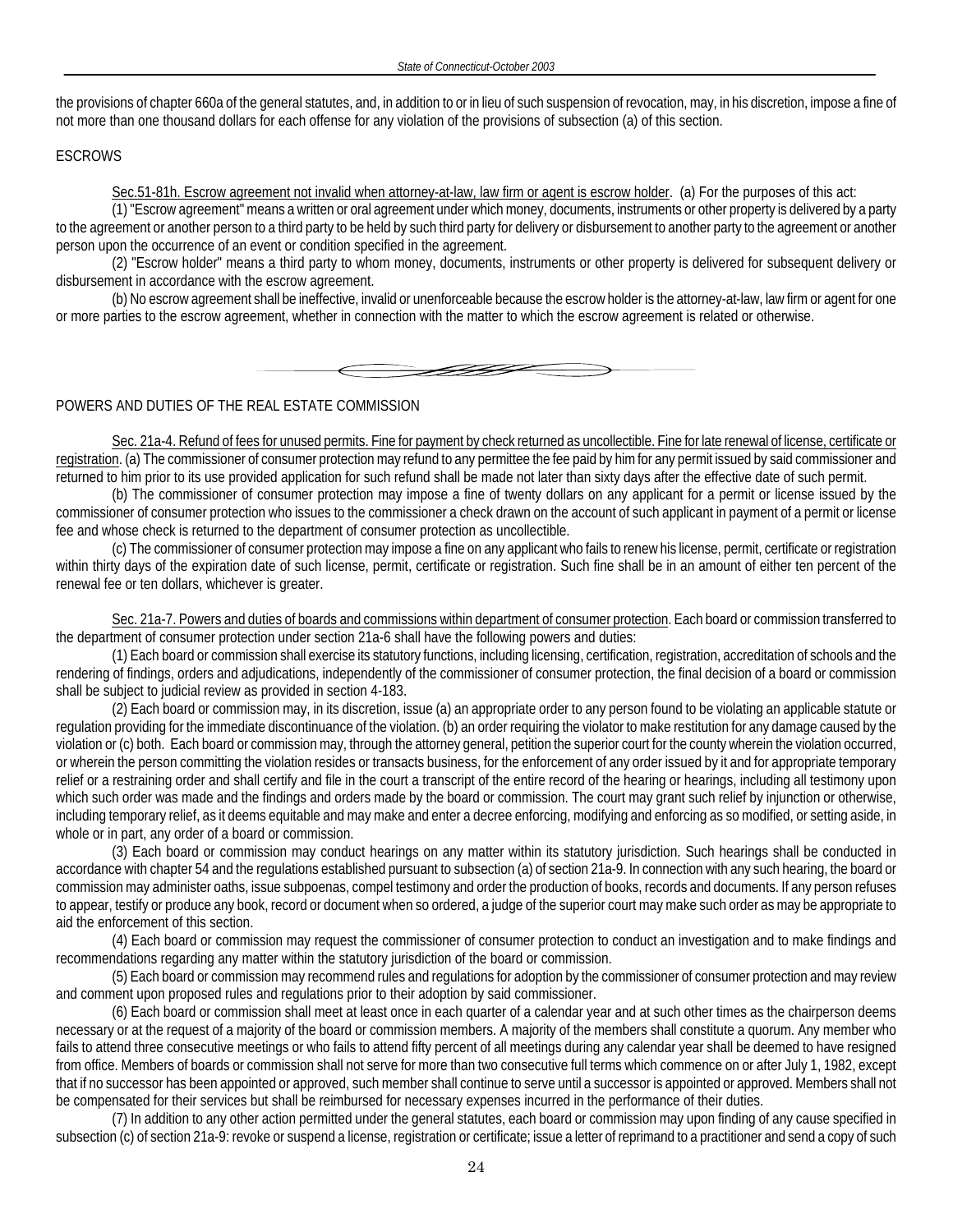letter to a complainant or to a state or local official; place a practitioner on probationary status and require the practitioner to report regularly to the board or commission on the matter which is the basis for probation, limit his practice to areas prescribed by the board or commission or, to continue to renew his education until he has attained a satisfactory level of competence in any area which is the basis for probation. Each board or commission may discontinue, suspend or rescind any action taken under this subsection.

Sec. 21a-8. Department of consumer protection's powers and duties re boards and commissions. The department of consumer protection shall have the following powers and duties, with regard to each board or commission transferred to the department of consumer protection under section 21a-6:

(5) The department shall administer any examinations necessary to ascertain the qualifications of applicants for licenses or certificates and shall issue licenses or certificates to qualified applicants. The department shall maintain rosters of licensees or registrants updated annually and may provide copies of rosters to the public for an appropriate fee.

(6) The department shall conduct any necessary investigation and follow-up in connection with complaints regarding persons subject to regulation or licensing by the board or commission.

(7) The department shall perform any other function necessary to the effective operation of the board or commission and not specifically vested by statute in the board or commission.

(8) The department shall receive complaints concerning the work and practices of persons licensed, registered or certified by such boards or commissions and shall receive complaints concerning unauthorized work and practice by persons not licensed, registered or certified by such boards or commissions. The department shall distribute monthly a list of all complaints received within the previous month to the chairperson of the appropriate board or commission. The department shall screen all complaints and dismiss any in which the allegation, if substantiated, would not constitute a violation of any statute or regulation. The department shall distribute notice of all such dismissals monthly to the chairperson of the appropriate board or commission. The department shall investigate any complaint in which the allegation, if substantiated, would constitute a violation of a statute or regulation under its jurisdiction. In conducting the investigation, the commissioner may seek the assistance of a member of the appropriate board, an employee of any state agency with expertise in the area, or if no such member or employee is available, a person from outside state service licensed to perform the work involved in the complaint. Board or commission members involved in an investigation shall not participate in disciplinary proceedings resulting from such investigation. The commissioner of consumer protection may dismiss a complaint following an investigation if he determines that such complaint lacks probable cause. Notice of such dismissal shall be given only after approval by the chairperson of the appropriate board or commission. The commissioner may authorize a settlement if the settlement is approved by the complainant, the practitioner, and the board or commission. The commissioner may bring a complaint before the appropriate board or commission for a formal hearing if he determines that there is probable cause to believe that the offense alleged in the complaint has been committed and that the practitioner named in the complaint was responsible. The commissioner, or the commissioner's authorized agent, shall have the power to issue subpoenas to require the attendance of witnesses or the production of records, correspondence, documents or other evidence in connection with any hearing of a board or commission. All dispositions and final decisions by the department of consumer protection after an investigation into a complaint has begun shall be forwarded to the chairperson of the appropriate board or commission on a monthly basis.

(9) The department may contract with a third party, if the commissioner deems it necessary and if the appropriate board or commission consents, to administer licensing examinations and perform all attendant administrative functions in connection with such examination and may require the payment of an examination fee to such third party.

Sec. 21a-9. Uniform rules of procedure. Regulations re subjects within jurisdiction of boards and commissions within department of consumer protection. Prohibited acts by practitioners. Definitions. (a) With regard to the boards and commissions transferred to the department of consumer protection, the commissioner of consumer protection (1) shall establish uniform rules of procedure, consistent with chapter 54, for hearings and other proceedings to be conducted by the boards or commissions and for the giving of notice to persons affected by such proceedings, and (2) may, where authorized by statute, establish regulations regarding any subject within the jurisdiction of a board or commission.

(b) Any rules and regulations established pursuant to this section shall be established as provided in chapter 54. No regulation shall be adopted pursuant to this section until the appropriate board or commission has had reasonable opportunity to review the proposed regulation and to offer comments thereon.

(c) Each such board or commission may act in accordance with the provisions of subdivision (7) of section 21a-7, in the case of a practitioner who: (1) Knowingly engages in fraud or material deception in order to obtain a license, registration or certificate or doing so in order to aid another in obtaining a license; (2) performs work beyond the scope of the license, registration or certificate issued by the board or commission; (3) illegally uses or transfers a license, registration or certificate issued by the board or commission; (4) performs incompetent or negligent work; (5) knowingly makes false, misleading or deceptive representations to the public regarding work to be performed; or (6) violates any provision of the general statutes or any regulation established thereunder, relating to his profession or occupation.

(d) As used in chapters 382, 390, 391, 392, 393, 394, 396, 451 and 482:

(1) "Certificate" includes the whole or part of any department of consumer protection permit which the department issues under authority of the general statutes and which (A) authorizes practice of the profession by certified persons but does not prohibit the practice of the profession by others, not certified, (B) prohibits a person from falsely representing that he is certified to practice the profession unless the person holds a certificate issued by the department and (c) requires as a condition of certification that a person submit specified credentials to the department which attest to qualifications to practice the profession.

(2) "License" includes the whole or part of any department of consumer protection permit, approval, or similar form of permission which the department issues under authority of the general statutes and which requires (A) practice of the profession by licensed persons only, (B) demonstration of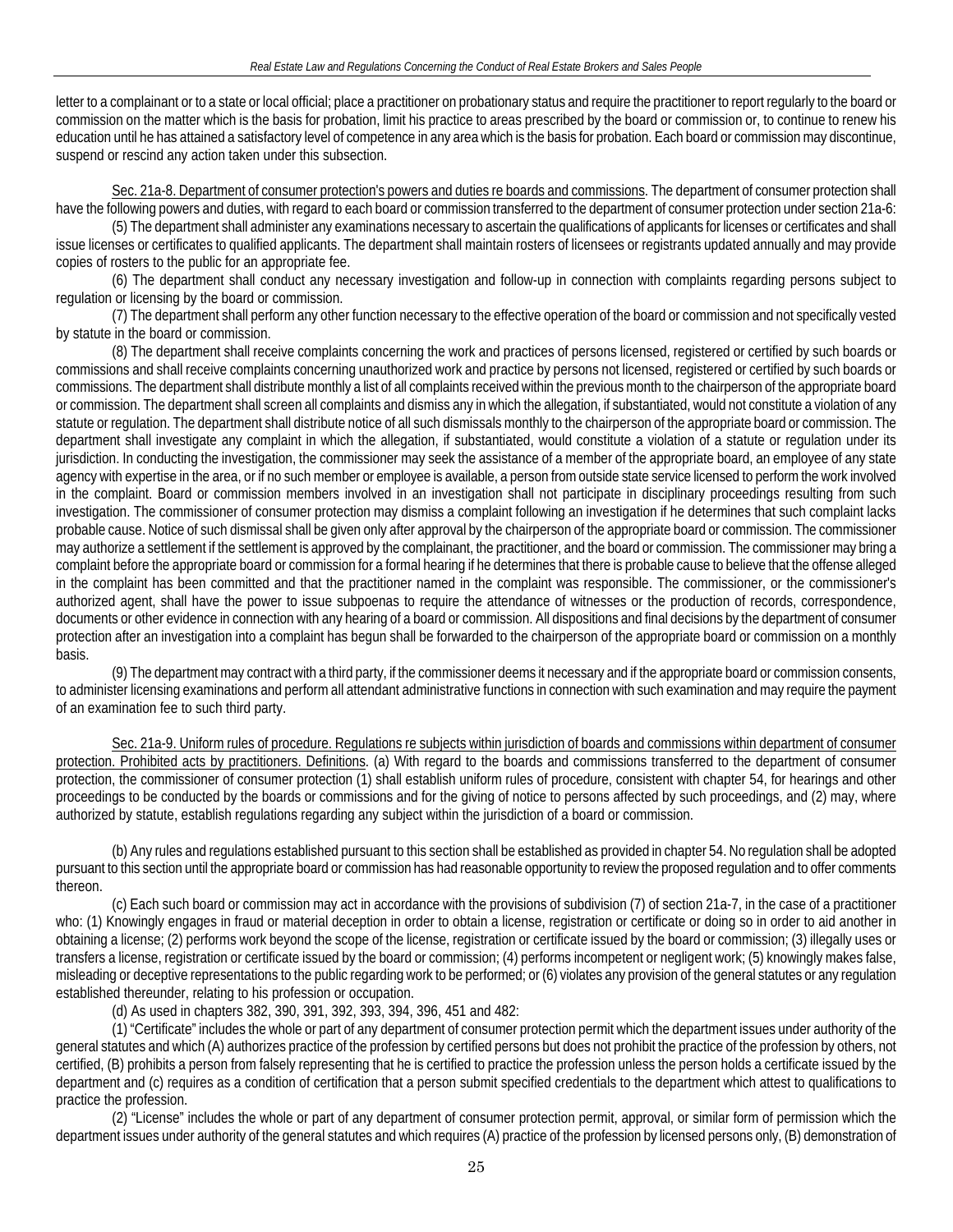competence to practice by examination or other means and meeting of certain minimum standards and (c) enforcement of standards by the department or regulatory board or commission.

(3) "Registration" includes the whole or part of any permit which the department issues under authority of the general statutes and which (A) requires persons to place their names on a list maintained by the department before they can engage in the practice of a specified profession or occupation, (B) does not require a person to demonstrate competence by examination or other means and (c) may be revoked or suspended by the commissioner for cause.

## UNIFORM ADMINISTRATIVE PROCEDURE ACT

Sec. 4-182. Matters involving licenses. (a) When the grant, denial or renewal of a license is required to be preceded by notice and opportunity for hearing, the provisions of this chapter concerning contested cases apply.

(b) When a licensee has made timely and sufficient application for the renewal of a license or a new license with reference to any activity of a continuing nature, the existing license shall not expire until the application has been finally determined by the agency, and, in case the application is denied or the terms of the new license limited, until the last day for seeking review of the agency order or a later date fixed by order of the reviewing court.

(c) No revocation, suspension, annulment or withdrawal of any license is lawful unless, prior to the institution of agency proceedings, the agency gave notice by mail to the licensee of facts or conduct which warrant the intended action, and the licensee was given an opportunity to show compliance with all lawful requirements for the retention of the license. If the agency finds that public health, safety or welfare imperatively requires emergency action, and incorporates a finding to that effect in its order, summary suspension of a license may be ordered pending proceedings for revocation or other action. These proceedings shall be promptly instituted and determined.

Sec. 46a-80. Denial of employment based on prior conviction of crime. Dissemination of arrest record prohibited. (a) Except as provided in subsection (b) of this section and subsection (b) of section 46a-81, and notwithstanding any other provisions of law to the contrary, a person shall not be disqualified from employment by the state of Connecticut or any of its agencies, nor shall a person be disqualified to practice, pursue or engage in any occupation, trade, vocation, profession or business for which a license, permit, certificate or registration is required to be issued by the state of Connecticut or any of its agencies solely because of a prior conviction of a crime.

(b) A person may be denied employment by the state or any of its agencies, or a person may be denied a license, permit, certificate or registration to pursue, practice or engage in an occupation, trade, vocation, profession or business by reason of the prior conviction of a crime if after considering (1) the nature of the crime and its relationship to the job for which the person has applied; (2) information pertaining to the degree of rehabilitation of the convicted person; and (3) the time elapsed since the conviction or release, the state, or any of its agencies determines that the applicant is not suitable for the position of employment sought or the specific occupation, trade, vocation, profession or business for which the license, permit, certificate or registration is sought.

(c) If a conviction of a crime is used as a basis for rejection of an applicant, such rejection shall be in writing and specifically state the evidence presented and reasons for rejection. A copy of such rejection shall be sent by registered mail to the applicant.

(d) In no case may records of arrest, which are not followed by a conviction, or records of convictions, which have been erased, be used, distributed or disseminated by the state or any of its agencies in connection with an application for employment or for a permit, license, certification or registration.



## **REGULATIONS CONCERNING PASSING SCORES FOR BROKERS, SALESPERSONS AND APPRAISERS**

Sec. 20-314-1. Passing score to attain real estate broker's license. A score of at least 75% must be attained by an applicant in order to pass the personal written examination for a Real Estate Broker's license given by the Department of Consumer Protection or a national testing service.

Sec. 20-314-2. Passing score to attain real estate salesperson's license. A score of at least 70% must be attained by an applicant in order to pass the personal written examination for a Real Estate Salesperson's license given by the Department of Consumer Protection or a national testing service.

Section 20-314-3. Passing score to attain real estate appraiser's license. A passing score of at least 75 must be attained by an applicant in order to pass the personal written examination for the Real Estate Appraisers license given by the Department of Consumer Protection or National Testing Service.

**REGULATIONS CONCERNING SCHOOL AND COURSE APPROVAL**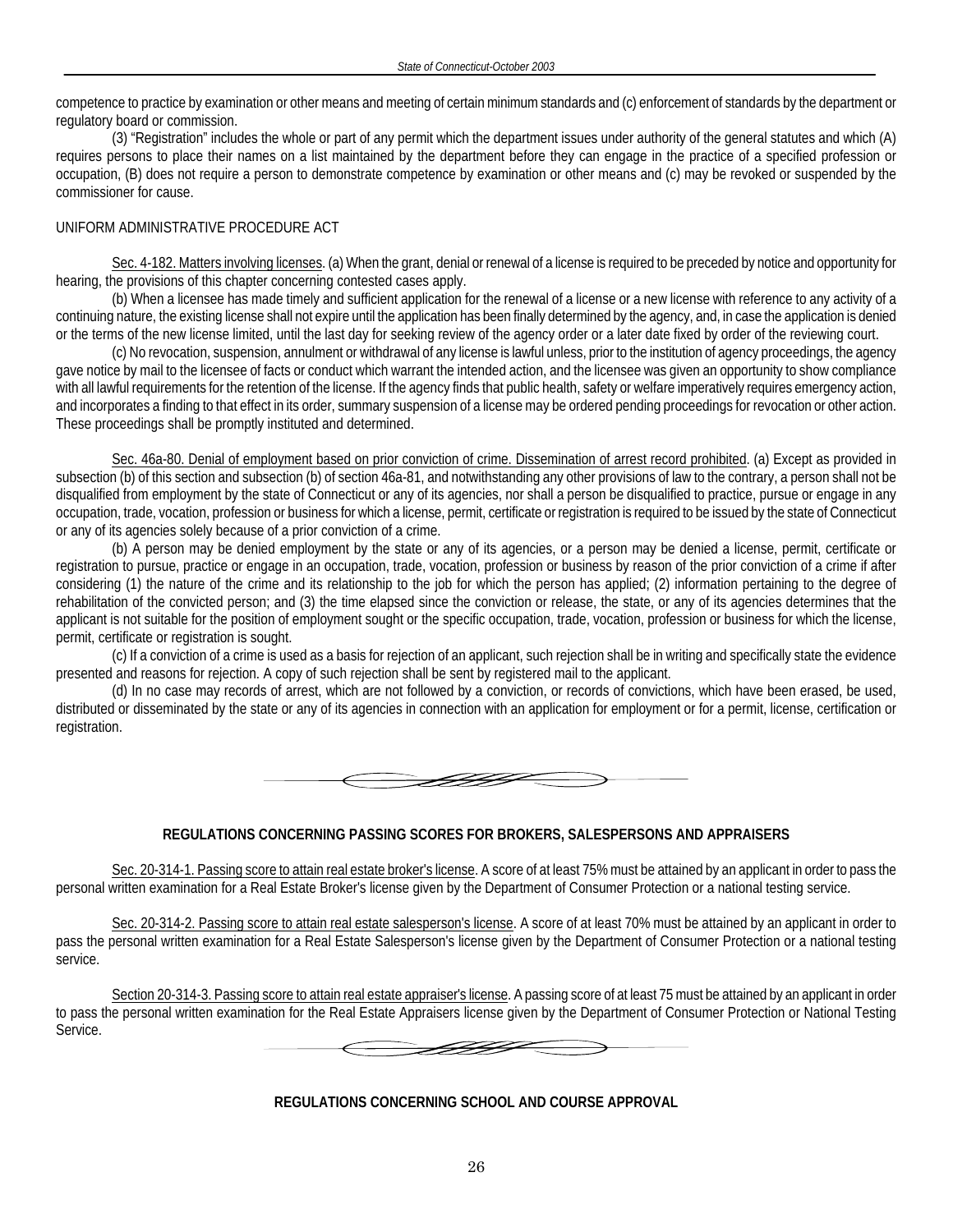Sec. 20*-*314a*-*1*.* School approval procedure*.* (a) Each school desirous of offering approved real estate courses shall submit a formal filing of each course seeking approval with the real estate commission. Approved courses shall not be held on the premises of a real estate brokerage office, real estate franchise or appraiser's office.

 (b) Each school seeking approval of its real estate broker's courses shall offer to the general public at least the three courses required to meet the minimum broker's qualification. These shall include, but not be limited to the following: (1) A real estate principles and practices course consisting of not less than sixty classroom hours of study, (2) real estate appraisal I, entitled residential real estate appraisal, consisting of at least thirty classroom hours of study, and (3) A real estate course consisting of at least thirty classroom hours of study approved by the commission.

Sec. 20-314a-2. Course filing requirements. The filing for each course shall include, but not be limited to the following: (1) detailed course outline, (2) instructors' lecture guidelines, (3) copy of text and related teaching materials, (4) copy of final examination, (5) copy of any quizzes, (6) grading system, (7) copy of affidavits and certificates to be issued, (8) copy of all proposed advertising and publicity, (9) seminars and indoctrination attended by instructors, (10) locations of all classrooms, (11) names and addresses of all instructors to be used.

*Sec.* 20-314a-3*.* Instructor approval**.** Each request for the approval of an instructor shall be made in writing together with a resume of the individual setting forth specific real estate education and experience. Instructors shall possess the following minimum qualifications: (1) Five years of experience as a practicing broker or a professional designation from an institute or society in the field the proposed instructor wishes to teach, or (2) Experience in teaching a course in a formal education program or attendance at an accredited college or university extension instructors seminar. For collegiate level courses in degree programs, the instructor should have teaching experience plus a master's degree in an appropriate field or such other combination of qualifications as the commission may approve. [Editors Note: Section 20-314a of the Connecticut General Statutes, revised in 1982, specifically states that regulations shall not require approval of instructors. This regulation should have been repealed and is of no effect.]

*Sec.* 20-314a-4*.* Principal and practice course. The real estate principles and practice course shall consist of a minimum of sixty hours of classroom instruction and shall include, but not be limited to the following subject matter: (1) real estate law, (2) brokerage, (3) Connecticut real estate licensing laws and regulations, (4) equal opportunity in housing, (5) real estate valuation, (6) financing, (7) specialized fields of real estate practice, (8) development, (9) land use regulations, (10) taxation, (11) market analysis, (12) the real estate business.

*Sec.* 20-314a-5**.** Appraisal I course. (a) The real estate appraisal I course shall consist of a minimum of thirty hours of classroom instruction and shall include, but not be limited to the following subject matter: (1) nature of appraisals and appraising, (2) nature and principles of real estate value, (3) the appraisal framework, (4) region, neighborhood and site analysis, (5) improvements analysis, (6) site valuation, (7) direct sales comparison, (8) gross rent multiplier analysis, (9) cost analysis, (10) correlation and final value estimate, (11) appraisal report writing, (12) professional ethics and standards of practice for appraisers.

 (b) The real estate appraisal II course, entitled income-producing real estate appraisal, shall consist of a minimum of thirty hours of classroom instruction and shall include, but not be limited to, the following subject matter: (1) income capitalization approach, (2) income expectancy, (3) relationship of income and value, (4) analysis of market evidence, (5) direct capitalization, (6) mathematics of finance and compound interest tables, (7) lease interest, (8) mortgage equity capitalization, (9) internal rate of return, (10) discounting standards.

*Sec.* 20-314a-6**.** Related courses. All related courses seeking approval shall consist of a minimum of thirty hours of classroom instruction and include, but not be limited to the fundamentals expected to be obtained from such course. Said course content shall be approved on an individual basis.

*Sec.* 20-314a-7**.** Advertising guidelines. All schools advertising approved courses shall comply with the following guidelines: (1) All advertising materials shall be submitted prior to publication, (2) All advertising and notices shall tell the truth and reveal significant facts, the concealment of which would mislead the public, (3) Advertisers and their agents shall be willing to provide substantiation of claims made, (4) All advertising and public notices shall be free of statements, illustrations or implications which do not enhance the dignity and integrity of the real estate profession, (5) All facilities offering services shall refrain from attacking competitors unfairly or disparaging their services or methods of operations, (6) All advertising and written or oral statements shall avoid the use of exaggerated or unprovable claims and misrepresentations. In discussing the student's possible or potential economic future in the field of real estate only reasonable claims may be made, (7) No unfounded guarantee shall be offered. All notices shall clearly and conspicuously disclose the full nature of services offered, (8) False or misleading claims as to tuition and other course costs shall be clearly avoided, (9) Material containing testimonials shall be clearly limited to those individuals reflecting their own personal experiences, (10) In any advertising all schools are to refrain from using the wording "Approved by the Connecticut Real Estate Commission." The following wording may be used: "This course meets the minimum requirements as set forth by the real estate commission," (11) The size of type setting forth the wording in item 10 of this section no larger than the smaller type used in the advertisement, (12) All locations where courses are offered must be submitted to the real estate commission for prior approval.

Sec. 20-314a-8*.* Affidavit or certificate requirements. No affidavit or certificate of successful completion of an approved course of study in real estate shall be issued to any student unless said student shall have first attended a minimum of thirty hours of classroom instruction, except in the case of principles and practice, where attendance shall be a minimum of sixty hours, and shall have achieved a passing numerical grade of at least 70% on a final examination. Each school shall issue an affidavit to the student in such form as may be adopted by the school attesting to the required minimum attendance, dates of attendance, school code and final numerical grade for the course. Said affidavit is to be signed by an authorized official of the school.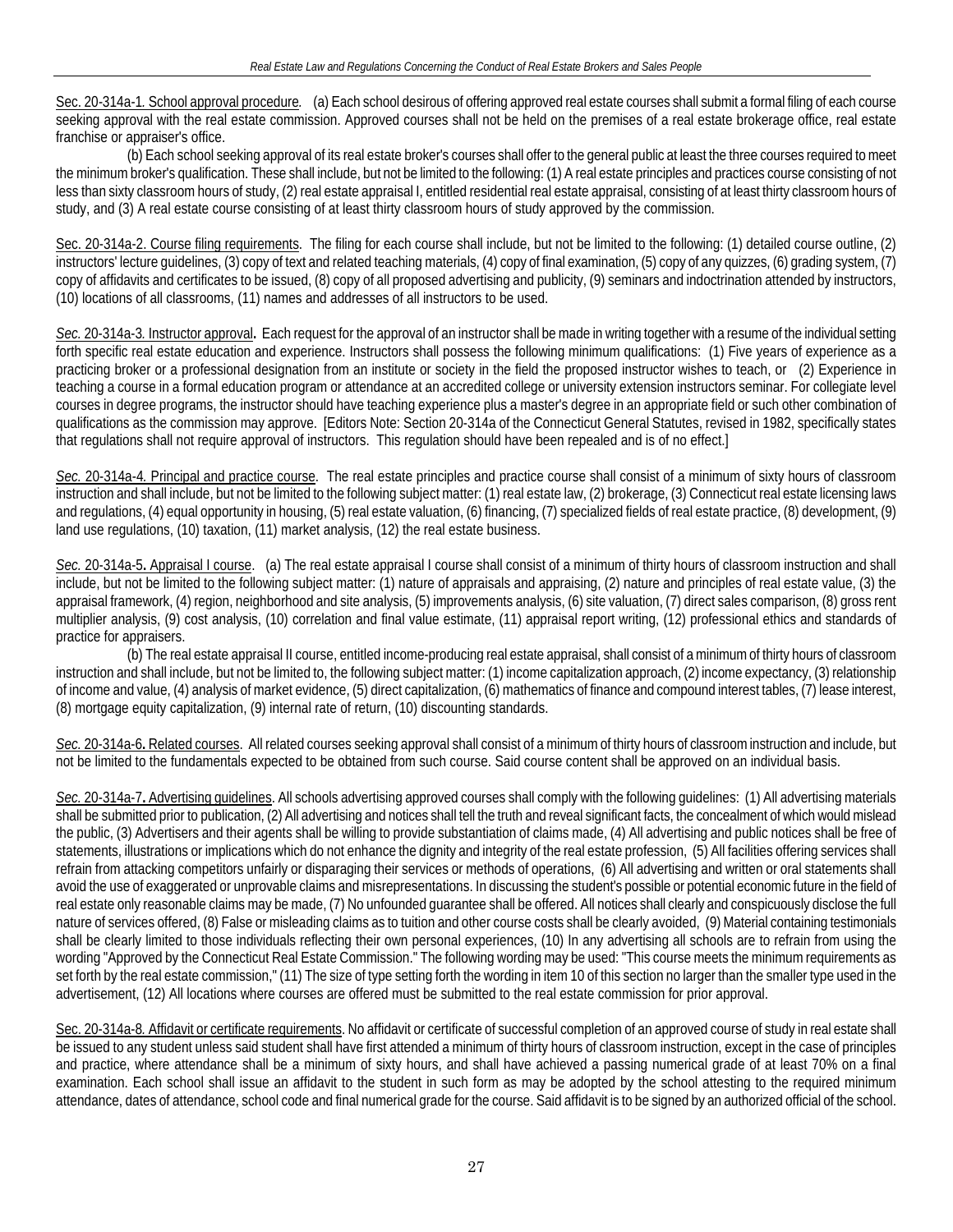Sec*.* 20-314a-9**.** Course approval by commission. Each school conducting an approved course shall, at least ten days prior to the first scheduled session of each course, submit to the commission a schedule of the dates, hours, locations, advertising and instructors for each course to be offered. No courses shall commence or be advertised as approved nor shall an instructor be used in the classroom without prior written approval of this commission. There shall be no change or alteration in any approved course or instructional staff without prior written notice and approval of the commission.

Sec. 20-314a-10. Records. All schools conducting approved courses shall keep and retain complete records of student attendance and grades for a period of at least three years after the completion of each course and such records shall be available for inspection by the commission.

Sec*.* 20-314a-11. Commission visits. The commission may, without prior notice, visit the school and observe the instruction given to insure proper standards as to method and content of any approved courses.

Sec. 20-319-1**.** School and course approval. (a) Each school, institution or organization desirous of offering courses of real estate continuing education shall submit a formal filing for each course for which approval is sought to the Connecticut Real Estate Commission.

 (b) The filing for each course shall include, but not be limited to, the following: (1) detailed course outline; (2) instructors' lecture guidelines; (3) copy of text and/or related teaching materials; (4) copy of affidavits and certificates to be issued by the school, institution or organization upon completion of the course other than that prescribed by the commission, (5) copy of all proposed advertising; (6) locations of all classrooms unless the course is a distance education course; (7) names and addresses of all instructors to be used; and (8) tuition and other related costs.

(c) No course of less than three (3) hours will be approved.

 (d) No distance education courses shall be permitted, unless such course has received a distance education certification from the Association of Real Estate License Law Officials (ARELLO).

 (e) Each school, institution or organization shall submit an updated course filing containing any changes from the previous offering within each two (2) year period from original approval date.

Sec. 20*-*319-2. Notification of course offering and locations. (a) Each school, institution or organization conducting an approved course shall, at least ten (10) days prior to the first scheduled session of each course submit to the commission a schedule of the dates, hours, locations, tuition fees and instructors for each course to be offered. No courses shall commence or be advertised as approved, without prior written approval of the commission. There shall be no change or alteration in any approved course without prior written notice and approval of the commission. Course approval may be withdrawn for failure to comply with the provisions of Sections 20-319-1 through 20-319-9 of the Regulations of Connecticut State Agencies.

 (b) Identification of all locations where courses are offered must be submitted to the Connecticut Real Estate Commission for prior approval. Each course of study shall, except distance education courses, be conducted in a classroom or other facility which is adequate to implement the offering. Approved courses shall not be held on the premises of a real estate brokerage office or real estate franchise. Classroom locations shall be approved by the local Fire Marshal for such use.

Sec. 20-319-3. Course content. (a) The contents of continuing education programs shall consist of current real estate licensing laws and practices that are broad-based and essential to the role of a real estate general practitioner as he or she acts in the best interests of the consumer. These contents shall directly relate to real estate principles and practices such as described in the Connecticut Real Estate Licensing Laws and Regulations and any overview text on real estate principles and practices or to new developments in the field for which licensees have a demonstrated need.

 (b) Real estate brokers and salespersons shall take courses consisting of at least twelve (12) classroom hours in each two (2) year continuing education period. The following course shall be mandated unless otherwise directed by the real estate commission: One course consisting of at least three (3) classroom hours in current real estate and fair housing legislation, licensing laws and regulations.

 (c) The commission shall not approve offerings in mechanical office and business skills such as typing, speed-reading, memory development, personal motivation, salesmanship, sales psychology, nor sales promotions or other meetings held in conjunction with the general business of a salesperson's broker. Generally acceptable courses may include, but shall not be limited to: (1) Fair Housing Laws; (2) Ethics; (3) Finance; (4) Appraisal; (5) Management; (6) Planning and Zoning; (7) Securities and Syndications; (8) Investment Analysis; (9) Common Interest Ownership; (10) Interstate Land Sales; (11) Taxes and Liens; (12) Title Closing; (13) Real Estate Documents; and (14) Real Estate Math.

(d) Courses completed prior to certification by the Connecticut Real

Estate Commission may not qualify for continuing education Hours.

 (e) Continuing education hours shall not be approved more than once for completing the same course within each two (2) year continuing education period.

Sec. 20-319-4. Advertising. All schools advertising courses shall comply with the following requirements:

(a) All advertising materials shall be submitted to the commission prior to publication;

 (b) All advertising and notices shall not be deceptive or misleading and shall reveal significant facts, the concealment of which would mislead the public;

(c) Advertisers and their agents shall substantiate claims made in an advertisement upon request of the commission;

 (d) All advertising and written or oral statements shall avoid the use of exaggerated or unprovable claims and misrepresentations. In discussing the student's possible or potential economic future in the field of real estate only reasonable claims may be made;

(e) No unfounded guarantee shall be offered. All notices shall clearly and conspicuously disclose the full nature of services offered;

(f) False or misleading claims as to tuition and other course costs are prohibited;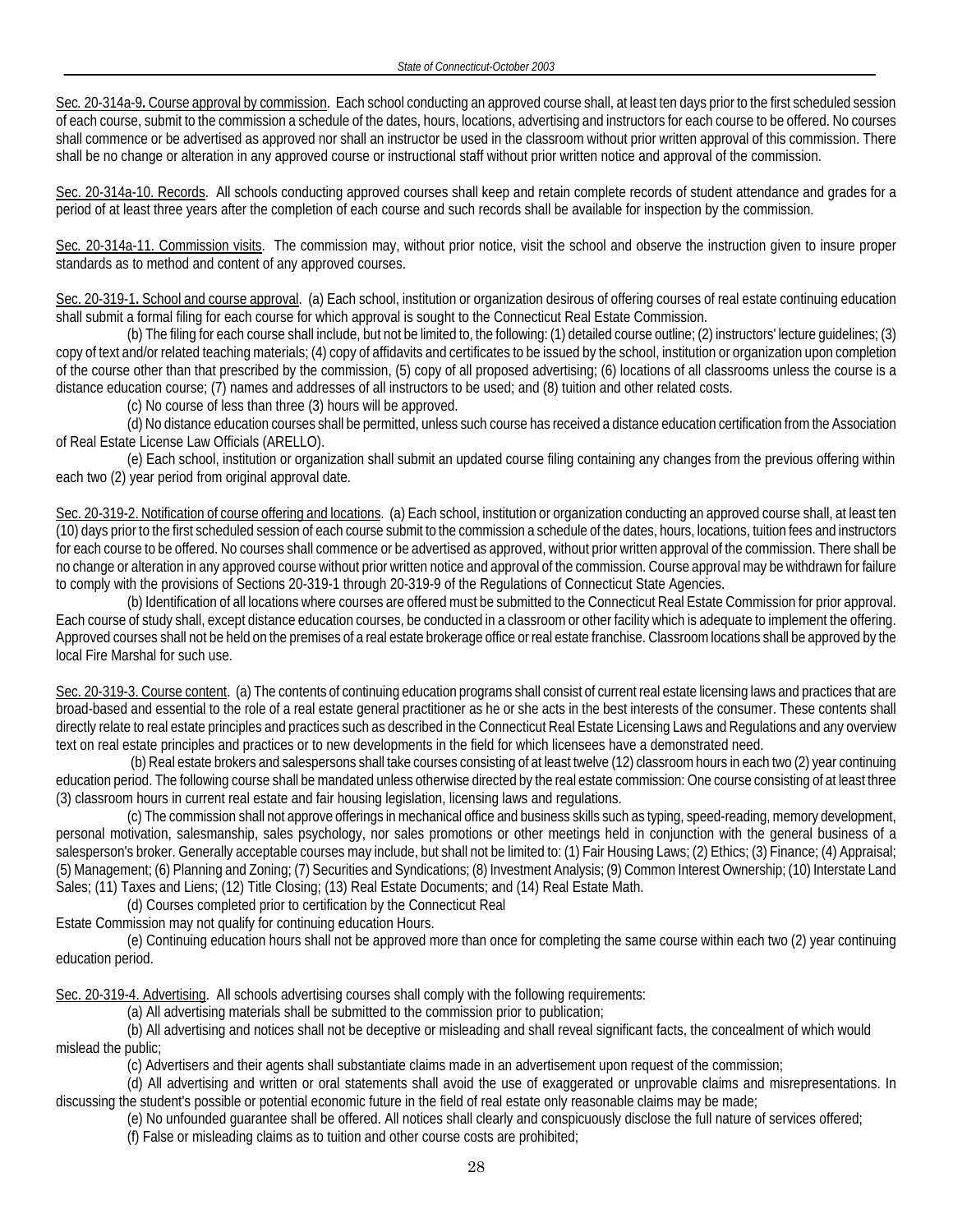(g) Material containing testimonials shall be clearly limited to those individuals reflecting their own personal experiences;

(h) In any advertising all schools are to refrain from using the wording "Approved by the Department of Consumer Protection/Real Estate Commission" or other like wording. The following wording may be used: "This course meets the minimum requirements as set forth by the Department of Consumer Protection/Real Estate Commission"; and (i) The size of type setting forth the wording in item (h) of this section shall be no larger than the smaller type used on the advertisement.

Sec. 20-319-5. Records. (a) All schools, institutions or organizations conducting approved courses shall keep and retain complete records of student attendance and evidence of completion for a period of at least four (4) years after the completion of each course. Such records shall be available for inspection by the commission. Upon satisfactory completion of any approved course, a certificate, as prescribed by the commission, will be furnished by the school, institution or organization to the student.

(b) The burden of proof of completion of each course shall be upon the licensee. Documentation of such courses shall be submitted in such manner and at such times as prescribed by the commission.

Sec. 20-319-6. Equivalent continuing education experience and study. (a) Courses approved by the Connecticut Real Estate Commission pursuant to sections 20-314a-4, 20-314a-5 or 20-314a-6 of the regulations may be deemed equivalent for purposes of continuing educational study.

(b) Any other continuing educational courses taken by the licensee shall be considered by the commission on an individual basis. Evidence of such courses must be submitted 90 days prior to the end of each two (2) year continuing education period.

(c) Instructing an approved continuing education course or courses taught pursuant to sections 20-314a-4, 20-314a-5 or 20-314a-6 of these regulations shall be deemed equivalent for purposes of continuing educational experience. Continuing education credit for such instruction shall not be accepted by the Connecticut Real Estate Commission if for less than three (3) hours. Continuing education hours shall not be approved more than once for instructing the same course within each two (2) year continuing education period.

Sec. 20-319-7**.** Written exam**.** The written exam option as provided by section 20-319 (a) (2) of the General Statutes, will be conducted by either the Department of Consumer Protection or a national testing service at the time, place and dates prescribed by the department or such national testing service. Such exam will cover current real estate practices and licensing laws.

Sec. 20-319-8. Hardship. Upon appropriate showing of a bona fide health, or other individual hardship, the commission may consider an exception to the continuing education requirements as set forth in section 20-319 of the General Statutes.

(a) Loss of income resulting from cancellation of a license is not a bona fide hardship.

(b) Requests for exceptions shall be submitted in writing not less than 60 days prior to the date of license renewal and shall include an explanation and verification of the hardship.

(c) Exceptions may include but not be limited to: (1) individuals serving in military service; and (2) individuals who are physically handicapped which handicap prohibits them from sitting for an exam or attending courses.

Sec. 20-319-9. Hearings on denial of school or course approval. (a) Upon the refusal of the commission to approve a school, institution or organization for the offering of continuing education courses or a particular course or upon the decision of the Connecticut Real Estate Commission to withdraw such approval, the commission shall notify the applicant of the denial and of his right to request a hearing within ten (10) days from the date of receipt of the notice of denial.

(b) In the event the applicant requests a hearing within such ten (10) days, the commission shall give notice of the grounds for his refusal and shall conduct a hearing concerning such refusal in accordance with the provisions of Chapter 54 of the General Statutes concerning contested matters.



## **REGULATIONS CONCERNING MORTGAGE BROKERAGE FEES CHARGED BY REAL ESTATE BROKERS AND SALESMEN**

Sec. 20-325c-1. Definitions. As used in Sections 1 to 5, inclusive, of these regulations: (a) "Buyer" means any buyer of residential real property; and (b) "Broker" means any real estate broker or real estate salesman as defined in Section 20-311 of the Connecticut General Statutes and any person affiliated with such real estate broker or salesman.

Sec. 20-325c-2. Scope of regulations. Any fee, commission, or other valuable consideration received by a broker for negotiating, soliciting, arranging, placing, or finding a first mortgage loan for a buyer of residential real property, which is in addition to the consideration received by such broker for the sale of such property, shall be in accordance with these regulations.

Sec. 20-325c-3. Written agreement. Prior to the accrual of any charges for mortgage brokering services performed by a broker on behalf of a buyer, the broker and buyer shall execute a written agreement. The terms of the agreement, in addition to any disclosures required by law, shall include, but not be limited to, the amount, term and type of first mortgage loan that the buyer seeks to obtain, the maximum rate of interest and number of points that a buyer would pay, an approximate loan closing date, the hourly rate upon which the fee, commission, or other valuable consideration to be received by a broker is based and a description of the manner in which any such fee, commission, or other valuable consideration will be determined. The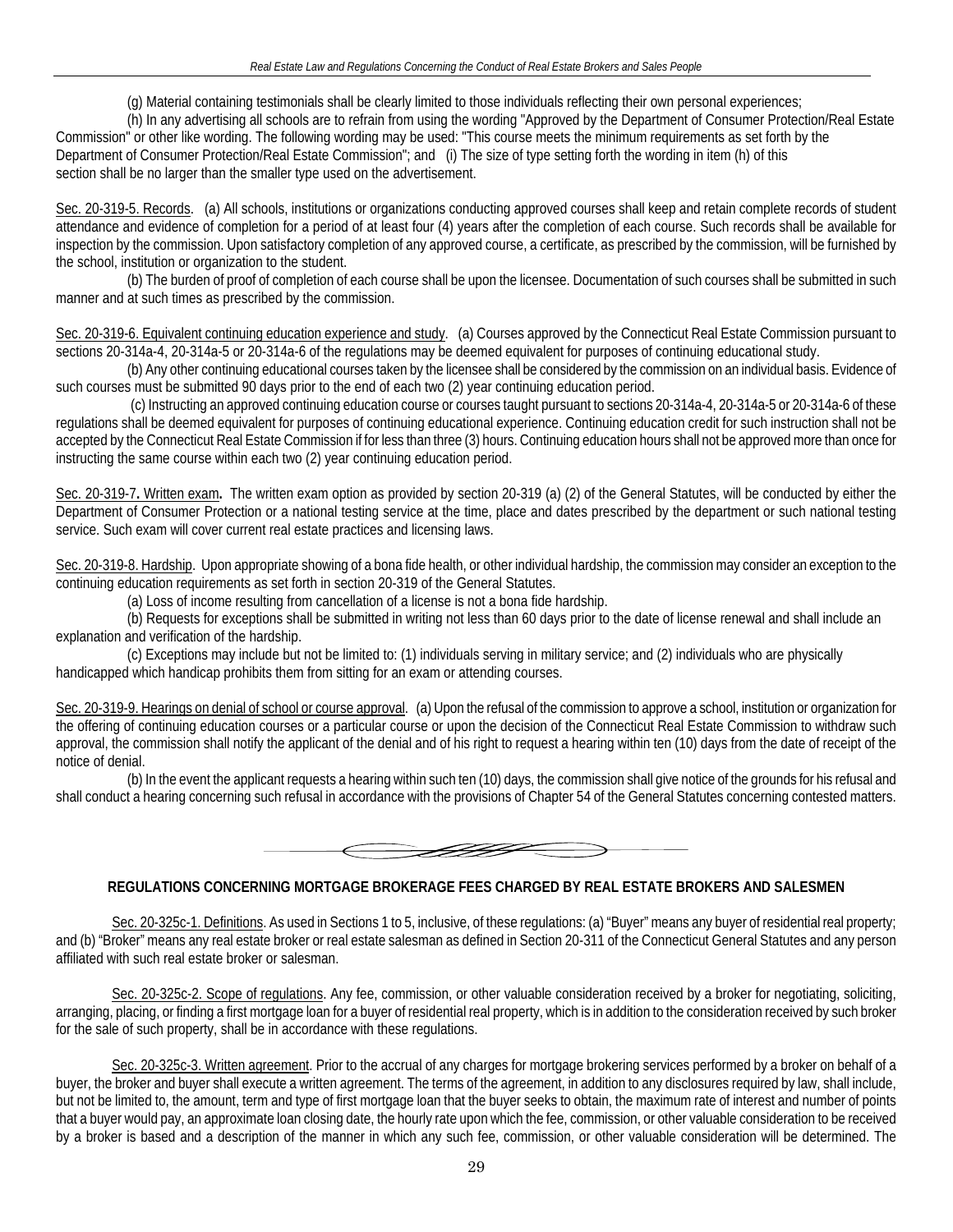agreement shall specify that a buyer who finds a loan without the assistance of the broker or who does not consummate the purchase of the property will not be obligated to pay any consideration to the broker. Amendments to the agreement shall be in writing and signed by the parties.

Sec. 20-325c-4. Fee. Commission. Consideration. Any fee, commission, or other valuable consideration received by a broker for assisting a buyer in obtaining a first mortgage loan shall be based on a reasonable hourly rate. An hourly rate may accrue for any bona fide activity performed by the broker when negotiating, soliciting, arranging, placing, or finding a first mortgage loan for a buyer, including, but not limited to, the time spent with the buyer discussing financing options, completing applications, negotiating with prospective lenders, and performing underwriting activities.

Sec. 20-325c-5. Itemized invoice required. The broker shall maintain a written record of the amount of time spent in negotiating, soliciting, arranging, placing, or finding a first mortgage loan for a buyer. In addition, prior to the receipt of any fee, commission, or other valuable consideration, the broker shall provide the buyer with an itemized invoice of the services rendered, which shall include the hourly rate and the number of hours or fractions thereof spend on each service. A copy of the invoice and written record shall be maintained by the broker for a period of two years from the date of the invoice.



## **REGULATIONS CONCERNING DISCLOSURE OF REPRESENTATION**

Sec. 20-325d-1. Definitions. For the purposes of Sections 20-325d-1 through 20-325d-7, inclusive, of these regulations, the following terms shall have the meanings indicated: (a) "Broker" or "Real estate broker" means "real estate broker" as this term is defined by Connecticut General Statutes Section 20-311(1), as amended;

(b) "Salesperson" or "Real estate salesperson" means "real estate salesperson" as this term is defined by Connecticut General Statutes Section 20-311(2), as amended;

(c) "Seller's agent" or "Agent of the seller" means a real estate broker or real estate salesperson who acts in a fiduciary capacity for the prospective seller or prospective lessor in a real estate transaction;

(d) "Buyer's agent" or "Agent of the buyer" means a real estate broker or real estate salesperson who acts in a fiduciary capacity for the prospective buyer or prospective lessee in a real estate transaction;

(e) "Dual agent" means a real estate broker or real estate salesperson who acts in a fiduciary capacity for both the prospective seller or prospective lessor and the prospective buyer or prospective lessee in a real estate transaction; and

(f) "Licensee" means real estate broker and/or real estate salesperson.

Sec. 20-325d-2. Agency Disclosure. (a) A real estate broker or real estate salesperson, when acting as a seller's agent, shall make a written disclosure of whom the brokerage firm and its agents represent to prospective buyers or lessees, unless such prospective buyer or lessee is represented by another real estate broker. A real estate broker or real estate salesperson, when acting as a buyer's agent, shall make a written disclosure of whom the brokerage firm and its agents represent to prospective sellers or lessors, unless such prospective seller or lessor is represented by another real estate broker. The disclosure shall be in the following form:

## **REAL ESTATE AGENCY DISCLOSURE NOTICE GIVEN TO UNREPRESENTED PERSONS**

**This is not a contract**. Connecticut law requires that you be given this notice disclosing whom the real estate licensee represents. The purpose of such disclosure is to enable you to make informed choices about your relationship with real estate licensees.

| GIVEN TO:<br>ON | (DATE)            | (UNREPRESENTED PERSON/PERSONS) |                                  |
|-----------------|-------------------|--------------------------------|----------------------------------|
| OUR FIRM        | <b>REPRESENTS</b> | $Q$ SFIIFR<br>$\Box$ BUYER     | $\Box$ LANDLORD<br>$\Box$ TFNANT |

## **UNREPRESENTED PERSON(S)'S RIGHTS AND RESPONSIBILITIES**

- 1. The broker and salespersons (referred to as agents or licensees) in this transaction owes the other party to this transaction undivided fiduciary obligations, such as: loyalty, reasonable care, disclosure, and obedience to lawful instruction, confidentiality and accountability. the agent(s) must put the other party's interest first and negotiate for the best terms and conditions for them, not for you.
- 2. All real estate agents, whether representing you or not, are obligated by law to treat all parties to a real estate transaction honestly and fairly.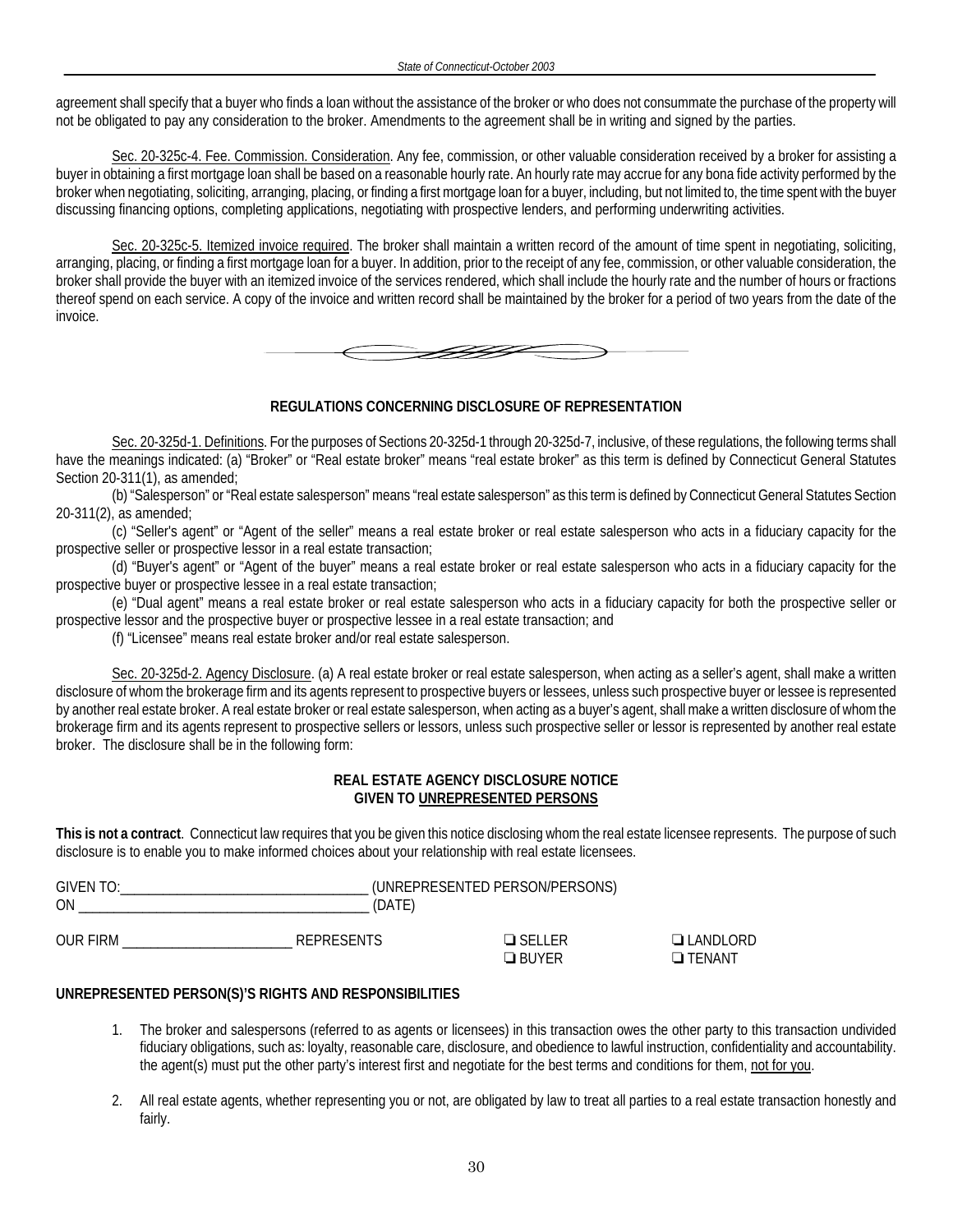- 3. You have the responsibility to protect your own interests. Carefully read all agreements to make sure they accurately reflect your understanding. If you need additional advice for legal, tax, insurance or other such matters, it is your responsibility to consult a professional in those areas.
- 4. Whether you are a buyer, seller, tenant, or landlord, you can choose to have the advice, assistance and representation of your own real estate brokerage firm and its agents. Do not assume that a real estate brokerage firm or its agents are representing you or are acting on your behalf unless you have contracted in writing with that real estate brokerage firm.

## **ACKNOWLEDGMENT OF UNREPRESENTED PERSON(S)\* ACKNOWLEDGEMENT OF AGENT**

| Signature(s)  | Signature         |  |
|---------------|-------------------|--|
| Print Name(s) | <b>Print Name</b> |  |
| Date:         | Date:             |  |

\*To be signed by the buyer/tenant when the agent represents the seller/landlord, or To be signed by the seller/landlord when the agent represents the buyer/tenant

 (b) (1) A real estate broker or real estate salesperson, when acting as a dual agent, shall make a written disclosure of dual agency to all parties by using the Dual Agency Consent Agreement, Connecticut General Statutes section 20-325g, or the Dual Agency/Designated Agency Disclosure Notice and Consent Agreement as set forth in the Connecticut Regulations Concerning Designated Agency.

 (2) Real estate brokers who represent both buyers and sellers shall disclose the potential for a dual agency situation in their listing agreements and buyer agency agreements.

Sec. 20-325d-3. *Repealed.*

Sec. 20-325d-4. *Repealed.*

Sec. 20-325d-5. Time of Disclosure. (a) Any licensee acting as a seller's agent or intending to act as a seller's agent shall give the disclosure required by Section 20-325d-2 of these regulations to the prospective buyer or lessee at the beginning of the first personal meeting concerning the prospective buyer's or lessee's specific real estate needs. The disclosure shall be signed by the prospective buyer or lessee and the broker or

salesperson, and shall be attached to any offer, binder, option or agreement to purchase or lease. If the prospective buyer or lessee refuses to sign the disclosure, the seller's agent shall note this refusal on the line indicated for the prospective buyer's or lessee's signature.

(b) Any licensee acting as a buyer's agent or intending to act as a buyer's agent shall give the disclosure required by Section 20-325-2 of these regulations to the seller or lessor or to the seller's or lessor's agent at the beginning of the first personal meeting with the seller or lessor or the seller's or lessor's agent concerning the seller's or lessor's real property. The disclosure shall be signed by the seller or lessor, or the seller's or lessor's agent and the prospective buyer's agent, and shall be attached to any offer, binder, option, agreement to purchase or lease. If the seller, lessor, or seller's or lessor's agent refuses to sign the disclosure, the prospective buyer's agent shall note this refusal on the line indicated for the seller's, lessor's or seller's or lessor's agent's signature.

(c) *Repealed*.

Sec. 20-325d-6. Disclosure By Listing and Cooperating Agencies. (a) The notices required by Connecticut General Statutes Section 20-325d need only be given once to each prospective seller, lessor, buyer or lessee by a real estate licensee.

(b) Any licensee acting as a cooperating licensee shall be responsible for providing the notice required by Connecticut General Statutes Section 20-325d unless no cooperating licensee is involved, in which case the seller's or buyer's agent or the dual agent shall be responsible for providing the notice.

Sec. 20-325d-7. Open Houses, Auctions. (a) The disclosure to prospective buyers or lessees required by Connecticut General Statutes Section 20-325d need not be given to individuals who attend an open house, provided that:

(1) the licensee, by sign, poster, pamphlet or other similar means, conspicuously discloses the licensee's agency relationship; and

(2) no personal meeting concerning the prospective buyer's or lessee's specific real estate needs is held. If such a meeting is held, the written disclosure shall be given at the beginning of the meeting.

(b) The disclosure to prospective buyers or lessees required by Connecticut General Statutes Section 20-325d need not be given to individuals who attend a real estate auction, provided that:

(1) the licensee by sign, poster, pamphlet or other similar means, conspicuously discloses the licensee's agency relationship; and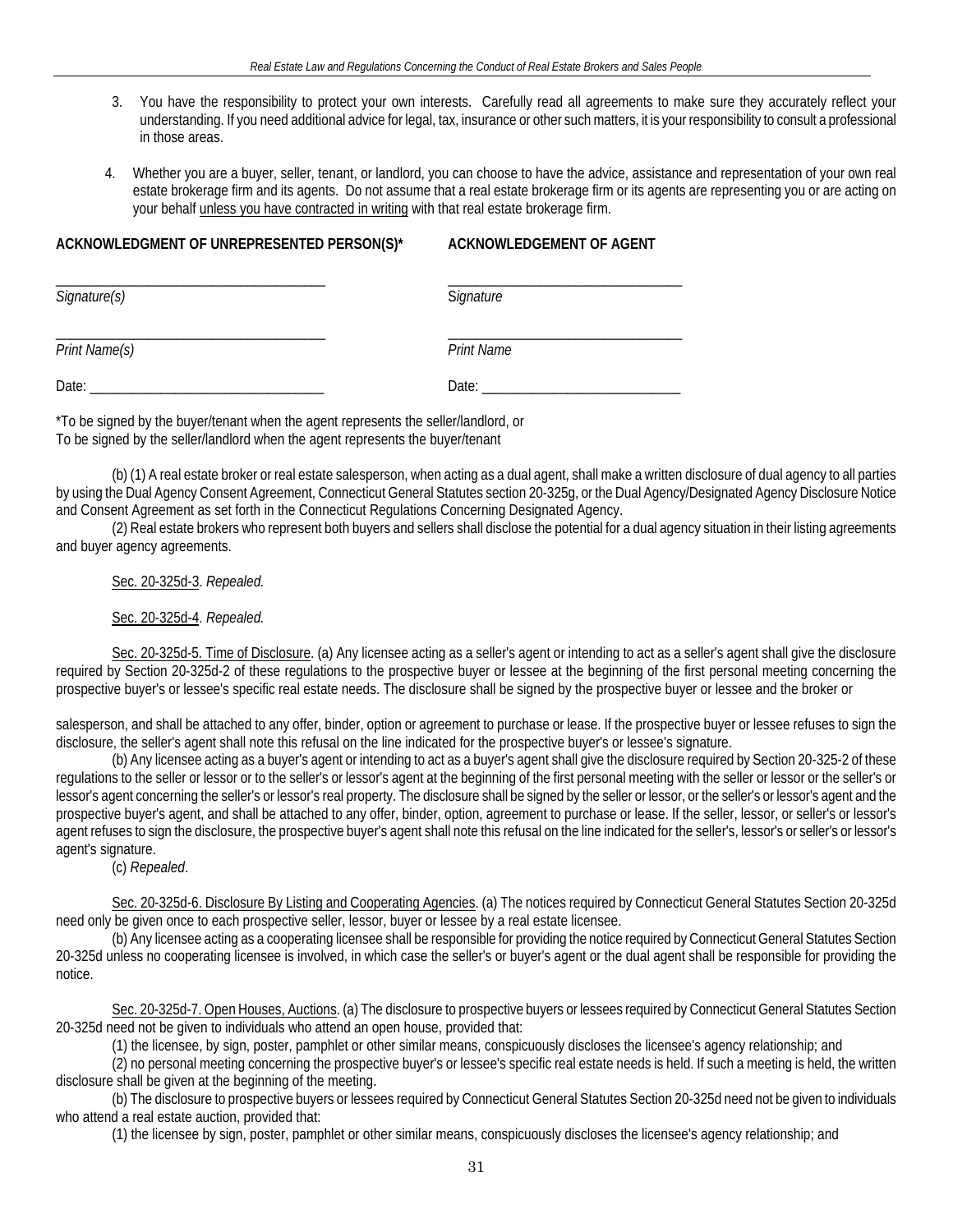(2) the licensee provides the disclosure to the successful bidder prior to the time a written offer to purchase is executed.



## **REGULATIONS CONCERNING DESIGNATED AGENCY**

Sec. 20-325j-1. Designated Agency Notice and Consent Form. The following form shall be used as written notice and consent upon the appointment of a designated seller agent or designated buyer agent.

#### **Dual Agency/Designated Agency Disclosure Notice and Consent Agreement Given to Persons Represented by the Same Brokerage Firm**

Brokerage Firm:

Property Address: \_

Buyer (Tenant):

Seller (Landlord):

The Brokerage Firm has entered into a **written agency relationship** with both Buyer and Seller (or Tenant and Landlord). Buyer (Tenant) is now interested in buying (leasing) Seller's (Landlord's) Property. If this transaction proceeds, Brokerage Firm will be a **dual agent**, since Brokerage Firm represents both parties. Connecticut law allows Brokerage Firm to be a dual agent, but only after both Buyer and Seller (or Tenant and Landlord) understand what dual agency is and consent to it.

Connecticut law also allows Brokerage Firms that are dual agents to appoint individual **designated agents** within their firm to solely represent Buyer and Seller (or Tenant and Landlord); again, this designation can only be made after both Buyer and Seller (or Tenant and Landlord) understand what designated agency is and consent to it.

Both Buyer and Seller (or Tenant and Landlord) are free to seek legal and tax advice with regard to this transaction, and with regard to all documents signed in connection with this transaction.

## *Understanding Dual Agency*

Dual Agency means that the Brokerage Firm, and all the brokers and salespersons for the firm (unless designated agency is chosen) act in a fiduciary capacity for both Buyer and Seller (or Tenant and Landlord). In Dual Agency, the Brokerage Firm does not represent either the Buyer or Seller (or Tenant or Landlord) exclusively, and the parties can not expect the Brokerage Firm's undivided loyalty.

The Brokerage Firm may not disclose to either the Buyer or Seller (or Tenant or Landlord) any personal, financial, or confidential information to the other party except as authorized by either party or required by law. The Brokerage Firm may not disclose, unless otherwise instructed by the respective party:

- to Buyer (Tenant) that Seller (Landlord) will accept less than the asking or listed price
- to the Seller (Landlord) that the Buyer (Tenant) can pay a price greater than the price submitted in a written offer to the Seller, unless otherwise instructed to do so in writing by the Buyer (Tenant);
- the motivation of either Buyer or Seller (or Tenant or Landlord) for selling, buying, leasing the Property; and that
- that Buyer or Seller will agree to financing terms other than those offered.

## *Dual Agency Consent*

Buyer and Seller (or Landlord and Tenant) understand dual agency and consent to Brokerage Firm acting as a dual agent in this transaction.

## *Understanding Designated Agency*

Designated Agency means the appointment by the Brokerage Firm of one broker or salesperson (referred to as agent) affiliated with or employed by the Brokerage Firm to solely represent Buyer (Tenant) as a Designated Buyer's Agent and appoint another to solely represent Seller (Landlord) as a Designated Seller's Agent in this transaction.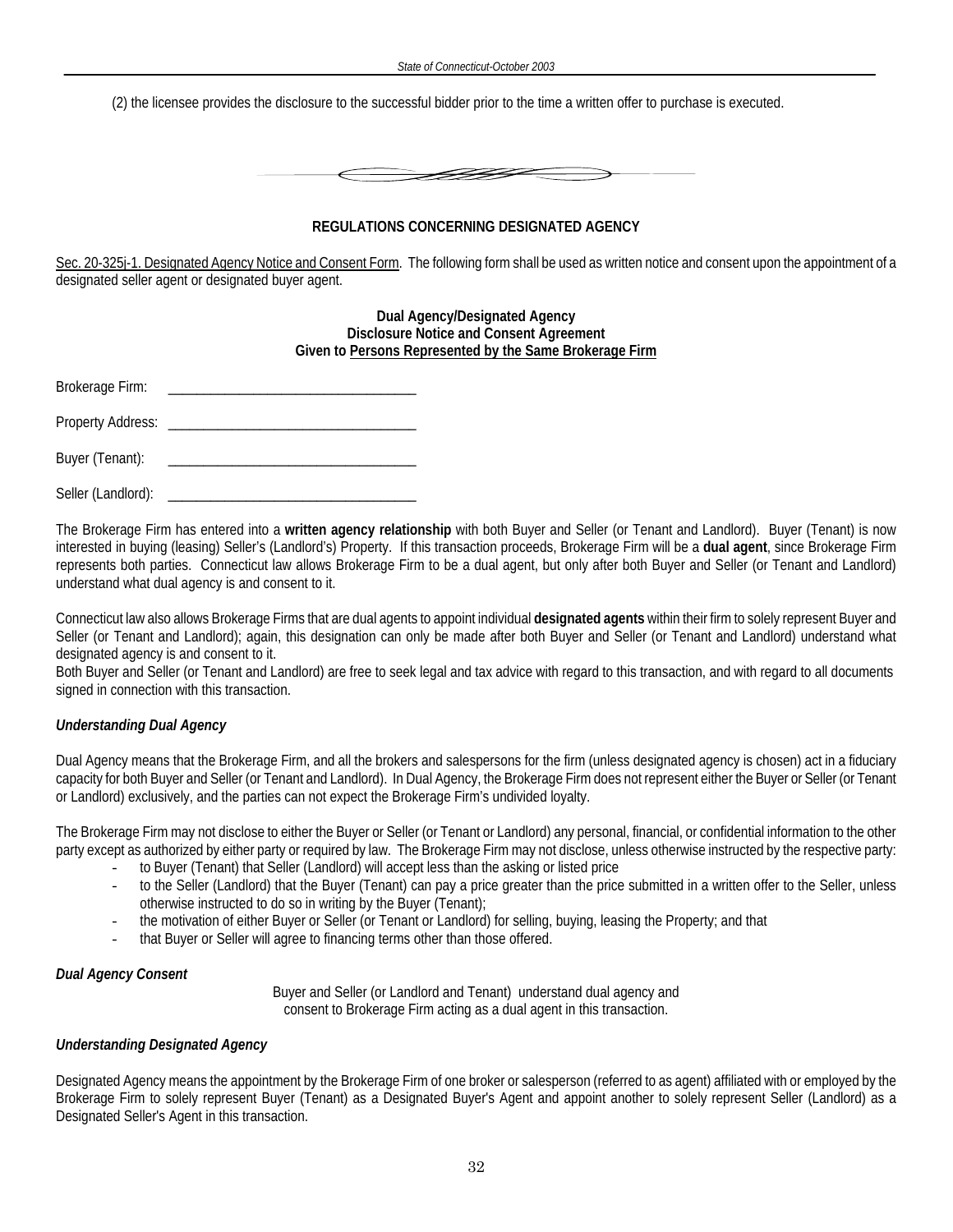A Designated Buyer's Agent and Designated Seller's Agent owe the party for whom they have been appointed undivided fiduciary obligations, such as loyalty, reasonable care, disclosure, obedience to lawful instruction, confidentiality and accountability. **The Designated Agent is not deemed to be a Dual Agent**, and thus does not owe fiduciary duties to the other party . A designated agent may use confidential information obtained about the other party while a designated agent for the benefit of the party for whom they have been appointed, however, information obtained before the designation is still confidential. In the case of Designated Agency, Brokerage Firm is still considered a Dual Agent.

## *Appointment of Designated Agents*

| Buyer and Seller (or Landlord and Tenant) understand designated agency and have |
|---------------------------------------------------------------------------------|
| agreed to the appointment of designated agents.                                 |

|                                  |      | If designated agency has been agreed to, the following designated agents have been appointed:<br>has been designated to solely represent Buyer (Tenant) as a Designated Buyer Agent.<br>has been designated to solely represent Seller (Landlord) as a Designated Seller Agent. |      |
|----------------------------------|------|---------------------------------------------------------------------------------------------------------------------------------------------------------------------------------------------------------------------------------------------------------------------------------|------|
|                                  |      | Date: the contract of the contract of the contract of the contract of the contract of the contract of the contract of the contract of the contract of the contract of the contract of the contract of the contract of the cont                                                  |      |
| Acknowledgment of Buyer (Tenant) |      | Acknowledgement of Seller (Landlord)                                                                                                                                                                                                                                            |      |
| Signature(s)                     | Date | Signature(s)                                                                                                                                                                                                                                                                    | Date |
| Print Name(s)                    |      | Print Name(s)                                                                                                                                                                                                                                                                   |      |
|                                  |      |                                                                                                                                                                                                                                                                                 |      |

## **REGULATIONS CONCERNING PROPERTY CONDITION DISCLOSURE**

Sec. 20-327b-1. Residential Property Condition Disclosure Report. The following form shall be used by sellers who are required by Section 20-327b of the Connecticut General Statutes to provide a written residential property condition disclosure report to prospective purchasers. *[Editors Note: As of October 1,2004, this form must also contain disclosures regarding flood hazards, pursuant to Public Act 04-144.]* 

## *CONNECTICUT DEPARTMENT OF CONSUMER PROTECTION*



## **RESIDENTIAL PROPERTY CONDITION DISCLOSURE REPORT**

Seller's Name: **Property Address:** 

The Uniform Property Condition Disclosure Act Connecticut General Statutes Section 20-327b requires the seller of residential property to provide this disclosure to the prospective purchaser prior to the prospective purchaser's execution of any binder, contract to purchase, option, or lease containing a purchase option. These provisions apply to the transfer of residential real property of four dwelling units or less made with or without the assistance of a licensed broker or salesperson. The seller will be required to credit the purchaser with the sum of \$300.00 at closing if the seller fails to furnish this report as required by this act.

**Please note that Connecticut law requires the owner of any dwelling in which children under the age of 6 reside to abate or manage materials containing toxic levels of lead.**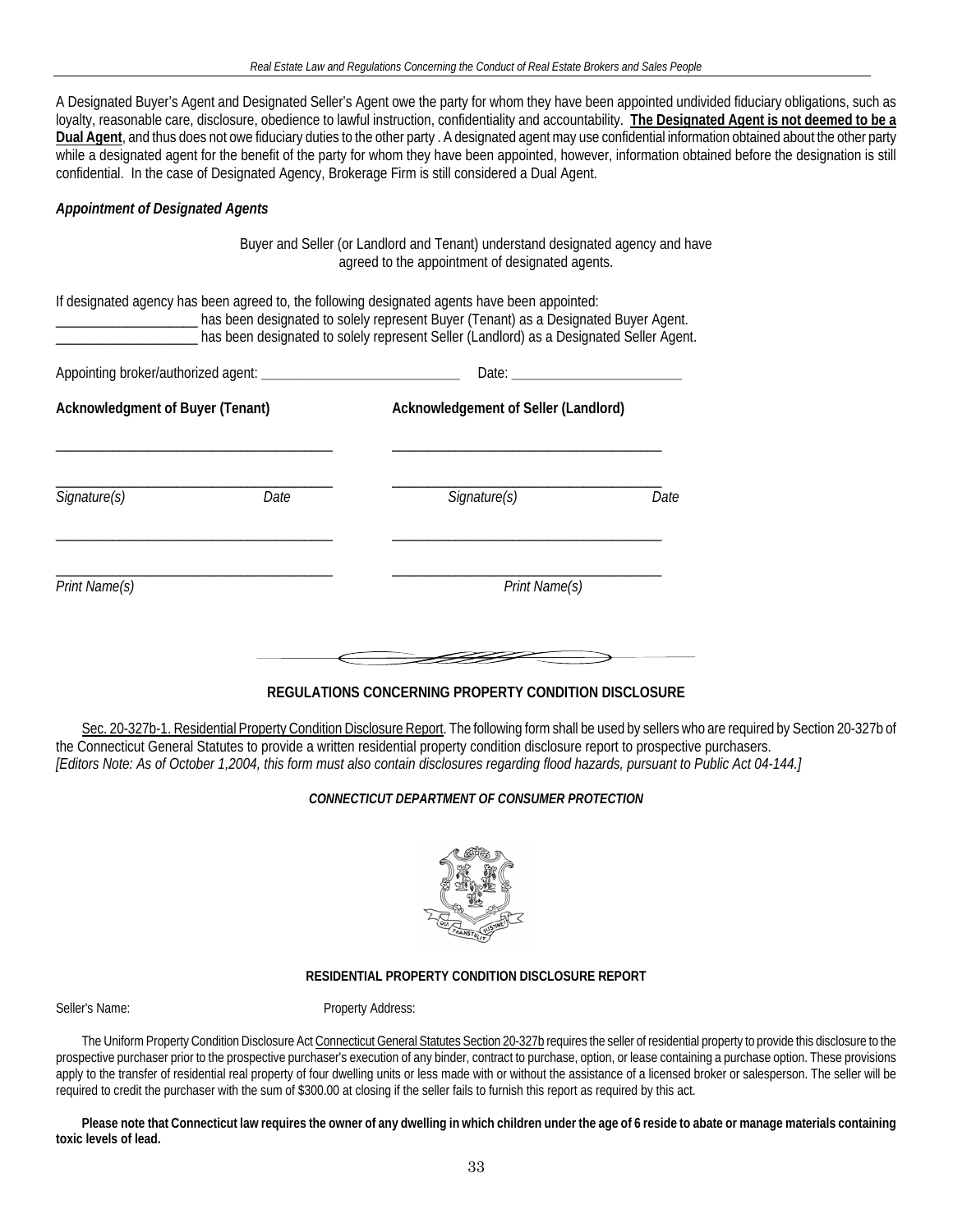| <b>YES</b> | <b>NO</b> | <b>UNKN</b> | L.   | <b>GENERAL INFORMATION</b>                                                                                                                                                                                                            |  |
|------------|-----------|-------------|------|---------------------------------------------------------------------------------------------------------------------------------------------------------------------------------------------------------------------------------------|--|
|            |           |             | 1.   | How long have you occupied the property? Compared Structure Compared and the state of the state of the state of the state of the state of the state of the state of the state of the state of the state of the state of the st        |  |
|            |           |             | 2.   | Does anybody other than yourself have any right to use any part of your property, or does anybody else claim to own any part of                                                                                                       |  |
|            |           |             | 3.   | Is the property in a flood plain area or an area containing wetlands?<br>In the property in a flood plain area or an area containing wetlands?                                                                                        |  |
|            |           |             | 4.   | Do you have any reason to believe that the municipality may impose any assessment for purposes such as sewer installation,<br>sewer improvements, water main installation, water main improvements, sidewalks, or other improvements? |  |
|            |           |             | 5.   | Is the property located in an historic district?<br><u>Letter and the property located in an historic district?</u>                                                                                                                   |  |
| <b>YES</b> | <b>NO</b> | <b>UNKN</b> | II.  | SYSTEM/UTILITIES                                                                                                                                                                                                                      |  |
|            |           |             | 6.   |                                                                                                                                                                                                                                       |  |
|            |           |             | 7.   |                                                                                                                                                                                                                                       |  |
|            |           |             | 8.   |                                                                                                                                                                                                                                       |  |
|            |           |             | 9.   | a. Type of sewage disposal system (central sewer, septic, cesspool, etc.) example and server and server and se<br>b. If private<br>(a) Is there a separate charge for sewer? yes ____ no ____<br>c. If public                         |  |
|            |           |             | 10.  | Air Conditioning Type: Central______Window______Other____________________________                                                                                                                                                     |  |
|            |           |             |      | 11. ELECTRICAL SYSTEM problems? Explain                                                                                                                                                                                               |  |
|            |           |             | 12.  | DRINKING WATER problems? Quality or Quantity? Explain example and the state of the state of the state of the state of the state of the state of the state of the state of the state of the state of the state of the state of         |  |
|            |           |             |      | a. If public drinking water:<br>(a) Is there a separate charge made for water use? Yes ______ no _____                                                                                                                                |  |
|            |           |             |      | 13. ELECTRONIC SECURITY SYSTEM problems? Explain                                                                                                                                                                                      |  |
|            |           |             | 14.  | CARBON MONOXIDE OR SMOKE DETECTOR problems? Explain______________________________                                                                                                                                                     |  |
|            |           |             |      |                                                                                                                                                                                                                                       |  |
| <b>YES</b> | <b>NO</b> | <b>UNKN</b> | III. | <b>BUILDING/STRUCTURE/IMPROVEMENTS</b>                                                                                                                                                                                                |  |

**Pursuant to the Uniform Property Condition Disclosure Act, the seller is obligated to disclose here any knowledge of any problem regarding the following:**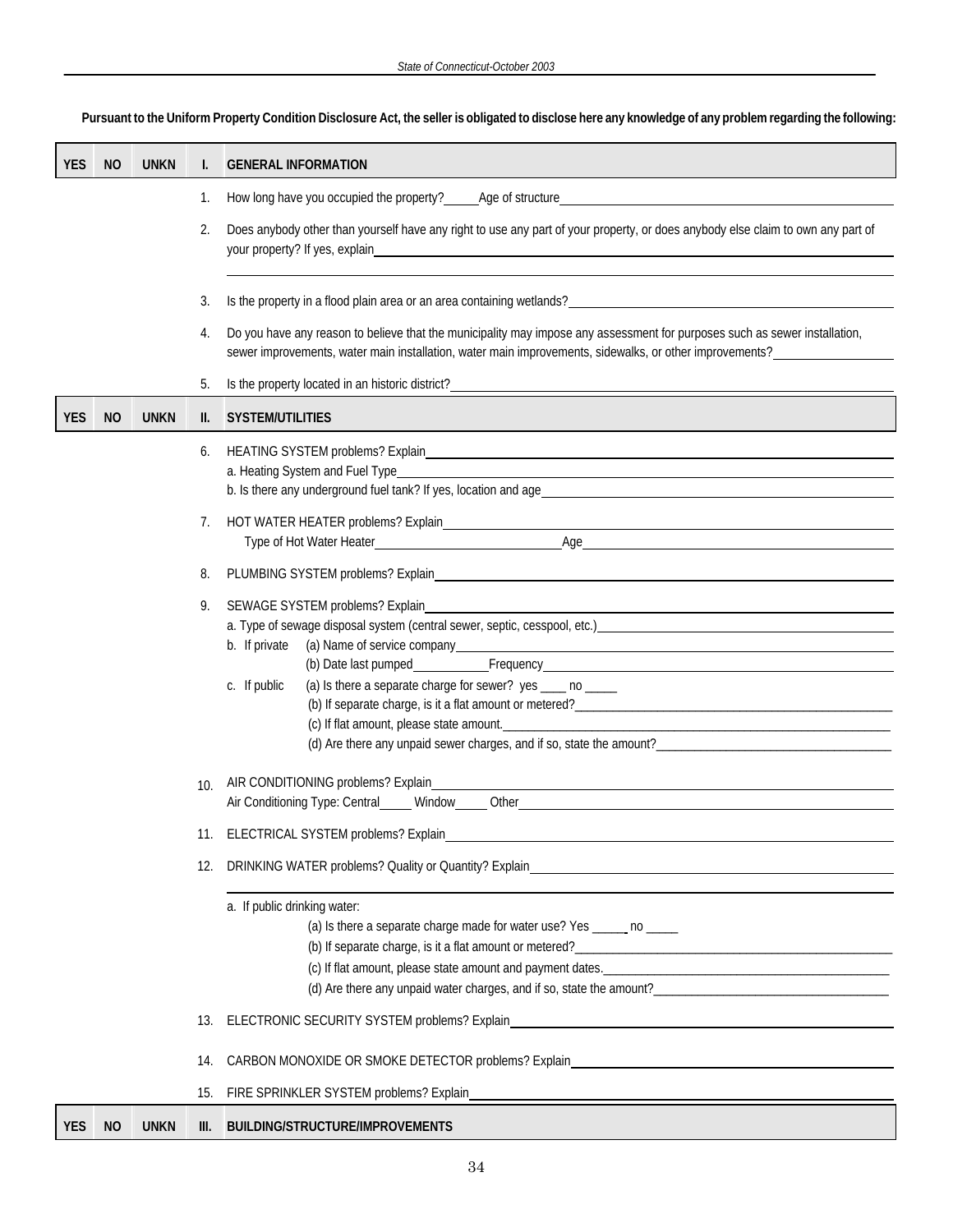|                                                                       | 16. FOUNDATION/SLAB problems/settling? Explain__________________________________                                                                                                                                               |  |  |  |
|-----------------------------------------------------------------------|--------------------------------------------------------------------------------------------------------------------------------------------------------------------------------------------------------------------------------|--|--|--|
| 17.                                                                   | BASEMENT Water/Seepage/Dampness? Explain amount, frequency and location. [19] DASEMENT Water/Seepage/Dampness? Explain amount, frequency and location.                                                                         |  |  |  |
|                                                                       |                                                                                                                                                                                                                                |  |  |  |
| 18.                                                                   |                                                                                                                                                                                                                                |  |  |  |
|                                                                       | 19. ROOF leaks, problems? Explain explain explained by the state of the state of the state of the state of the                                                                                                                 |  |  |  |
|                                                                       |                                                                                                                                                                                                                                |  |  |  |
| 20.                                                                   |                                                                                                                                                                                                                                |  |  |  |
| 21.                                                                   |                                                                                                                                                                                                                                |  |  |  |
| 22.                                                                   |                                                                                                                                                                                                                                |  |  |  |
| 23.                                                                   | CHIMNEY/FIREPLACE/WOOD OR COAL STOVE problems? Explain                                                                                                                                                                         |  |  |  |
|                                                                       |                                                                                                                                                                                                                                |  |  |  |
|                                                                       |                                                                                                                                                                                                                                |  |  |  |
|                                                                       |                                                                                                                                                                                                                                |  |  |  |
|                                                                       | If made of wood, is wood treated or untreated?                                                                                                                                                                                 |  |  |  |
|                                                                       | 26. DRIVEWAY problems? Explain experience and the contract of the contract of the contract of the contract of                                                                                                                  |  |  |  |
|                                                                       |                                                                                                                                                                                                                                |  |  |  |
|                                                                       |                                                                                                                                                                                                                                |  |  |  |
| 28.                                                                   |                                                                                                                                                                                                                                |  |  |  |
|                                                                       |                                                                                                                                                                                                                                |  |  |  |
| 30.                                                                   |                                                                                                                                                                                                                                |  |  |  |
|                                                                       |                                                                                                                                                                                                                                |  |  |  |
| 31. Are ASBESTOS CONTAINING INSULATION OR BUILDING MATERIALS present? |                                                                                                                                                                                                                                |  |  |  |
|                                                                       |                                                                                                                                                                                                                                |  |  |  |
|                                                                       |                                                                                                                                                                                                                                |  |  |  |
|                                                                       | 33. Is LEAD PLUMBING present? If yes, location example and the state of the state of the state of the state of the state of the state of the state of the state of the state of the state of the state of the state of the sta |  |  |  |
|                                                                       | 34. Has test for RADON been done? If yes, attach copy.                                                                                                                                                                         |  |  |  |
|                                                                       | State whether a radon control system is in place.<br>The Seller should use this area to further explain any item above. Attach additional pages if necessary and indicate here ____ the number of additional pages attached    |  |  |  |
|                                                                       |                                                                                                                                                                                                                                |  |  |  |

#### **I. Seller's Certification**

**To the extent of the Seller's knowledge as a property owner, the Seller acknowledges that the information contained above is true and accurate for those areas of the property listed. In the event a real estate broker or salesperson is utilized, the Seller authorizes the brokers or salespersons to provide the above information to prospective buyers, selling agents or buyer's agents.**

| DATE        | ER          | <b>SELLER</b>   |  |
|-------------|-------------|-----------------|--|
|             | (Signature) | (Type or Print) |  |
| <b>DATE</b> | ED<br>RFI   | ER<br>. .       |  |
|             | (Signature) | (Type or Print) |  |

#### **II. Responsibilities of Real Estate Brokers**

**This report in no way relieves a real estate broker of his or her obligation under the provisions of Section 20-328-5a of the Regulations of Connecticut State Agencies to disclose any material facts. Failure to do so could result in punitive action taken against the broker, such as fines, suspension or revocation of license.** 

#### **III. Statements Not to Constitute a Warranty**

**Any representations made by the seller on this report shall not constitute a warranty to the buyer.**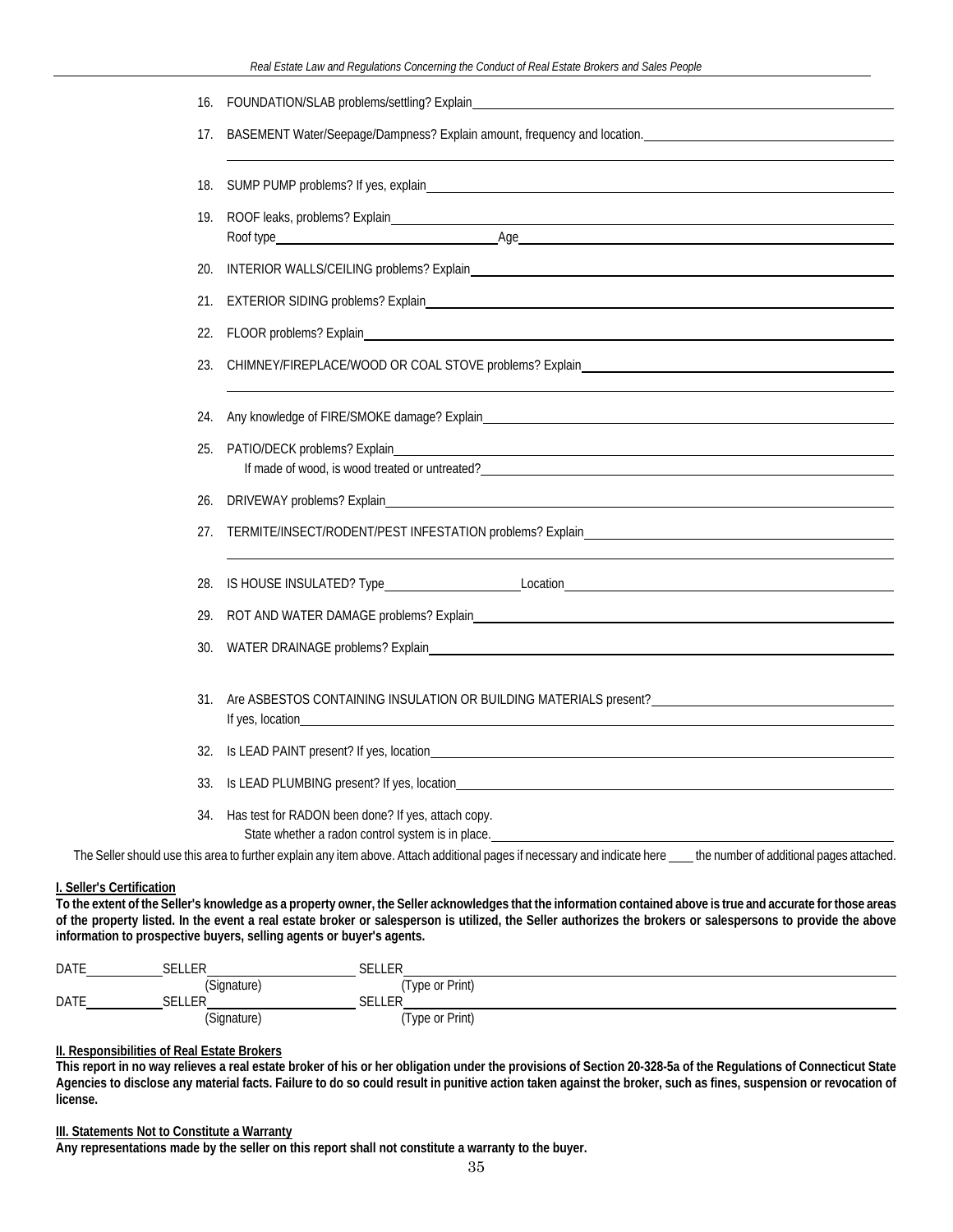#### **IV. Nature of Disclosure Report**

**This residential disclosure report is not a substitute for inspections, tests, and other methods of determining the physical condition of the property.** 

#### **V. Information on the Residence of Convicted Felons**

**Information concerning the residence address of a person convicted of a crime may be available from law enforcement agencies or the Department of Public Safety.** 

#### **VI. Buyer's Certification**

**The buyer is urged to carefully inspect the property and, if desired, to have the property inspected by an expert. The buyer understands that there are areas of the property for which the seller has no knowledge and that this disclosure statement does not encompass those areas. The buyer also acknowledges that the buyer has read and received a signed copy of this statement from the seller or seller's agent.**

| DATE        | <b>BUYER</b> | <b>BUYER</b>    |
|-------------|--------------|-----------------|
|             | (Signature)  | (Type or Print) |
| <b>DATE</b> | <b>BUYER</b> | <b>BUYER</b>    |
|             | (Signature)  | (Type or Print) |
|             |              |                 |

*Questions or Comments? Consumer Problems? Call the Department of Consumer Protection at 1-800-842-2649*

#### **REGULATIONS CONCERNING THE CONDUCT OF REAL ESTATE BROKERS AND SALESPERSONS**

Sec. 20-328-1a. Definitions. For purposes of sections 20-328-1a through 20-328-10a, the following terms shall have the meanings indicated: (a) "Blockbusting" means to induce or attempt to induce a person to sell or rent a dwelling by representations regarding the entry or prospective entry into the neighborhood of a person or persons of a particular race, creed, religion, color, national origin, ancestry, sex, familial status, marital status, age, sexual orientation, lawful source of income, learning disability, mental retardation or physical or mental disability, including but not limited to blindness or deafness;

(b) "Broker" or "Real estate broker" means "real estate broker" as this term is defined by Connecticut General Statutes, section 20-311 (1), as amended;

(c) "Commercial real estate transaction" means "commercial real estate transaction" as defined in Connecticut General Statutes, section 20-311 (9), as amended;

(d) "Licensee" means "Real estate broker" or "real estate salesperson" as these terms are defined by Connecticut General Statutes, section 20-311 (1) and (2);

(e) "Net listing" means a listing contract in which the broker receives as a commission all excess moneys over and above the minimum sales price agreed upon by the broker and seller;

(f) "Salesperson" or "Real estate salesperson" means "real estate salesperson" as this term is defined by Connecticut General Statutes, section 20-311 (2); and

(g) "Steering" means to restrict or attempt to restrict, because of race, creed, religion, color, national origin, ancestry, sex, familial status, marital status, age, sexual orientation, lawful source of income, learning disability, mental retardation or physical or mental disability, including but not limited to blindness or deafness, the choices of a person by word or conduct in connection with seeking, negotiating for, buying or renting a dwelling so as to perpetuate, or tend to perpetuate, segregated housing patterns, or to discourage or obstruct choices in a community, neighborhood or development.

(h) "Advertising" means all forms of identification, representation, promotion and solicitation disseminated in any manner and by any means of communication to the public for any purpose related to engaging in the real estate business.

Sec. 20-328-2a. Duties to parties. (a) A licensee shall not undertake to provide professional services concerning a property or its value where the licensee has a present or contemplated interest unless such interest is specifically disclosed to all affected parties.

(b) A licensee shall not acquire an interest in or buy for himself or herself, any member of the licensee's immediate family, the licensee's firm or any member thereof, or any entity in which the licensee has a substantial ownership interest, property listed with the licensee, without disclosing to the listing owner the licensee's relationship to the prospective buyer or lessee. In selling or leasing property owned by the licensee or in which the licensee has any interest, the licensee shall reveal the extent of his or her ownership or interest to the prospective buyer or lessee.

(c) A licensee accepting an exclusive right to sell or lease listing or an exclusive agency to sell or lease listing shall make a diligent effort to sell or lease the property listed. A licensee who agrees to become an exclusive agent of a prospective buyer or lessee shall make a diligent effort to find a property within the prospective buyer's or lessee's specifications.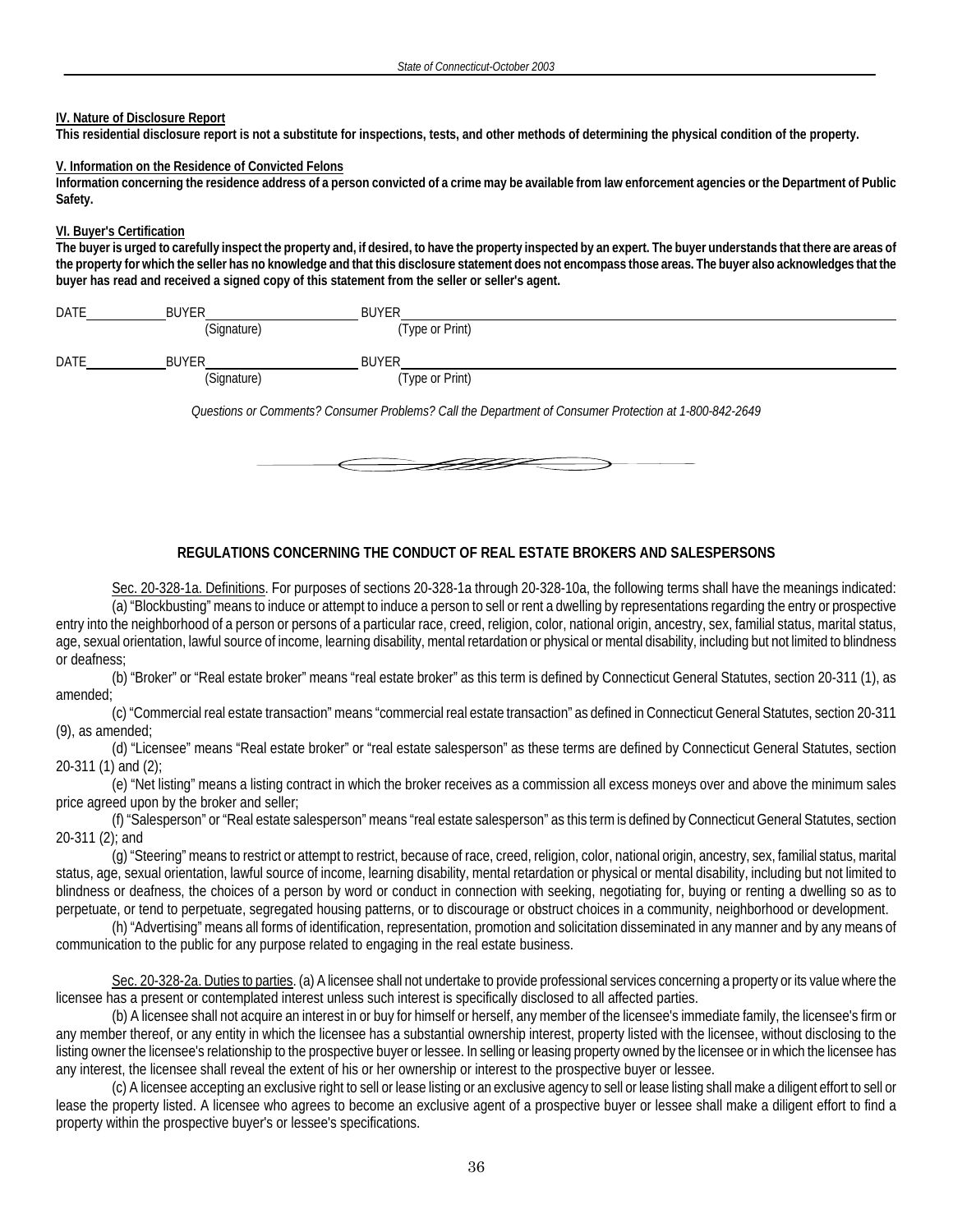(d) No licensee shall submit to an owner a written offer to purchase or lease real property unless either (1) such offer contains the essential terms and conditions of the offer, including the manner in which the purchase is to be financed; or (2) such offer is conditioned upon the later execution of a bond for deed or complete agreement for sale. No licensee shall submit to an owner a written agreement or a bond for deed for the sale of real estate which contains a mortgage contingency clause which conditions the prospective buyer's performance on obtaining a mortgage from a third party unless the contingency clause includes at least the following: (1) the principal amount of the mortgage the prospective buyer must obtain; (2) the time period within which the mortgage commitment must be obtained; and (3) the term of years of the mortgage.

(e) (1) The listing real estate broker shall submit all offers or counter-offers to the seller, owner or lessor as quickly as possible. Unless the listing real estate broker and the seller, owner or lessor agree otherwise, the listing real estate broker shall not be obligated to continue to market the property after an offer or counter-offer has been accepted. After the acceptance of an offer or counter-offer, the listing real estate broker shall advise any other offerors that an offer or counter-offer on the listed property has been accepted.

(2) A licensee acting as the agent of the buyer or lessee shall present all offers or counter-offers to the prospective buyer or lessee as quickly as possible. Unless a licensee acting as the agent of the prospective buyer or lessee and the buyer or lessee agree otherwise, the licensee shall not be obligated to continue to show properties to the prospective buyer or lessee after an offer or counter-offer has been accepted.

(f) (1) All dealings concerning property exclusively listed with an agent shall be conducted with the listing agent, and not the seller, owner or lessor. A licensee may contact the seller, owner or lessor of property exclusively listed with an agent if the listing agent consents to the contact or the licensee, after diligent effort, is unable to communicate with the listing agent or a licensee designated by listing agent to service the listing in the listing agent's absence.

(2) All dealings concerning a prospective buyer or lessee who is exclusively represented by an agent shall be conducted with the prospective buyer's or lessee's agent, and not with the prospective buyer or lessee. A licensee may contact a prospective buyer or lessee who is exclusively represented by an agent if the agent representing the prospective buyer or lessee consents to the contact or the licensee, after diligent effort, is unable to communicate with the prospective buyer's or lessee's agent or a licensee designated by the buyer's or lessee's agent to service the buyer in the buyer's or lessee's agent's absence.

(g) No signs shall be placed on any property which relate to a real estate transaction without the written consent of the owner or the lessor, or his or her duly authorized agent or fiduciary.

(h) In the sale or lease of property which is exclusively listed with a real estate broker pursuant to an exclusive right to sell or lease listing or an exclusive agency to sell or lease listing, the broker shall cooperate with other real estate brokers upon mutually agreed upon terms when it is in the best interests of the party or parties for whom the broker is acting.

Sec. 20-328-3a. Duty to cooperate with Department and Real Estate Commission. A licensee shall cooperate with department staff if the licensee is contacted in connection with an investigation performed by the Department of Consumer Protection concerning possible violations of real estate statutes or regulations. A licensee shall not make any untruthful or misleading statements in connection with any Department of Consumer Protection or Real Estate Commission investigation or hearing.

Sec. 20-328-4a. Discrimination and fair housing. (a) A licensee shall neither deny equal professional services to any person nor be party to any plan or agreement to discriminate against a person or persons on the basis of race, creed, color, national origin, ancestry, sex, marital status, age, sexual orientation, lawful source of income, learning disability, mental retardation, mental disability, or physical disability, including, but not limited to, blindness or deafness. A licensee shall not violate any federal or state fair housing statute or regulation.

(b) No licensee shall participate in activities which constitute blockbusting or steering.

(c) A licensee shall place in all listing and buyer agency agreements a statement in the following form: This agreement is subject to the Connecticut General Statutes prohibiting discrimination in commercial and residential real estate transactions (C.G.S. Title 46a, Chapter 814c).

Sec. 20-328-5a. Misrepresentation, disclosure and advertising. (a) A licensee shall not misrepresent or conceal any material facts in any transaction.

(b) No licensee shall misrepresent the actual selling price of real estate to any lender or any other interested party, either verbally or through the preparation of a false sales contract.

(c) A real estate broker shall exercise diligence at all times in obtaining and presenting accurate information in the broker's advertising and representations to the public. No broker shall advertise to sell, buy, exchange, rent or lease the property of another in a manner indicating the offer to sell, buy, exchange, rent or lease such property is being made by a private party not engaged in the real estate business. The real estate broker shall neither advertise without disclosing the broker's name nor permit any person associated with the broker to use individual names, telephone numbers or mailing addresses, to the exclusion of the name of such broker.

 (d) No real estate licensee shall modify or change the listing information of a real estate broker without the express permission of the real estate broker. No real estate licensee shall advertise real estate listed with a real estate broker with whom the real estate licensee is not affiliated without the permission of the listing real estate broker. No real estate licensee shall advertise real estate listed with a real estate broker with whom the real estate licensee is not affiliated without updating such advertising at least once every seventy-two (72) hours. No real estate licensee shall advertise real estate listed with a real estate broker with whom the real estate licensee is not affiliated without identifying that the real estate is not listed with the real estate licensee.

 (e) A real estate licensee advertising or marketing on an internet site, owned or controlled by the real estate licensee, shall include on the home page of the site on which real estate licensee's advertisement or information appears the following data: (1) licensee's name and office address as it appears on said licensee's real estate license; (2) name of the real estate broker with whom the licensee is affiliated, as that real estate broker's name is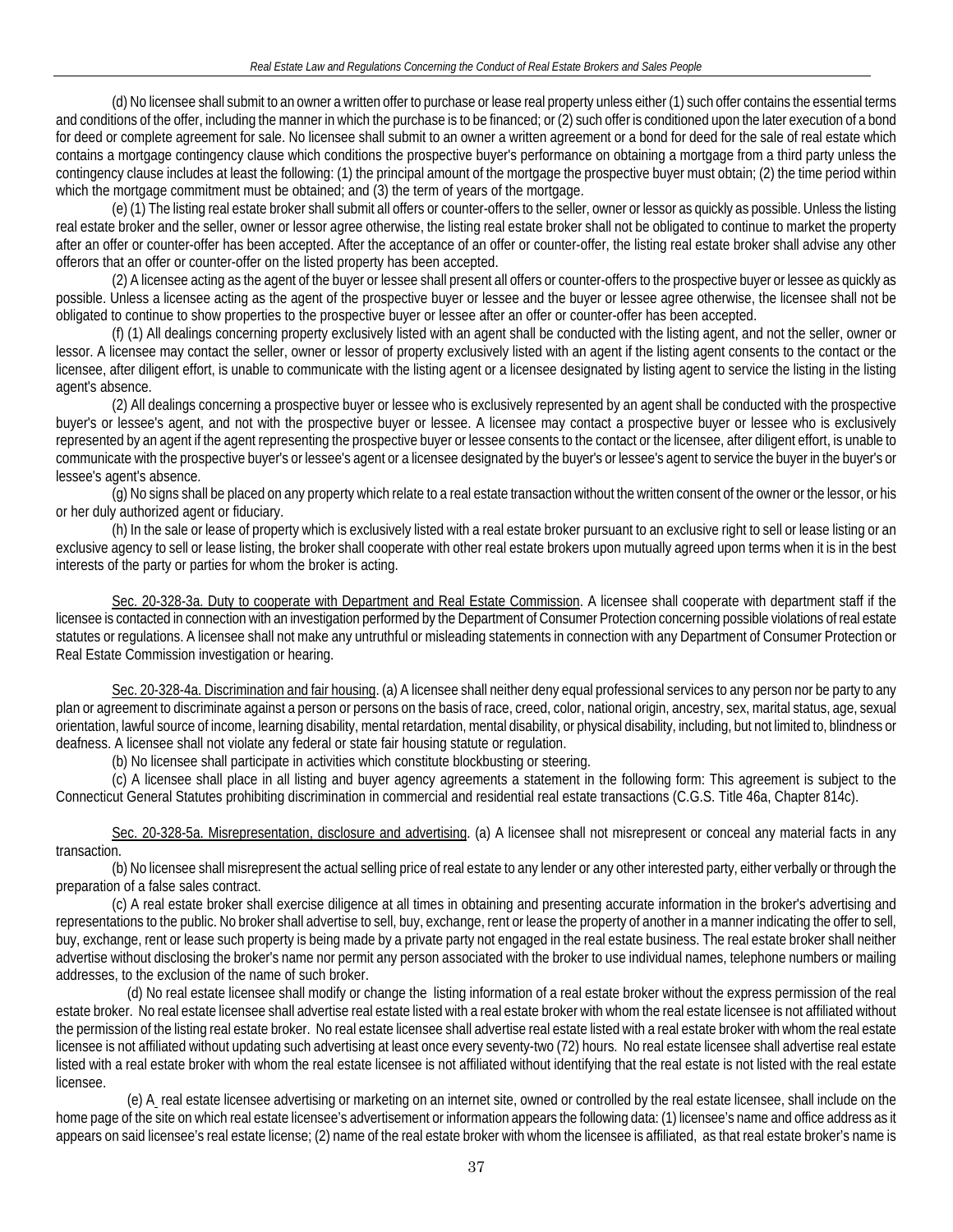registered with the commission; (3) all states in which the licensee holds a salesperson or broker license; (4) last date on which property information shown on the site was revised.

 (f) A real estate licensee using internet electronic communication for advertising or marketing, including but not limited to e-mail, e-mail discussion groups, and bulletin boards, must include on the first or last page of all communications the following data: (1) the licensee's name and office address; (2) the name of the real estate broker with whom the licensee is affiliated as that real estate broker's name is registered with the commission; (3) all states in which the licensee holds a salesperson or broker license.

 Sec. 20-328-6a. Agreements. (a) (1) Before a licensee attempts to negotiate a sale, exchange, or lease of real estate other than a commercial real estate transaction, on behalf of the owner or lessor of real estate, the licensee shall enter into a listing agreement with the party or parties for whom the licensee will act. All listing agreements shall be in writing, properly identifying the property and containing all of the terms and conditions of the sale, exchange or lease, including the commission to be paid, the date on which the listing agreement is entered into and its expiration date. The listing agreement shall be signed by the owner, seller or lessor or an agent authorized to act on behalf of the owner, seller or lessor only by a written document executed in the manner provided for conveyances in Connecticut General Statutes, section 47-5, and by the broker or the broker's authorized agent. The type of listing shall be clearly indicated in the listing agreement. The licensee shall deliver immediately a copy of any listing agreement to any party or parties executing the same, where such listing agreement has been prepared by such licensee or under the licensee's supervision and where such listing agreement relates to a real estate transaction with which the licensee is associated as a broker or a salesperson. For listing agreements entered into on or after March 1, 2004, if the real estate broker permits real estate licensees not affiliated with the real estate broker to advertise the real estate, the real estate broker shall disclose such permission and all exceptions to the advertising on the listing agreement and obtain the owner's or lessor's authorization for such advertising.

 (2) Before a licensee attempts to negotiate a purchase, exchange or lease of real estate, other than a commercial real estate transaction, on behalf of a prospective buyer or lessee of real estate, the licensee shall enter into an agency agreement with the party or parties for whom the licensee will act. All agency agreements shall be in writing, containing all of the terms and conditions of the agency agreement, including the compensation to be paid, the date on which the agency agreement is entered into and its expiration date. The agency agreement shall be signed by the prospective buyer or lessee or an agent authorized to act on behalf of the prospective buyer or lessee only by a written document executed in the manner provided for conveyances in Connecticut General Statutes, Section 47-5, and by the broker or the broker's authorized agent. The licensee shall deliver immediately a copy of any agency agreement to any party or parties executing the same, where such agency agreement has been prepared by such licensee or under the licensee's supervision and where such buyer agency agreement relates to a real estate transaction with which the licensee is associated as a broker or salesperson.

(b) For all instruments other than listing agreements, buyer agency agreements or lessee agreements the licensee, for the protection of all parties, shall use his or her best efforts to assure that all contractual commitments regarding real estate transactions with which the licensee is associated are in writing, dated, and express the agreement of the parties. The licensee shall deliver immediately a copy of any such instrument to any party or parties executing the same, where such instrument has been prepared by such licensee or under the licensee's supervision and where such instrument relates to a real estate transaction with which the licensee is associated as a broker or a salesperson.

(c) No licensee shall accept or enter into a net listing. In cases where the owner or the lessor wishes to list in this manner, the agreed upon fee shall be added and listings made in the usual manner.

(d) A licensee attempting to negotiate or negotiating sale, exchange or lease of a commercial real estate transaction shall obtain a listing, buyer or tenant representation agreement, memorandum, letter or other writing stating for whom the licensee will act or has acted, signed by the party for whom the licensee will act or has acted in the commercial real estate transaction, the duration of the authorization and the amount of any compensation payable to the licensee.

Sec. 20-328-7a. Deposits. (a) When a licensee receives a deposit or other moneys with respect to any transaction in which the licensee is engaged on behalf of the real estate broker with whom the licensee is affiliated, the licensee shall promptly pay over the deposit or other moneys to such real estate broker.

(b) Any real estate broker who, in the course of the real estate broker's real estate business and in connection with any transaction, accepts from any principal, client or other person any moneys, to which the real estate broker is not personally and legally entitled, including but not limited to any down payment, earnest money, deposit, rental money or other money to be held by the real estate broker in trust, shall deposit such moneys in an escrow or trust account in a bank doing business in the State of Connecticut unless otherwise required by law.

Sec. 20-328-8a. Commissions and compensation. (a) No licensee shall demand compensation unless reasonable cause for payment of compensation exists.

(b) When an owner, lessor, prospective buyer or lessee wrongfully fails or is unable to consummate a transaction, the real estate broker has no right to any portion of the money, if any, deposited with the real estate broker even though compensation may have been earned.

(c) While engaging in the real estate business, a licensee shall not accept any commission, rebate, or profit on expenditures made for the licensee's principal without the knowledge and consent of the licensee's principal.

(d) A licensee shall not accept compensation from more than one party in a real estate transaction without notifying all parties to the transaction prior to the closing.

(e) No licensee shall offer, promise, allow, give, pay or rebate, directly or indirectly, any part or share of the licensee's commission or compensation arising or accruing from any real estate transaction to any person who is engaging in the real estate business and who was not licensed as a real estate broker or real estate salesperson at the time the real estate broker or real estate salesperson performed the acts or rendered the services for which the licensee offers, promises, allows, gives, pays or rebates such commission or compensation.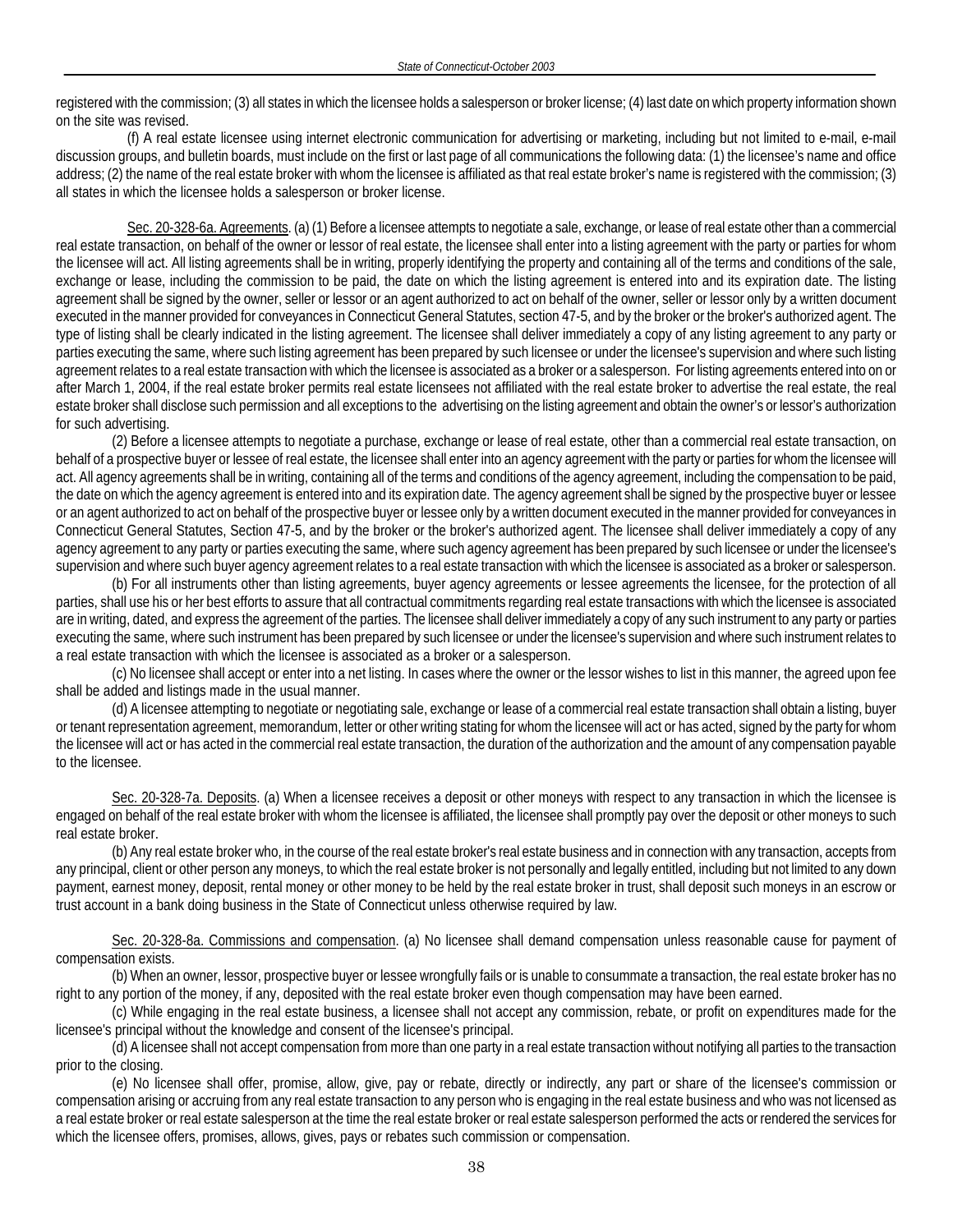(f) If a licensee receives or is awarded any compensation with respect to any transaction in which the licensee is engaged on behalf of the real estate broker with whom the licensee is affiliated, the licensee shall promptly pay over or assign such compensation to such real estate broker.

(g) In a cooperative real estate transaction, a real estate broker shall compensate the cooperating real estate broker and shall not compensate nor offer to compensate, directly or indirectly, any of the real estate salespersons or brokers employed by or affiliated with the cooperating real estate broker without the prior express knowledge and consent of the cooperating broker.

Sec. 20-328-9a. Interference with agency or contract relationship. (a) A licensee shall not engage in any practice or take any action which interferes with the agency relationship of another licensee.

(b) No licensee shall induce or attempt to induce any party to a contract of sale or lease of real property to breach or terminate such contract for the purpose of substituting in lieu thereof a new contract with another principal of the licensee.

(c) No licensee shall induce or attempt to induce an owner or a lessor of property to breach or terminate an exclusive right to sell or lease listing or an exclusive agency to sell or lease listing for the purpose of substituting in lieu thereof a new listing contract. No licensee shall induce or attempt to induce a prospective buyer or lessee to breach or terminate an exclusive representation agency agreement for the purpose of substituting a new exclusive representation agency agreement in lieu theory.

Sec. 20-328-10a. Brokers and salespersons. (a) Upon termination of the licensee's employment or affiliation with a real estate broker, a licensee shall immediately turn over to such broker any and all information and records obtained during the licensee's employment or affiliation, whether such information or records were originally given by the licensee's broker or copied from the records of such employing broker or acquired by the licensee during the licensee's employment or affiliation with the real estate broker.

(b) Upon the termination of the employment or affiliation of a licensee with a real estate broker, the real estate broker shall give the licensee, within ten days of the date on which the licensee turns over to the real estate broker any and all information and records in accordance with this section, or within forty-five days of said termination, whichever is earlier, a written accounting setting forth all active listing agreements, agency agreements, transactions, commissions and compensation in which the licensee was involved. The accounting required by this subsection shall also include a statement of the commission or compensation, if any, which the real estate broker intends to pay the salesperson on account of the active listings, agency agreements, transactions, commissions and compensation in which the licensee was involved.



## **CONNECTICUT REAL ESTATE COMMISSION POLICY ON USE OF UNLICENCED PERSONS BY LICENSEES**

Licensees, both brokers and salespersons, often use unlicenced persons, either employed or contracted, to perform various tasks related to a real estate transaction which do not require a license. Such persons, for example, are used as personal assistants, clerical support staff, closing secretaries, etc.

**The Connecticut Real Estate Commission prohibits unlicenced persons from negotiating, listing, selling, buying, or renting real property for another for a fee.** It is, therefore, important for employing brokers and other licensees using such persons to carefully restrict the activities of such persons so that allegations of wrongdoing under Connecticut General Statutes or State Regulations can be avoided.

Licensees should not share commissions with unlicenced persons acting as assistants, clerical staff, closing secretaries, etc. The temptation for such unlicenced persons, in such situations, to go beyond what they can do and negotiate or take part in other prohibited activities is greatly increased when their compensation is based on the successful completion of the sale.

In order to provide guidance to licensees with regard to which activities related to a real estate transaction unlicenced persons can and cannot perform, the commission establishes the following Policy:

Activities which *can* be performed by unlicenced persons who, for example, act as personal assistants, clerical support staff, closing secretaries, etc., include, but are not necessarily limited to:

- 1. Answer the phone and forward calls to licensee.
- 2. Transmit listings and changes to a multiple listing service. 3. Follow up on loan commitments after a contract has been negotiated.
- 4. Assemble documents for closing.
- 5. Secure documents; i.e., public information from town/city hall, courthouse, sewer district, water district, tax assessor, etc.
- 6. Have keys made for company listings.
- 7. Write and prepare ads (with review of licensee), flyers and promotional materials and place such advertising.

Activities which *cannot* be performed by unlicenced persons who, for example, act as personal assistants, clerical support staff, closing secretaries, etc., include but are not necessarily limited to:

- 1. Host open houses, kiosks, home show booths or fairs, or hand out materials at such functions.
- 2. Show property.
- 3. Answer any questions from consumers on listing, title, financing, closing, etc.
- 4. Contact cooperative brokers, whether in person or otherwise, regarding any negotiations or open transactions.
- 5. Discuss or explain a contract, offer to purchase, agreement, listing, or other real estate document with anyone outside the firm.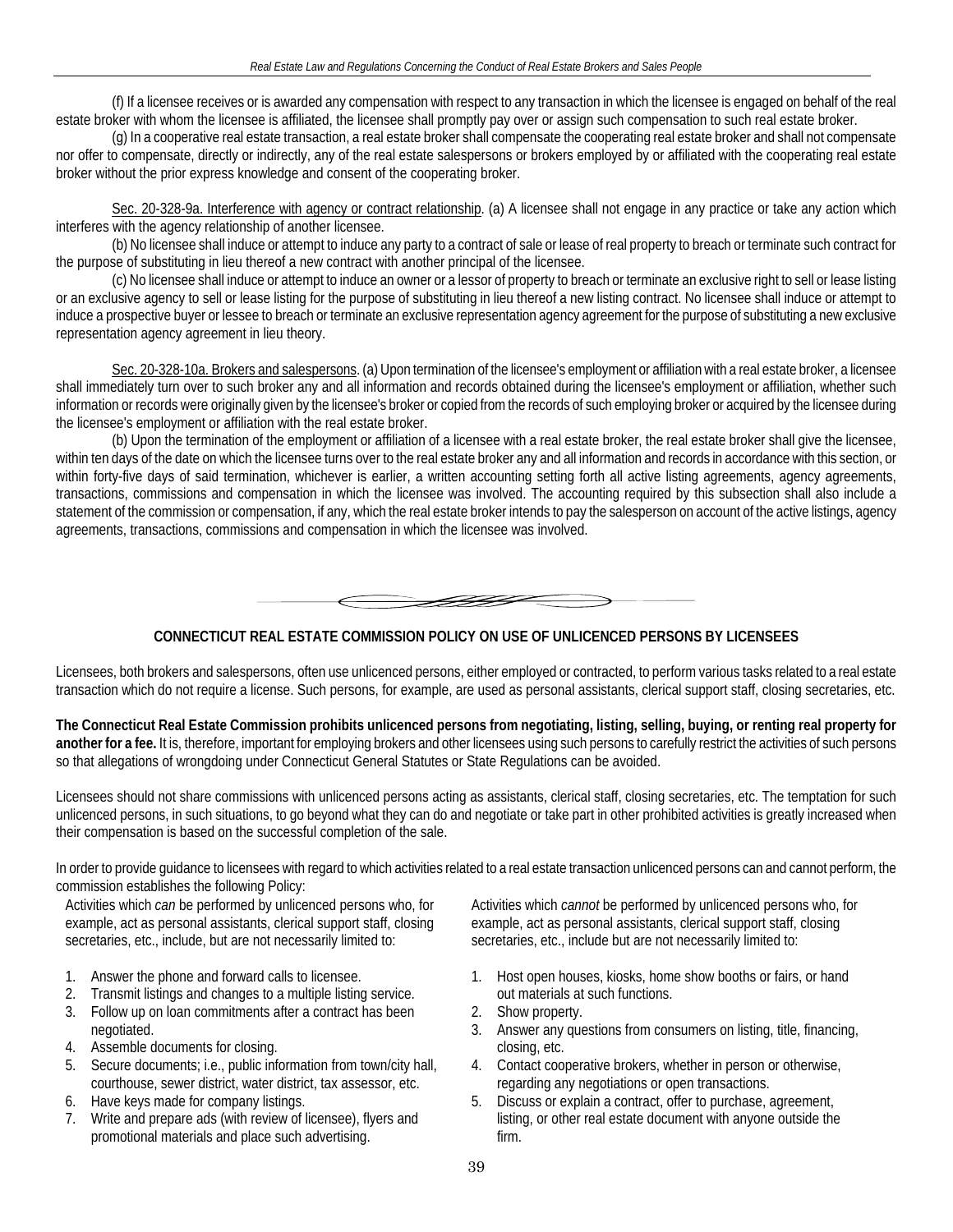- 8. Record and deposit earnest money and other trust funds.
- 9. Type contract forms under direction of licensee.
- 10. Monitor licenses and personnel files.
- 11. Compute commission checks.
- 12. Place signs on property.
- 13. Order items of routine repair as directed by licensee and/or supervising broker.
- 14. Act as courier service to deliver documents, pick up keys, etc.
- 15. Schedule appointments for licensee to show listed property.
- 16. Measure property.
- 6. Be paid on the basis of commission, or any amount based on listings, sales, etc.
- 7. Negotiate or agree to any commission, commission split or referral fee on behalf of a licensee.
- 8. Place calls that would require a license such as cold calls, solicit listings, contacting expired listings or for sale by owners, or extending invitations to open houses.
- 9. Attend inspections or pre-closing walk-through unless accompanied by licensee.
- 10. The unlicenced assistant is not a decision maker; rather, shall take all direction from supervising licensee.

**Employing brokers, whether they are employing unlicenced persons or whether licensees under their supervision are using unlicenced persons as personal assistants or the like, are responsible for assuring that such unlicenced persons are not involved in activities which require a license and/or activities which violate this policy.** Brokers should establish guidelines for the use of unlicenced persons and procedures for monitoring their activities. It is the responsibility of the designated broker to assure at unlicenced persons, either directly employed or contracted, or employed or contracted by licensees under his or her supervision, are not acting improperly.

**\*Adopted by the Connecticut Real Estate Commission this 5th day of December, 1996.\*** 



## **CONNECTICUT REAL ESTATE COMMISSION POLICY ON AGENCY**

## **Summary**

Two significant new agency laws were enacted in 1996 (Public Act 96-159) and 1999 (Public Act 99-229) that affects real estate brokerage practices. Taken together, these new laws essentially do the following four things:

(i) Limit Subagency. In cooperating sales, there is no longer the presumption that the broker working with the buyer is the subagent of the seller. The primary purpose of this change is to encourage buyer representation. Subagency is still allowed, but for each listing shown, the seller would have to approve the subagency relationship by signing a written consent to subagency.

(ii) Allow Dual Agency. Provides for a dual agency consent forms to be used to obtain a buyer's and seller's (or landlord and tenant's) consent to dual agency. For in-house sales, where only one brokerage firm is involved, the brokerage firm can represent both the buyer and seller as a dual agent, provided that this consent is obtained. The forms provide guidance as to what type of disclosures cannot be made in a dual agency relationship.

(iii) Allow Designated Agency. Real estate brokers are now allowed to appoint a separate seller agent and separate buyer agent for a dual agency transaction. The designated agents are not considered dual agents.

(iii) Protect confidential client information. Requires preservation of confidential information at any time during or after an agency relationship.

## *In order to provide guidance to licensees with regard to issues related to the new laws, the Commission establishes the following policies:*

## *OVERVIEW*

## **1. Agency documents**

Refer to Table 1 for an outline of agency documents required to be entered into with or given to buyers and sellers.

## **2. Agency in practice**

Refer to Table 2 for an outline of issues to consider regarding the practical application of agency relationships.

## **3. Agency runs to the brokerage firm, not individual licensees.**

In general, agency runs from a client to the broker in a brokerage firmand all salespersons in that brokerage firm. Thismeans that if the brokerage firm has entered into a listing agreement with a seller, then all of the brokers and salespersons in that firm are agents of that seller, represent that seller, and owe fiduciary duties to that seller. Likewise, if the brokerage firm enters into a buyer agency agreement with a buyer, then all of the brokers and salespersons in that firm are the agents of the buyer, represent that buyer, and owe fiduciary duties to that buyer. Further, once a seller consents to a cooperating broker acting as a subagent, all licensees affiliated with that broker are that seller's subagent for the listed property. The only exception to this is in the case of the appointment of designated agents, as outlined in paragraph 10.

## *WORKING WITH BUYERS*

**4. The law allows licensees to work with a buyer as either a client or customer.**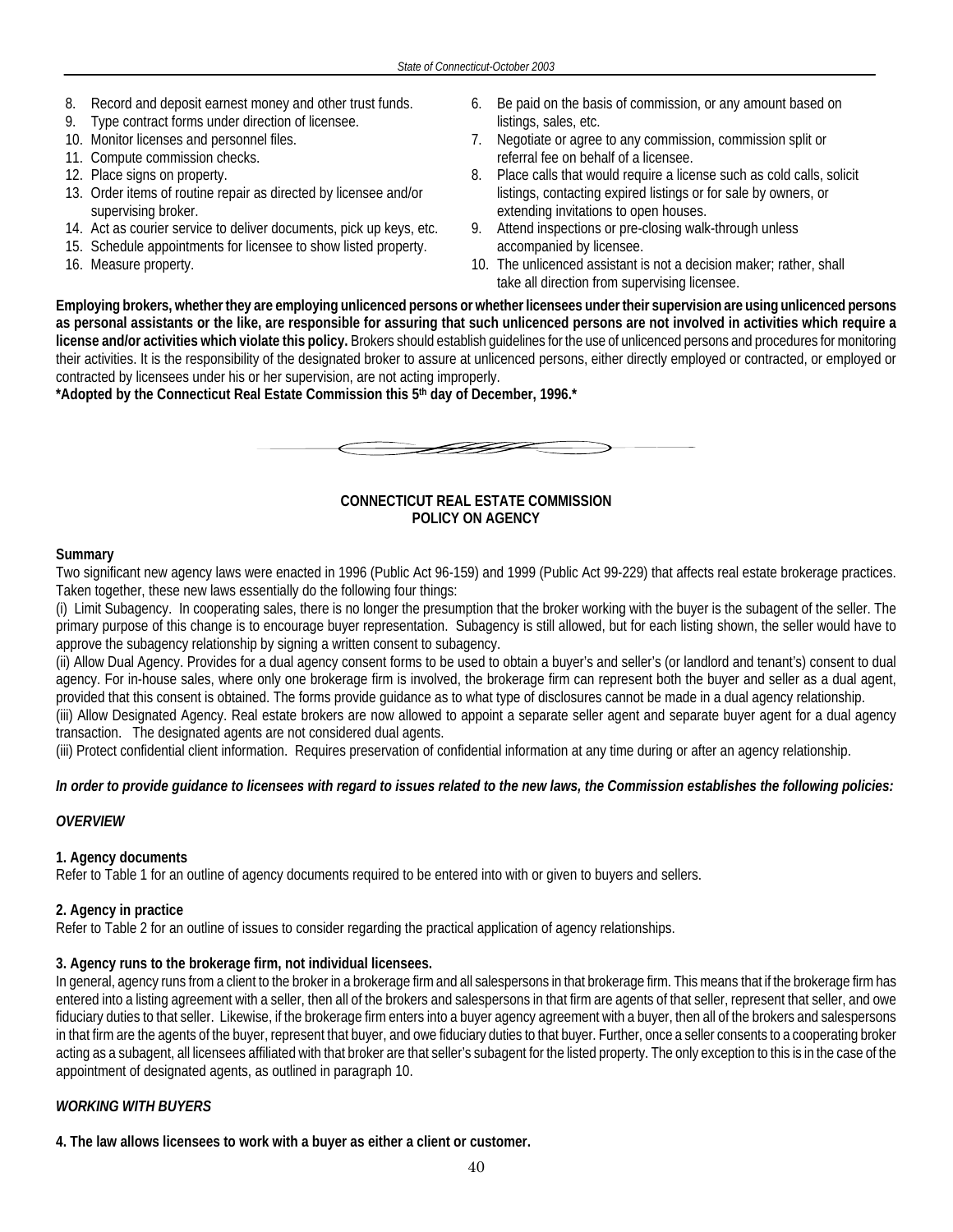The law does not require that a licensee enter into an agency relationship with a buyer as a client, in order for the licensee to provide services to the buyer. A licensee can work with a buyer without representing the buyer in one of two ways. (A licensee can also provide some services to a buyer that the licensee intends to potentially represent before a buyer agency agreement is entered into, as outlined in paragraph 5).

First, the broker can be the buyer's agent as long as the buyer agrees with this. If a licensee represents a buyer, the law requires that a written buyer agency agreement be entered into before the licensee negotiates on behalf of the buyer (see paragraph 5 for further detail on what constitutes negotiating and the timing).

Second, a licensee can work with a buyer as a customer, meaning that the licensee does not represent the buyer. The licensee can show the buyer in-house listings, in which cases the licensee is the agent of the seller. The licensee can also show the buyer another firm's listing by being the subagent of the seller, after obtaining the seller's written consent to subagency. Note that a licensee is not legally entitled to enforce a compensation arrangement when working with a buyer on another firm's listings unless the licensee's firm enters into a buyer representation agreement with the buyer or obtains the seller's written permission to act as a subagent.

A licensee can also work with the buyer without being the buyer's agent for in-house sales and subsequently represent the buyer for another company's listings. Once the licensee becomes the buyer's agent, the licensee would then be either a dual agent or designated agent for any in-house sales with that buyer.

The steps involved in working with a buyer as a client and as a customer are outlined in more detail in Table 2.

Office policy may be more restrictive than what the law allows. Real estate firms that have chosen to work with buyers only as buyer agents must advise buyers that it is their *policy* (not the law) to only work with buyers as buyer agents.

#### **5. A licensee may conduct preliminary activities for a buyer before a written buyer representation agreement is entered into, given the following guidelines are met.**

a. **Before** a licensee works with the buyer, the licensee should:

(i) ask whether the buyer is currently being represented by another real estate firm.

(ii) explain the real estate firm's office policy on the various agency, dual agency, designated agency, and customer relationships that the licensee could potentially have with the buyer; and

(iii) specifically tell the buyer not to provide confidential information unless and until the buyer and licensee have entered into an agency relationship.

b. The licensee **can do** the following for a buyer, without entering into a written buyer agency agreement:

(i) give the buyer property information;

(ii) give the buyer information on the licensee's firm; or

(iii) give the buyer information on mortgage rates and lending institutions.

c. The licensee **cannot do** the following for a buyer, **unless** either (1) a written buyer agency agreement is entered into, or (2) the licensee is going to represent the seller and has presented the buyer with the form Agency Disclosure Notice (given to Unrepresented Persons) stating that the licensee represents the seller (and for cooperating sales, obtains the seller's consent to subagency):

(i) ask the buyer to disclose confidential information (including information about the buyer's financial status, reasons for purchasing, etc.);

(ii) express an opinion on or give advice about particular real estate (note that a licensee representing the seller should be cautious expressing an opinion or giving advice);

(iii) physically show the buyer in-house listings;

(iv) physically show the buyer property listed with another firm; or

(iv) discuss an offer with the buyer; or

(v) engage in any verbal or written negotiations on the buyer's behalf concerning the price or any terms or conditions of the purchase.

## **6. Buyer-brokers must accurately explain compensation arrangements with buyers.**

A broker entering into a buyer brokerage agreement with a buyer must explain the provisions of the agreement which detail the compensation arrangement. A broker cannot advertise or represent that buyers can be represented with no liability to pay a fee or commission (unless in fact the buyer has no obligation to pay compensation in any circumstances under the agreement).

## **7. A licensee is not required to represent buyers that come into open houses.**

A licensee is not legally required to enter into an agency relationship with buyers who come to the licensee's open house. The licensee can work with the buyer as the seller's agent. (See Table 2, Brokerage Firm Represents Seller and Brokerage Firm Working with Buyer.) The form Agency Disclosure Notice (given to Unrepresented Persons) need not be given to prospective buyers, provided there is a sign or pamphlet disclosing the licensee's agency relationship and the specific real estate needs of the prospective buyer are not discussed. If the licensee and buyer both desire, a buyer agency agreement can be entered into. (See Table 2, Brokerage Firm Represents Buyer).

## *REPRESENTING BOTH BUYERS AND SELLERS*

**8. The possibility of dual agency must be stated in agency agreements.**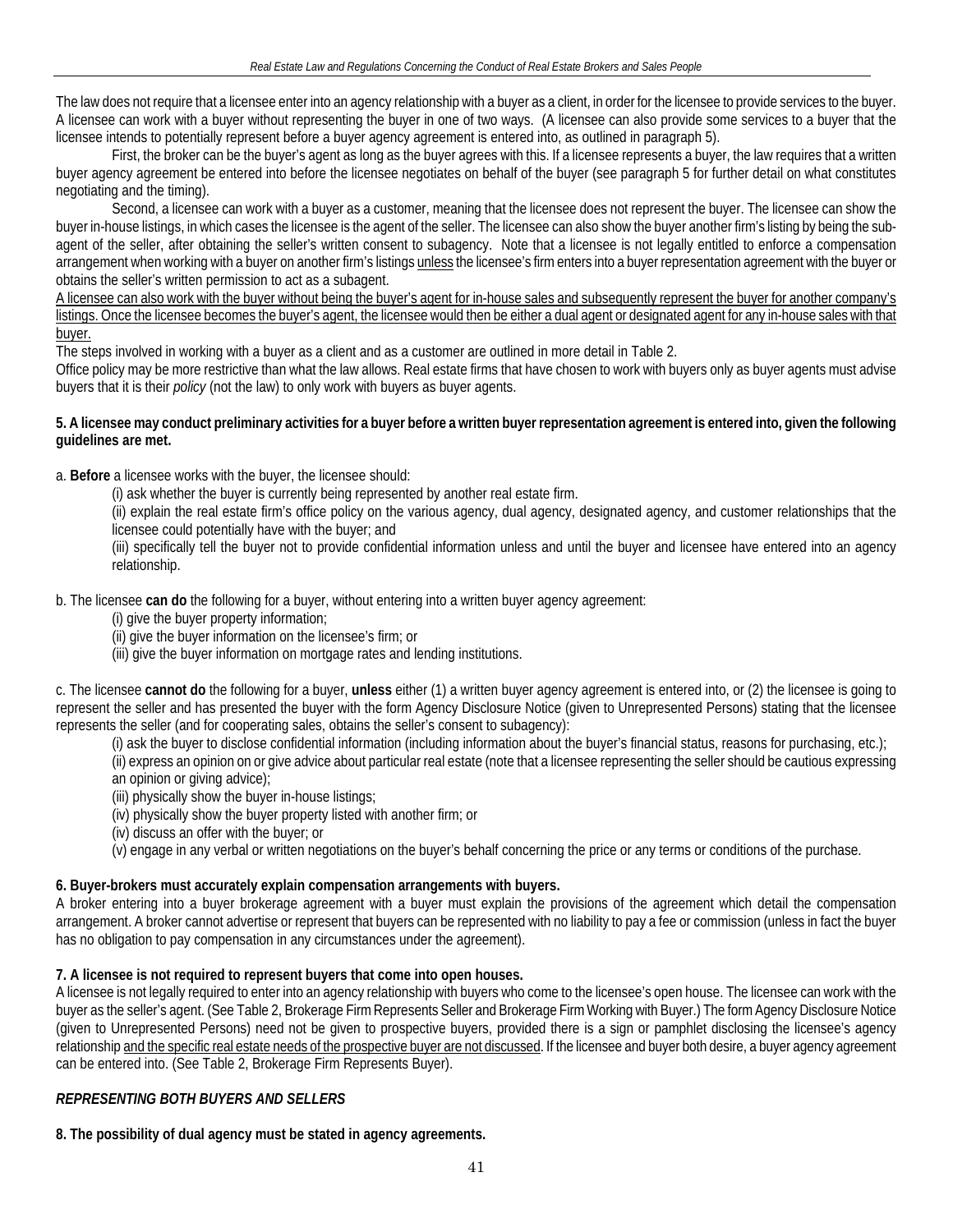If a brokerage firm represents both buyers and sellers, that firm's agency agreements must contain a statement, as set forth in the licensing regulations, that the potential exists for a broker to be a dual agent.

## **9. Dual agency is allowed, if both parties give their informed consent.**

Dual agency is permitted if both the buyer and seller give their informed consent to it. One way that this consent can be obtained is by using the Dual Agency/Designated Agency Disclosure Notice and Consent Agreement. Buyer and Seller must sign the form, having checked that they "do" consent do dual agency. Another way to obtain this consent is to use the Dual Agency Consent Agreement. Both Buyer and Seller must sign the form. Details on the timing of the execution of these forms are set in paragraph 10.

## **10. Notice of and informed consent to dual agency can be obtained by using EITHER the Dual Agency/Designated Agency Notice and Consent Form OR the Dual Agency Consent Agreement.**

Either the Dual Agency/Designated Agency Disclosure Notice and Consent Agreement *or* the Dual Agency Consent Agreement *may* be generically signed by the seller at the time a listing agreement is entered into, identifying the buyer as "all buyers that the licensee now represents or may represent in the future." Similarly, either form *may* be generically signed by the buyer at the time the buyer agency agreement is entered into, identifying the seller as "all sellers that the licensee now represents or may represent in the future" and the property as "all property currently listed with the licensee or listed with the licensee in the future." Before a specific buyer-client makes an offer on a specific seller-client's property, both the buyer and seller *must* execute a specific Dual Agency/Designated Agency Disclosure Notice and Consent Agreement *or* Dual Agency Consent Agreement listing the proper parties and property. *Practical Note: for a transaction where designated agents will be appointed, the Dual Agency/Designated Agency Notice and Consent Form should be used to obtain dual agency consent.* 

## **11. Designated agency is allowed, if both parties give their informed consent.**

In the case of dual agency, if all parties agree, the Brokerage Firm can appoint one or more licensees to solely represent the Buyer as a Designated Buyer's Agent and one or more licensees to solely represent the Seller as a Designated Seller's Agent in a specific transaction. These designated agents would not be deemed to be dual agents, although the brokerage firm and other licensees within the firm would still be considered dual agents.

## **12. Designated agency is not an option for only one party/client in a transaction.**

The designated agency option is not available to only one party to a transaction. In other words, a brokerage firm can not designate a designated agent to solely represent the Buyer, and not use designated agency for the Seller in a specific transaction.

## **13. Notice of and informed consent to Designated Agency can be obtained by using the Dual Agency/Designated Agency Notice and Consent Form.**

For designated agency to occur, the law requires that both the buyer and seller be given notice and give their informed consent. These two requirements can be met by using the Dual Agency/Designated Agency Disclosure Notice and Consent Agreement. The designated agents must be listed on the form, having been appointed by the Brokerage Firm. Additionally, Buyer and Seller must sign the form, having checked that they "have" agreed to the appointment of designated agents. This portion of the form would be filled out when the dual agency portion is, with the timing being the same.

## *APPLICATION*

## **14. Application to leasing transactions.**

All of the above applies to leasing transactions, except the limitation on subagency. In a lease transaction (but not a lease-purchase-option transaction), licensees working with a tenant may be a subagent of the landlord, without obtaining a written Subagency Consent document.

## **15. Application to commercial property.**

All of the above applies to both residential and commercial property transactions.

*Adopted by the Connecticut Real Estate Commission this 6th day of January* **, 2000**.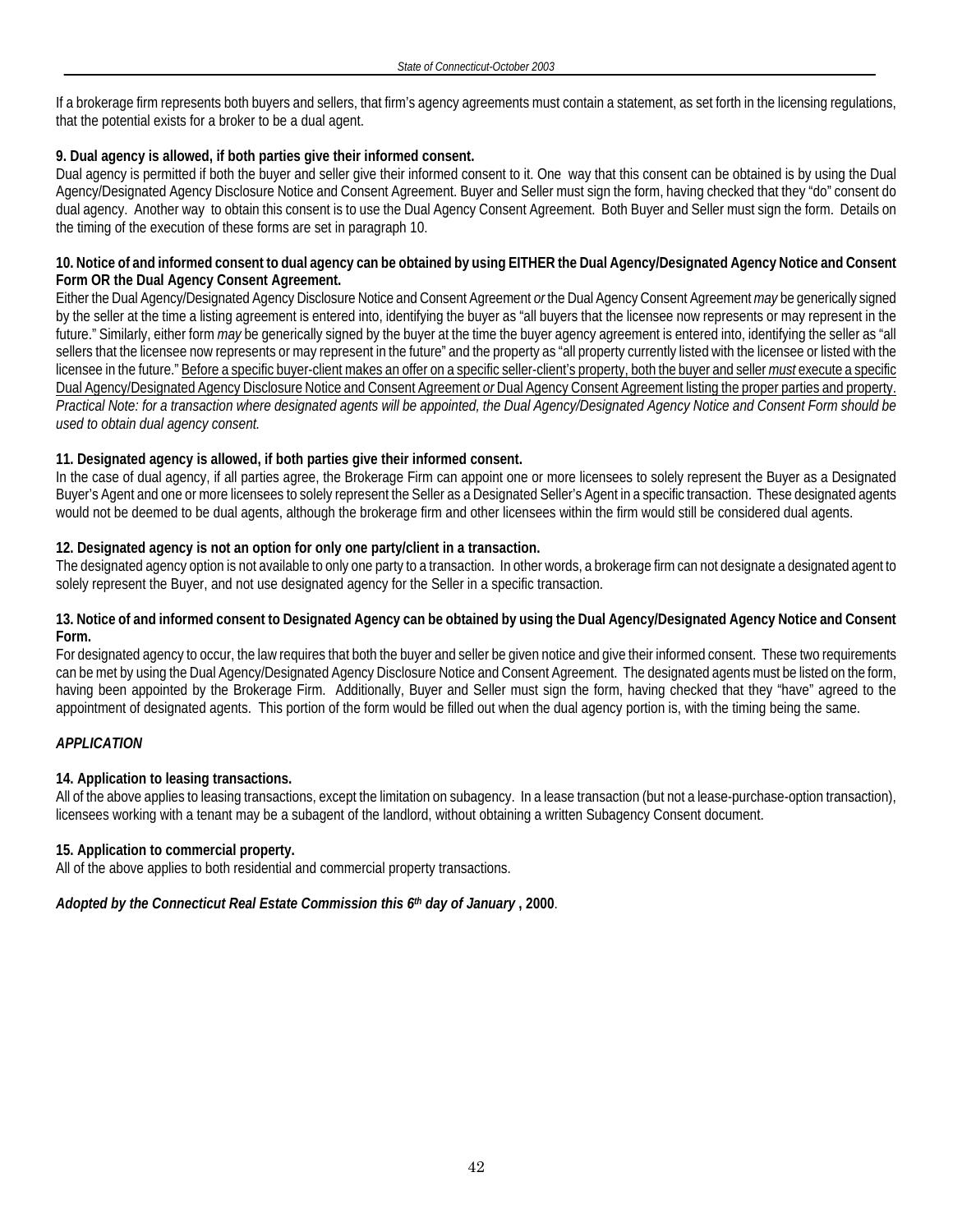## *Connecticut Real Estate Commission Policy on Agency Adopted 1/6/00*

## **TABLE 1 CONNECTICUT AGENCY DOCUMENTS**

|                                                                                                | <b>Agency Representation</b><br>Agreement                                                                                          | <b>Agency Disclosure Notice</b>                                                                                                                             | <b>Dual Agency</b><br>/Designated Agency<br><b>Notice and Consent</b><br>Documentation                                                                                                                                   |
|------------------------------------------------------------------------------------------------|------------------------------------------------------------------------------------------------------------------------------------|-------------------------------------------------------------------------------------------------------------------------------------------------------------|--------------------------------------------------------------------------------------------------------------------------------------------------------------------------------------------------------------------------|
| <b>COOPERATING SALE</b>                                                                        |                                                                                                                                    |                                                                                                                                                             |                                                                                                                                                                                                                          |
| <b>Broker represents</b><br>Seller                                                             | <b>Listing Agreement</b>                                                                                                           | give to unrepresented potential Buyer at time of first personal meeting<br>concerning Buyer's need (not required if Buyer represented by another<br>agent)  | n/a                                                                                                                                                                                                                      |
| <b>Broker represents</b><br><b>Buyer</b>                                                       | <b>Buyer Agency Agreement</b>                                                                                                      | give to unrepresented potential Seller at time of first personal meeting<br>with Seller (not required if Seller represented by another agent)               | n/a                                                                                                                                                                                                                      |
| Broker working with<br>Buyer, subagent of<br><b>Seller</b>                                     | Seller Consent to Subagency<br>give to unrepresented potential Buyer at time of first personal meeting<br>concerning Buyer's needs |                                                                                                                                                             | n/a                                                                                                                                                                                                                      |
| <b>IN-HOUSE SALE</b>                                                                           |                                                                                                                                    |                                                                                                                                                             |                                                                                                                                                                                                                          |
| Broker represents both<br>Seller and Buyer, no<br><b>Designated Agents</b>                     | Listing Agreement and Buyer<br>Agency Agreement (must<br>contain statement about<br>possibility of dual agency)                    | n/a                                                                                                                                                         | before Buyer makes a<br>written offer: both Buyer<br>and Seller must sign<br>"Dual Agency Consent<br>Agreement"                                                                                                          |
| Broker represents both<br>Seller and Buyer,<br><b>Designated Agents</b><br>have been appointed | Listing Agreement and Buyer<br>Agency Agreement (must<br>contain statement about<br>possibility of dual agency)                    | n/a                                                                                                                                                         | before Buyer makes a<br>written offer: both Buyer,<br>Seller, and broker must<br>sign "Dual<br>Agency/Designated<br>Agency Disclosure<br>Notice and Consent<br>Agreement" with names<br>of Desingated Agents<br>inserted |
| Broker represents only<br>Seller, working with<br><b>Buyer</b>                                 | <b>Listing Agreement</b>                                                                                                           | give to unrepresented potential Buyer at time of first personal meeting<br>concerning Buyer's needs (not required if Buyer represented by<br>another agent) | n/a                                                                                                                                                                                                                      |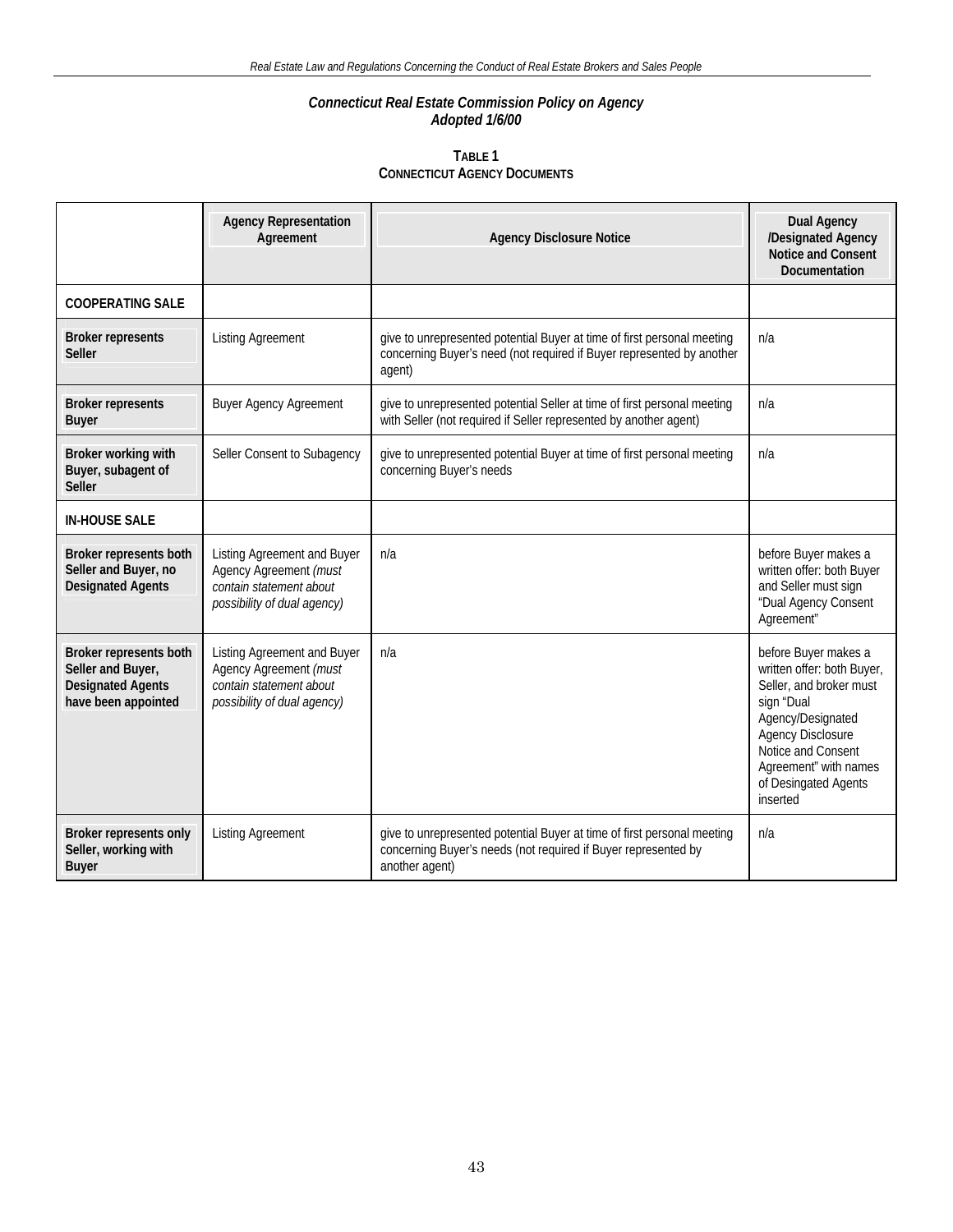#### *Connecticut Real Estate Commission Policy on Agency Adopted 1/6/00* **TABLE 2**

## **CONNECTICUT REAL ESTATE AGENCY RELATIONSHIPS IN PRACTICE\***

| Brokerage Firm Represents Seller |                                                                                                                                                                                                                                                                                                                                                                                  | Brokerage Firm Represents Buyer |                                                                                                                                                                                                              | <b>Brokerage Firm Working</b><br>with Buyer as Customer |                                                                                                                                                                                                                                                                                                                                                       |
|----------------------------------|----------------------------------------------------------------------------------------------------------------------------------------------------------------------------------------------------------------------------------------------------------------------------------------------------------------------------------------------------------------------------------|---------------------------------|--------------------------------------------------------------------------------------------------------------------------------------------------------------------------------------------------------------|---------------------------------------------------------|-------------------------------------------------------------------------------------------------------------------------------------------------------------------------------------------------------------------------------------------------------------------------------------------------------------------------------------------------------|
|                                  | STEP A1. Enter into written Listing Agreement. Go to<br>STEP A2.                                                                                                                                                                                                                                                                                                                 |                                 | STEP B1. Enter into written Buyer Agency<br>Agreement. Go to STEP B2.                                                                                                                                        | STEP C1.                                                | Determine whether Buyer seeks<br>representation                                                                                                                                                                                                                                                                                                       |
|                                  | STEP A2. Before Seller's property is shown to each<br>potential Buyer, determine whether Buyer is<br>represented by a brokerage firm.                                                                                                                                                                                                                                            |                                 | STEP B2. Before Buyer is shown a property,<br>determine whether the Seller of that<br>property is represented by a                                                                                           |                                                         | (i) If yes, go to STEP B1.<br>(ii) If no, go to STEP C2.                                                                                                                                                                                                                                                                                              |
|                                  | (i) If Buyer is not represented, but would like to<br>be represented by your firm, go to STEP B1.<br>(ii) If Buyer is not represented, and does not<br>wish to be represented, go to STEP A3.<br>(iii) If Buyer is represented by another firm, go<br>to STEP A4.<br>(iv) If Buyer is represented by your firm, go to<br>STEP A5.                                                |                                 | brokerage firm.<br>(i) If Seller is not represented, go to<br>STEP B3.<br>(ii) If Seller is represented by another<br>firm, go to STEP B4.<br>(iii) If Seller is represented by your<br>firm, go to STEP A5. | STEP C2.                                                | This is a difficult way to go,<br>although it is allowed by the law.<br>Procedure depends upon whether<br>Buyer is going to be shown an in-<br>house listing or another firm's<br>listing.<br>(i) For in-house listings, go to<br>STEP C3.                                                                                                            |
|                                  | STEP A3. Give Agency Disclosure Notice to<br>unrepresented Buyer at time of first personal<br>meeting concerning Buyer's needs. Go to STEP<br>A4.                                                                                                                                                                                                                                |                                 | STEP B3. Give Agency Disclosure Notice to<br>unrepresented Seller at time of first<br>personal meeting with Seller. Go to<br>STEP B4.                                                                        | STEP C3.                                                | (ii) For another firm's listings, go to<br>STEP C4.<br>Broker may work with Buyer as the                                                                                                                                                                                                                                                              |
|                                  | STEP A4. Proceed as Seller's Agent.                                                                                                                                                                                                                                                                                                                                              | STEP B4.                        | Proceed as Buyer's Agent.                                                                                                                                                                                    | STEP C4.                                                | Seller's Agent. Go to STEP A3.<br>Does Seller agree to Broker being                                                                                                                                                                                                                                                                                   |
|                                  | STEP A5. Have both Buyer and Seller given their<br>informed consent to dual agency?                                                                                                                                                                                                                                                                                              |                                 |                                                                                                                                                                                                              |                                                         | Seller's subagent?<br>(i) If yes, Broker must obtain                                                                                                                                                                                                                                                                                                  |
|                                  | (i) If yes, both Buyer and Seller must sign either<br>⇒Dual Agency Consent Agreement (if not<br>designating agents) or<br>⇒Dual Agency/Designated Agency Disclosure<br>Notice and Consent Agreement (if also<br>designating agents)<br>Go to STEP A6.<br>(ii) If no, Stop. Cannot represent both parties in<br>the same transaction without obtaining their<br>informed consent. |                                 |                                                                                                                                                                                                              |                                                         | Seller's written consent to<br>subagency, containing subagent<br>Broker's name and licensee<br>number and containing a statement<br>that the law imposes vicarious<br>liability on the Seller for the acts of<br>the sub-agent. Go to STEP A3.<br>(ii) If no, Stop. Cannot proceed in<br>this transaction and be legally<br>entitled to compensation. |
|                                  | STEP A6. Have Brokerage Firm and both Buyer and<br>Seller agreed to the appointment of Designated<br>Agents?                                                                                                                                                                                                                                                                     |                                 |                                                                                                                                                                                                              |                                                         |                                                                                                                                                                                                                                                                                                                                                       |
|                                  | (i) If yes, both Buyer, Seller, and broker sign<br>Dual Agency/ Designated Agency Disclosure<br>Notice and Consent Agreement and broker<br>must appoint designated agents in that<br>Agreement. Designated agents proceed as<br>such, rest of office proceeds as Dual Agent.<br>(ii) If no, proceed as Dual Agent, with no<br>designated agency.                                 |                                 |                                                                                                                                                                                                              |                                                         |                                                                                                                                                                                                                                                                                                                                                       |

\* These are the most common scenarios that a Broker may encounter, although this outline is not all encompassing. Refer to the Connecticut General Statutes for further detail and clarification on Connecticut agency relationships.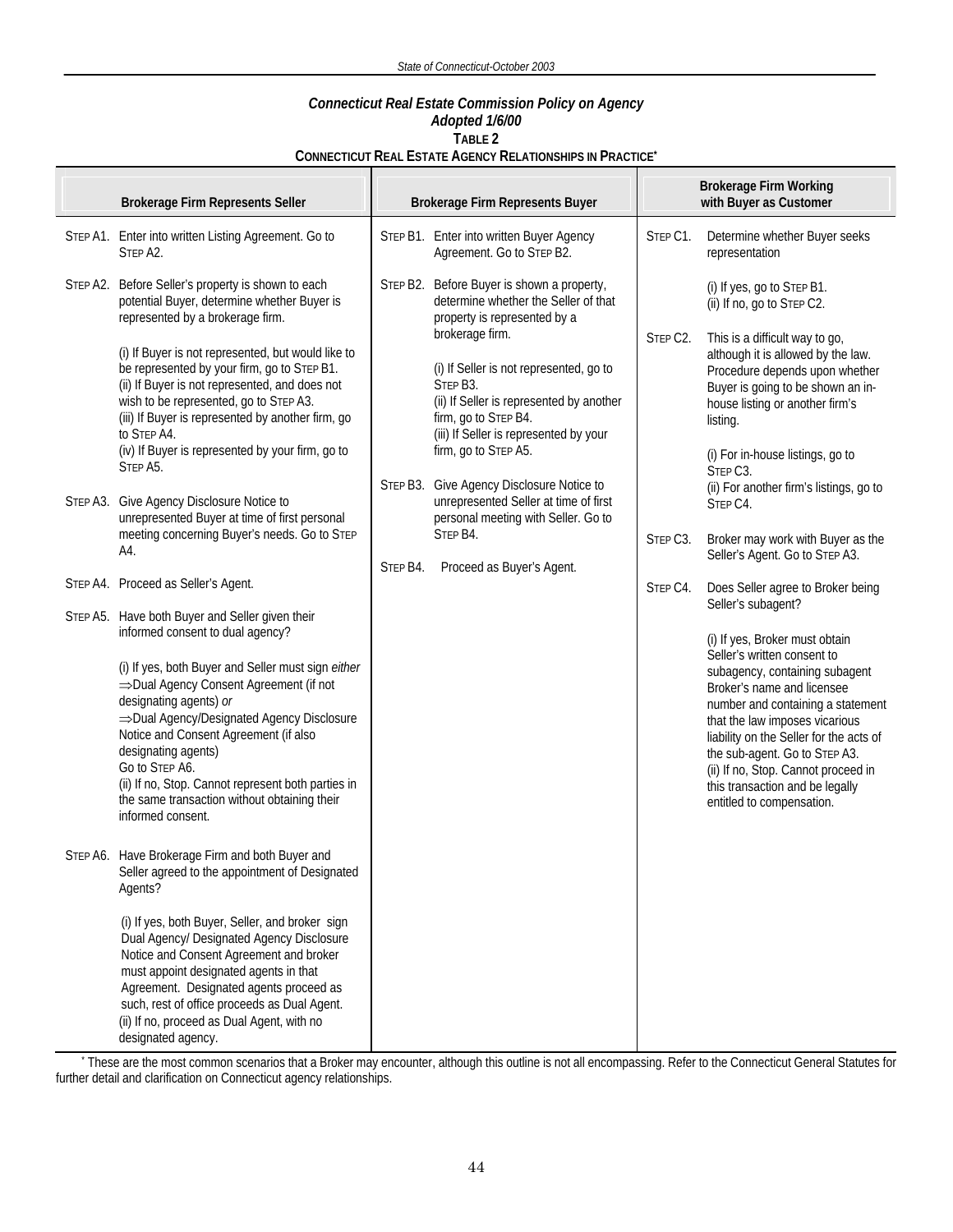#### **CONNECTICUT REAL ESTATE COMMISSION POLICY ON (I) REFERRAL FEES AND (II) INTERFERING WITH AGENCY RELATIONSHIPS**

**History.** There has been real estate brokerage industry concern in Connecticut that real estate relocation companies (and affinity groups) are charging brokers referral fees for business that the broker already has (either because an agent generated it or another broker referred it). In this situation, there is no referral of business and no agreement between the broker and relocation company that the broker will pay a fee. Therefore, the broker is under no legal obligation to pay the relocation company a referral fee. However, brokers have stated that they feel pressured to pay the fee because otherwise (1) benefits will be withheld from the broker's client, and (2) a broker may not be sent future referrals.

In order to provide quidance to licensees on the issues of (I) referral fees and (II) interfering with agency relationships, the Connecticut Real Estate Commission establishes the following policy:

- **I.** Section 20-328-8a(e) of the Connecticut real estate regulations prohibits a broker from paying a referral fee to an unlicensed person engaging in the real estate business. In order to meet this license requirement, the person receiving the referral fee can be licensed in either Connecticut or another state.
- **II.** Section 20-328-8a(a) of the Connecticut real estate regulations prohibits a licensee from demanding a referral fee, unless a reasonable cause for payment of the referral fee exists. A reasonable cause for payment (which would allow a licensee to demand a referral fee, but not necessarily mean that the licensee has a legal right to a referral fee) means that (1) an actual introduction of business has been made, (2) a subagency relationship exists, (3) a contractual referral fee relationship exists, or (4) a contractual cooperative brokerage relationship exits.
- **III.** Section 20-328-9a(a) of the Connecticut real estate regulations prohibits a licensee from interfering with the agency relationship of another licensee (and further, section 20-328-9a(c) prohibits a licensee from attempting to induce a seller or landlord to break a listing contract with another licensee for the purpose of substituting it for a new listing contract). For purposes of this section, an agency relationship is not established until a written agency agreement (either a listing or buyer representation agreement) is entered into. Interfering with the agency relationship of another licensee includes (1) demanding a referral fee from another licensee without reasonable cause, (2) threatening to take harmful action against a client of another licensee because of the agency relationship, and (3) counseling a client of another licensee on how to terminate or amend an existing agency contract. Any activities that involve the communication of corporate relocation policies or benefits to a transferring employee, as long as that communication does not involve advice or encouragement on how to terminate or amend an existing agency contract, shall not be considered interference.

Concerns that a company or individual may not be complying with any regulations or statutes contained in this policy statement should be addressed to: Connecticut Real Estate Commission, 165 Capital Avenue, Hartford, Connecticut 06106.

*Adopted this 5th day of March, 1998*

## **MEMORANDUM FOR ALL REAL ESTATE LICENSEES:**

I am writing on behalf of the Department of Consumer Protection and the Real Estate Commission to provide you with non-regulatory guidance concerning an emerging issue arising from the new agency law, the question of how brokers can work with buyers. We are providing this guidance to advise you of how you can avoid inadvertent misconduct in a new area.

A common misconception about the new law is that licensees can now only work with buyers as clients. This is not the case. As before, brokers and their salespeople can still work with a buyer in one of two ways:

(1) **A broker can work with a buyer as a client.** In this case, the broker and all salespersons working for the broker represent the buyer. If this arrangement is pursued, the law requires the broker to enter into a written buyer agency agreement with the buyer before the broker is still permitted to represent the seller as a client as well as the buyer if both the buyer and seller give their informed consent to dual agency.